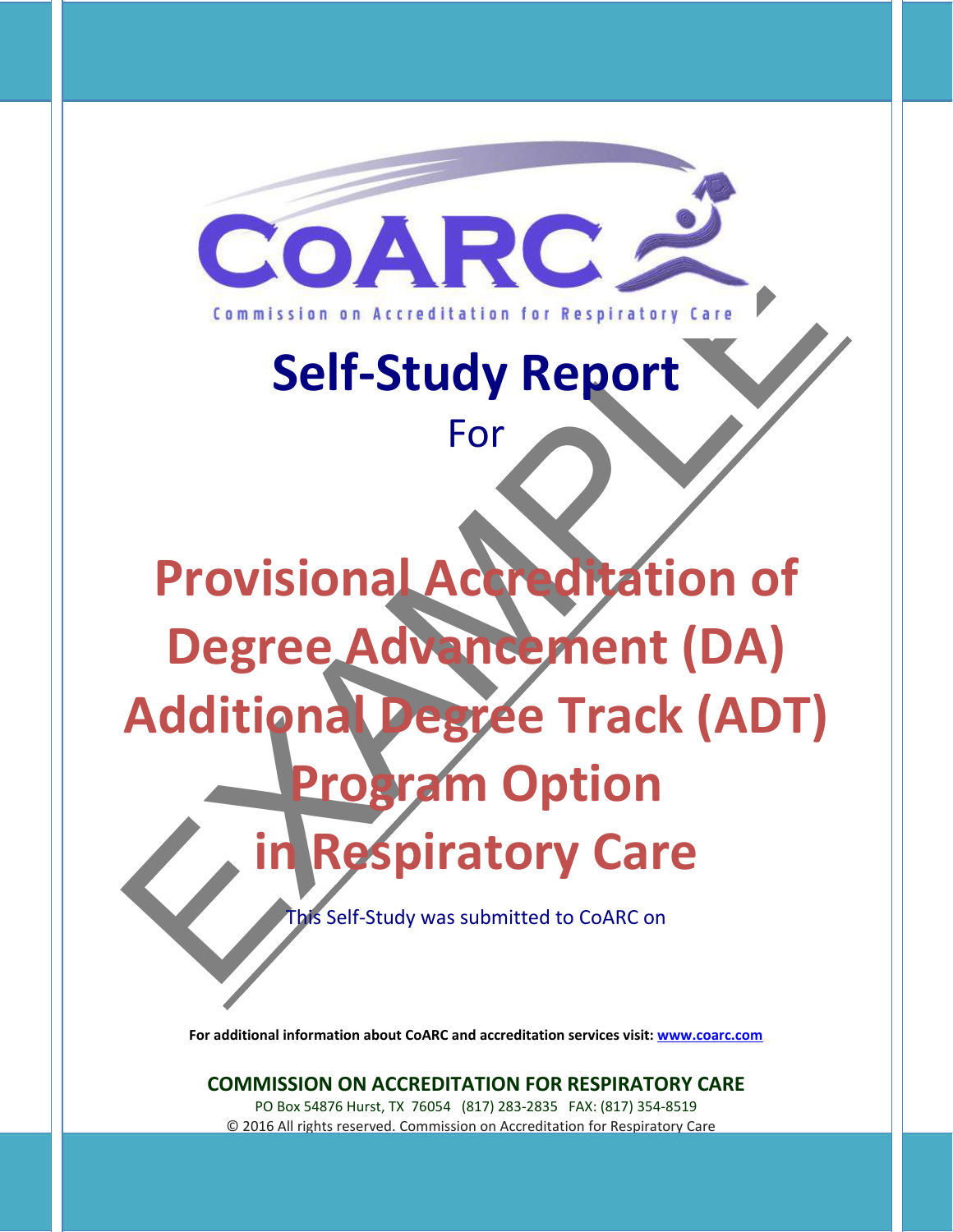<span id="page-1-0"></span>

#### INTRODUCTION

Each program and program option must conduct a self-study review process, which culminates in the preparation of a report. The CoARC will use this report and any additional information submitted to assess the program's degree of compliance with the *2015 Accreditation Standards for Degree Advancement Programs in Respiratory Care ("Standards")* available at [www.coarc.com .](http://www.coarc.com/29.html)

The Provisional Accreditation Self-Study Report (PSSR) has two general objectives: (i) to verify that the program and program option (if applicable) continues to meet prescribed Standards and (ii) to promote programmatic self-evaluation and continuous quality improvement. Through the selfstudy, the sponsor should identify programmatic strengths, weaknesses, and areas in which improvement is needed or desired. This PSSR includes documentation, data, and descriptive text that collectively provide evidence of compliance with Standards and support the sponsor's self-evaluation of the degree to which the program meets, exceeds, or fails to meet (as appropriate) the requirements of each Standard. This PSSR should also describe strategies undertaken or planned to ensure that compliance and programmatic strengths are maintained and areas in which improvement is needed or desired are addressed in a timely and efficient manner.

The Executive Office provides an administrative review of the PSSR followed by a detailed analysis by the Program Referee. The results of this review and analysis are documented on the Referee Analysis of the PSSR which serves as the basis for final determination by the CoARC Board of Commissioners (the "CoARC") of compliance (or otherwise) with the *Standards* and subsequent conferral or denial of Provisional Accreditation. The primary objective of the Referee Analysis of the PSSR is to facilitate consistency of evaluation within and between Program Referees as well as consistency of the accreditation actions and recommendations of the CoARC.

and the same that consists with programmatic strep. This was the consistence of the properties with the program and programmatic self-extuality Report (PSSR) has two general abjectives: (i) to version the Program and progr By providing the framework and criteria for determination of compliance to sponsors in advance of the evaluation of their program, CoARC is being more transparent. The Referee Analysis of the PSSR – exactly as used by the Program Referee and CoARC – is available (at www.coarc.com) as a companion piece to this PSSR. As described below, **CoARC strongly recommends and requests that sponsors use it as the basis for completing this self-study.** In this way, the format and criteria of the sponsor's self–evaluation will mirror the format and criteria used by the Program Referee and CoARC. CoARC believes that this approach is more efficient and effective. It should benefit the sponsor whose program is being evaluated by providing an easy-to-follow format and criteria for completing the PSSR, as well as benefiting CoARC through the close alignment of the sponsor's selfstudy report with the main tool used by the Program Referee and CoARC.

The next section provides instructions for completing the PSSR and other requirements related to its submission to the CoARC. Any questions related to the completion and submission of this PSSR and related documentation should be addressed to the CoARC Executive Office.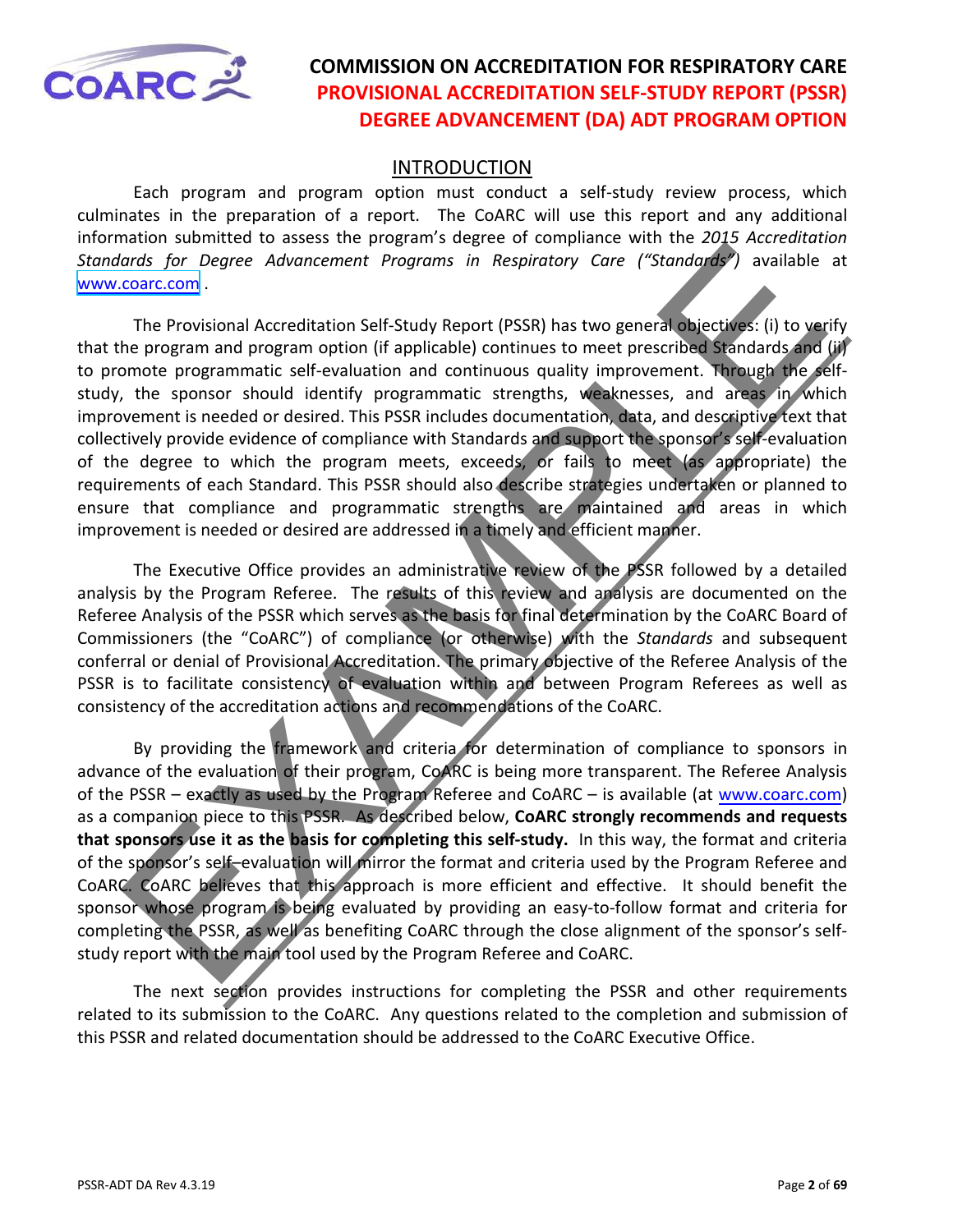

#### **INSTRUCTIONS**

eter, complete the Set start of the amount involvement (who are the mathematic and the instruction of the Set start of the Set start of the Set start of the Set start of the Set start of the Set start of the Set start of t In order for the PSSR to receive a timely review, please complete all sections carefully and completely. Complete the self study in the appropriate format (including the Application for Accreditation), zip the Self-Study Report File into 1 compressed zipped folder and upload it to the link provided by the Executive Office. Do not forget to send the appropriate fees to the Executive Office at PO Box 54876, Hurst, TX 76054. Missing or inadequate documentation or data negatively affects CoARC's ability to evaluate aspects of the program and to determine compliance (or otherwise) with the Standards. Accordingly, insufficient or inadequate information in the PSSR may (indirectly) result in a determination of "Does Not Appear to Meet the Standard."

#### APPLICATION FOR ACCREDITATION SERVICES:

The sponsor must include a completed CoARC Application for Accreditation Services (see Section A for instructions) when submitting this PSSR.

#### FEES:

Please submit a payment for the amount invoiced upon receiving the Provisional Accreditation Self Study Report (PSSR) template. (For a complete list of all accreditation fees, please visit www.coarc.com.)

#### EVALUATION OF EACH STANDARD:

- Describe how the program meets the *Standard* (when indicated). Use no more than 5 lines of narrative (on average) per *Standard*.
- Describe noteworthy areas or concerns/plans or strategies for quality improvement (when indicated).
- Identify and briefly describe the evidence of compliance submitted as indicated.

#### APPENDICES:

Complete all sections of the appendices as noted in the instructions for each section.

#### ATTACHMENTS:

Attach, in numerical order, the documentation, data, and supplemental information that address how the program meets the *Standards* (see the Step-By-Step Instructions for further details).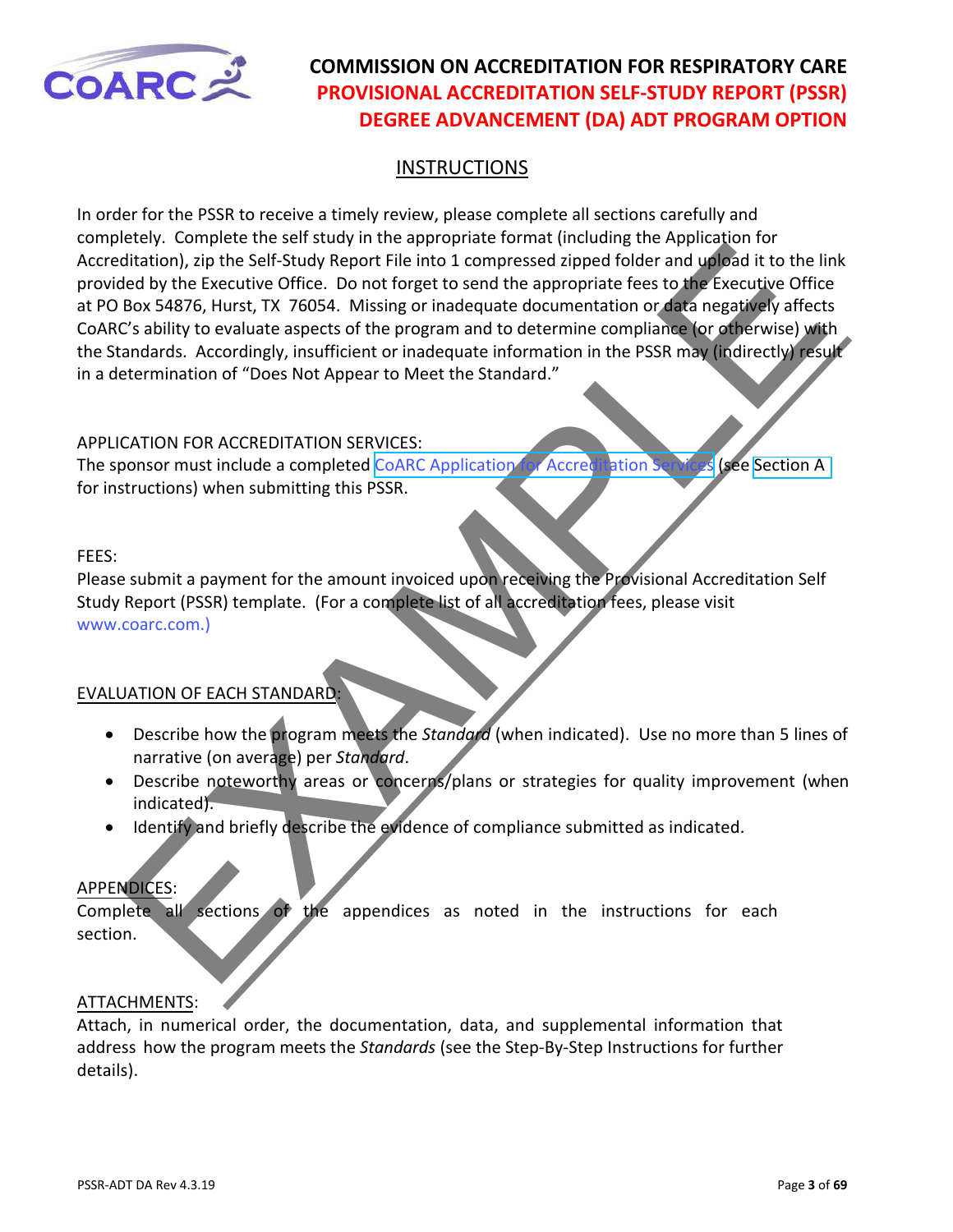

#### GUIDELINES FOR SUBMITTING SELF-STUDY DOCUMENTS:

You will receive a link from the Executive Office to upload a compressed zipped file of the Self Study Report folder.

**File Formats for Attachments:** Adobe Portable Document Format (.pdf); Microsoft Word (97-2003),(.doc) or (.docx); Microsoft Excel (.xls).

**Make the document readable:** Avoid using complex, colorful background patterns and images that can obstruct the readability of text on a page. Ensure correct spelling, grammar, and punctuation.

**Organize the materials for quick search and retrieval:** Documents should be positioned so that they do not need to be rotated to view and the ability to rename the folder and/or documents should not be restricted. Please refer to the step-by-step instructions on page 6.

**Facilitate in-document note taking**: Use applications for presenting text-based documents that allow in-document note taking. Disable document features (e.g., Adobe Acrobat® passwords) that prevent the reviewer from taking notes.

t folder.<br>
In this cost of Attachments: Adobe Portable Document Format (.pdf); Microsoft World<br>
203),(.doc) or (.dock); Microsoft Excel (.ds).<br>
In the courment schalars and images the street (.ds) control background patter **Limit web access or file downloads to optional materials**: The CoARC must retain a snapshot of the information presented at the time of the submission of the report. For this reason, the **information within the report must not link to the Internet**. To ensure that the CoARC retains the correct information, please add all web-based information into the report by saving and including it within any of the accepted file formats [Adobe Portable Document Format (.pdf); Microsoft Word (.doc) or (.docx); Microsoft Excel (.xls)]. The sponsor must provide all information and materials that are required for the PSSR.

**Use computer-based video, photographs, animations and audio sparingly**: Avoid using computerbased video, animations and audio except where they add to information about the program or present the content more effectively than other methods (e.g., a visual tour of facilities). If these media are used, give the reviewer full control over playback including the ability to fast-forward or skip presentations. Photographs, unless directly related to your report, should be limited. Further, photographs which require a photo wizard for viewing should not be included.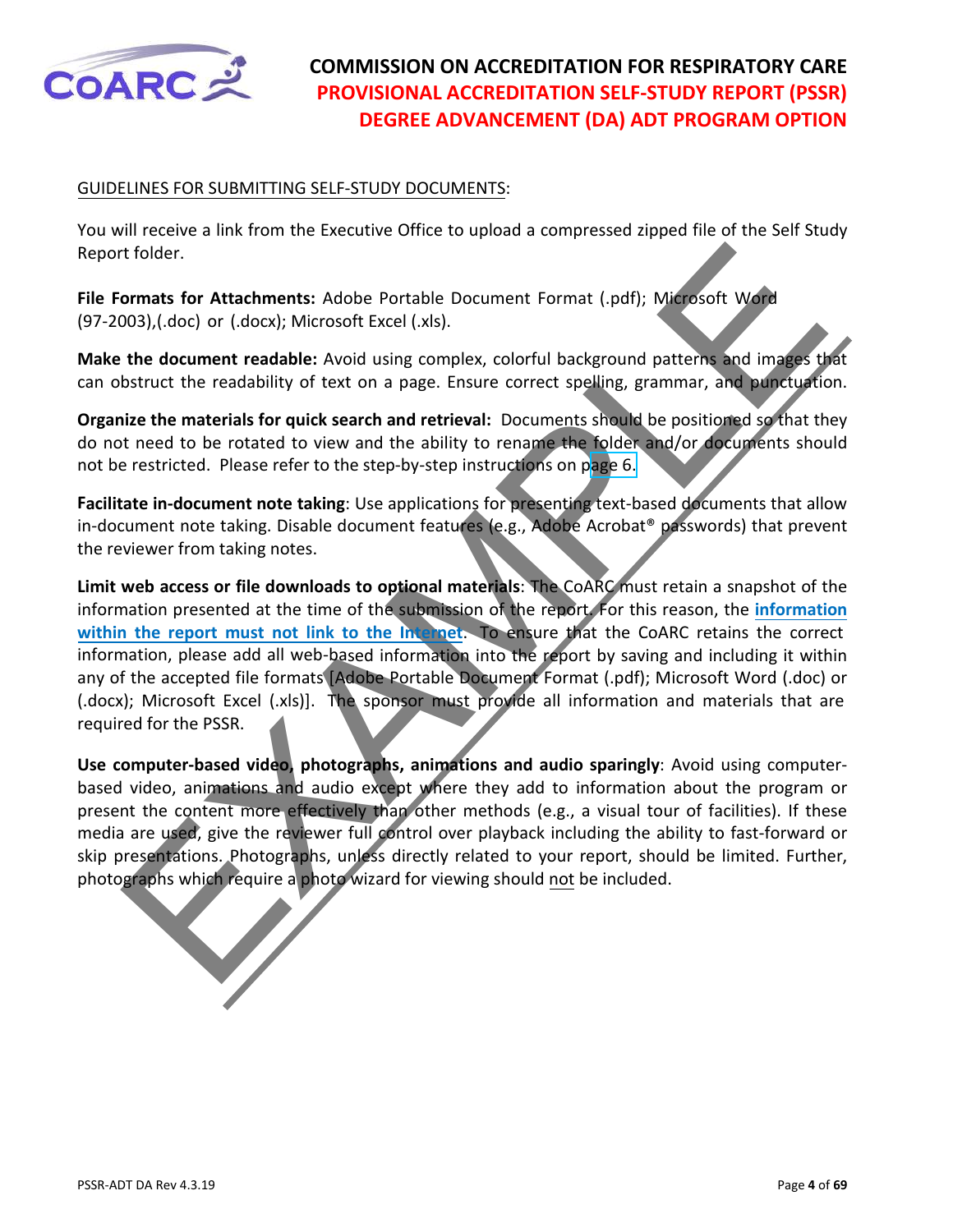

#### TIMING OF SITE VISIT:

A site visit will be arranged once the CoARC Executive Office and Referee have finished a review of the self-study and have concluded that the overall report is completed. At that time, the CoARC Site Visit Dates Request form will be sent to the Program Director via email and must be completed as directed. The on-site review must be completed within 6 months of the Referee approving the PSSR.

Dates Request form will be sent to the Program Director via email and must be completed as<br>ed. The on-site review must be completed within 6 months of the Referee approving the PSS<br>ATE: The PSSR is due on the date communic DUE DATE: The PSSR is due on the date communicated to the program by the Executive Office. Submit payment and upload the PSSR to the link provided. Contact Bonnie Marrs if you have any questions (817)283-2835 x102.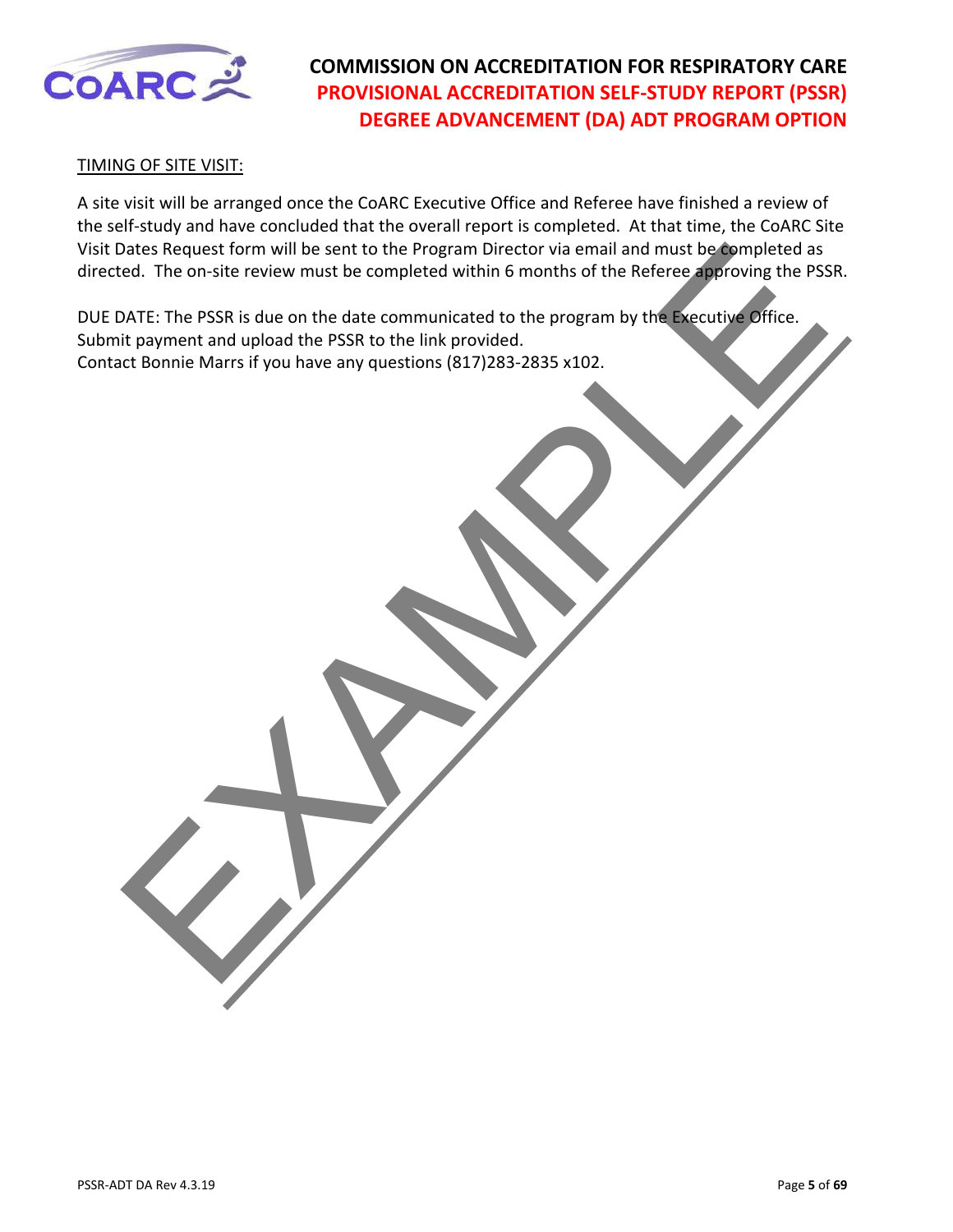<span id="page-5-0"></span>

# **Step-By-Step Instructions**

a reactive heather through the content of the area when the and the state of the state of the state in the state of the state of the state of the state of the state of the state of the state of the state of the state of th There are a few helpful tools that you will need available in your toolbar. Those are the hand tool, previous page view button, and bookmarks panel. All tools can be located by selecting View, Toolbars, and More Tools (**location may vary by software version**). The hand tool allows you to fill in the highlighted fields, and previous view enables you to go back and forth within the template. The bookmark panel allows the user to navigate to different pages quickly within the document and is located in the navigation pane.

Please be sure that documents are positioned so that they do not need to be rotated to view and the ability to rename the folder and/or documents is not restricted.

Please use the steps on the following pages as a guide in completing the self-study. *[Please note: Any time a page number is reference in the steps below, you can click on it to go directly to that particular page. To return, just use the previous page view button.]*

*\*\*\*Remember to save your work often as you fill the template out\*\*\**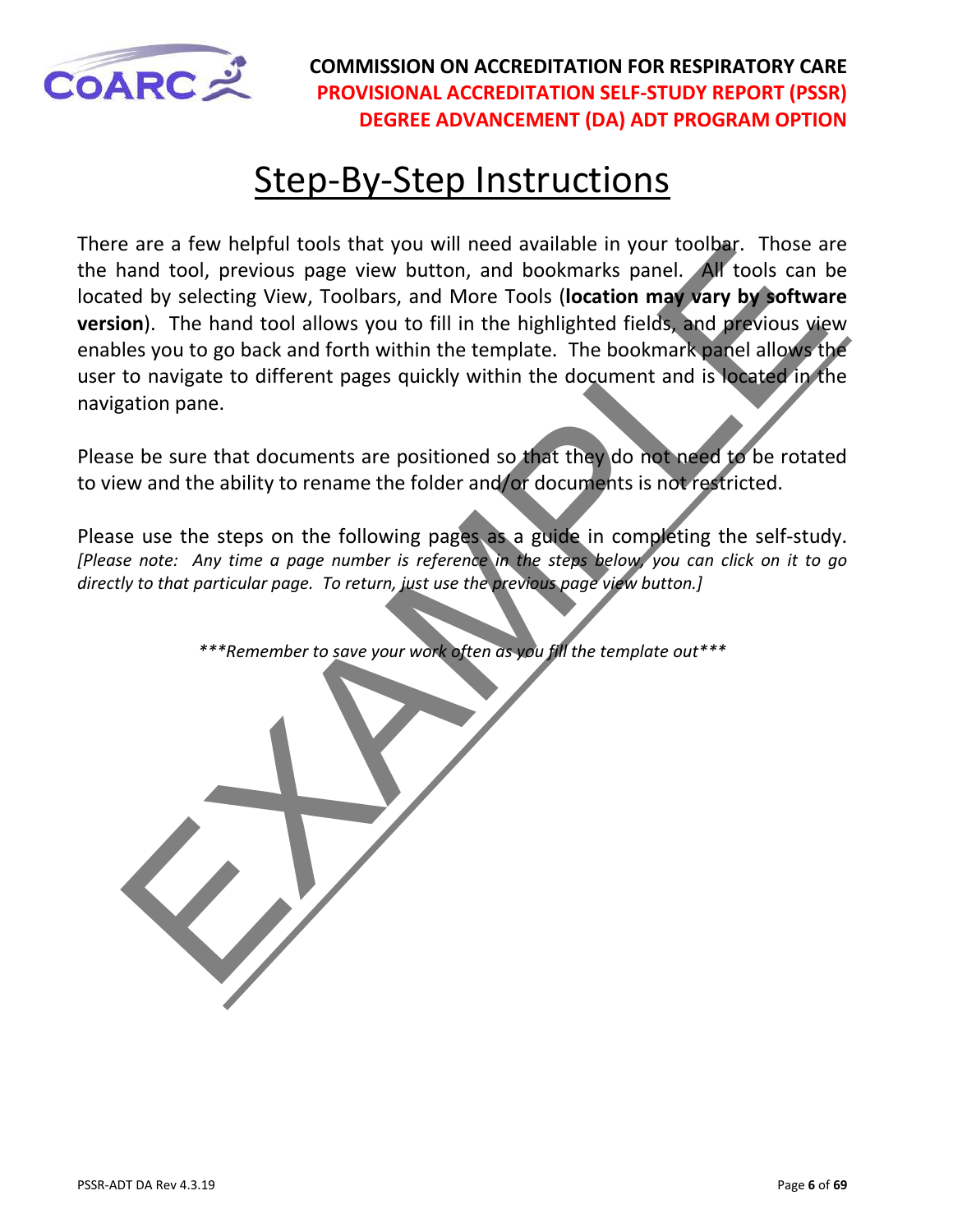

- 1. Create a main folder on your desktop that is labeled with the "Program #, Sponsor Name, PSSR, Submission Date" (i.e., 200000 ABC College PSSR 06.01.2015).
- 2. Open the main folder and create **one** sub-folder for the supplementary documents/attachments named **Supplementary Documents**.
- 3. Save the self-study template sent to you via email to the main folder you created on the desktop.
- 4. Name the self-study template the same as the main folder "Program #, Sponsor Name, PSSR, Submission Date" (i.e., 200000 ABC College PSSR 06.01.2015). If you open your main folder it should look like the example below.

| 06.01.2015).               | Sportsor Name, PSSR, Submission Date (I.e., 200000 ABC College PSSR                                                                                                                                                             |                  |                       |
|----------------------------|---------------------------------------------------------------------------------------------------------------------------------------------------------------------------------------------------------------------------------|------------------|-----------------------|
|                            | Open the main folder and create one sub-folder for the supplementary<br>documents/attachments named Supplementary Documents.                                                                                                    |                  |                       |
| created on the desktop.    | Save the self-study template sent to you via email to the main folder you                                                                                                                                                       |                  |                       |
|                            | Name the self-study template the same as the main folder "Program #, Sponsor<br>Name, PSSR, Submission Date" (i.e., 200000 ABC College PSSR 06.01.2015). If<br>you open your main folder it should look like the example below. |                  |                       |
|                            | <b>Main folder</b>                                                                                                                                                                                                              |                  | $\Sigma$<br>回<br>o II |
|                            | 200000 ABC College CSSR 06:01.2015                                                                                                                                                                                              | $\overline{r}$   | Search 200000 p       |
| Organize v                 | Include in library<br>Share with $\blacktriangledown$<br>Burn                                                                                                                                                                   | <b>主 ▼</b><br>»  |                       |
| Favorites                  | Name                                                                                                                                                                                                                            | Date modified    | Type                  |
| Desktop                    | 티<br>Supplementary Documents                                                                                                                                                                                                    | 6/8/2015 1:49 PM | File folder           |
| Downloads<br>圖 Recent Plac | 200000 ABC College CSSR 06-01-2015                                                                                                                                                                                              | 6/8/2015 1:50 PM | Adobe Acrc            |
| <b>Single sub-folder</b>   |                                                                                                                                                                                                                                 |                  |                       |
| libraries                  | m                                                                                                                                                                                                                               |                  |                       |
| 2 items                    |                                                                                                                                                                                                                                 |                  |                       |
|                            |                                                                                                                                                                                                                                 |                  |                       |

- 5. Open the saved template and complete the requested information on page 1 and read pages 2-6 prior to filling out any other information.
- 6. Skip the Table of Contents for now (pages [11-](#page-10-0)14).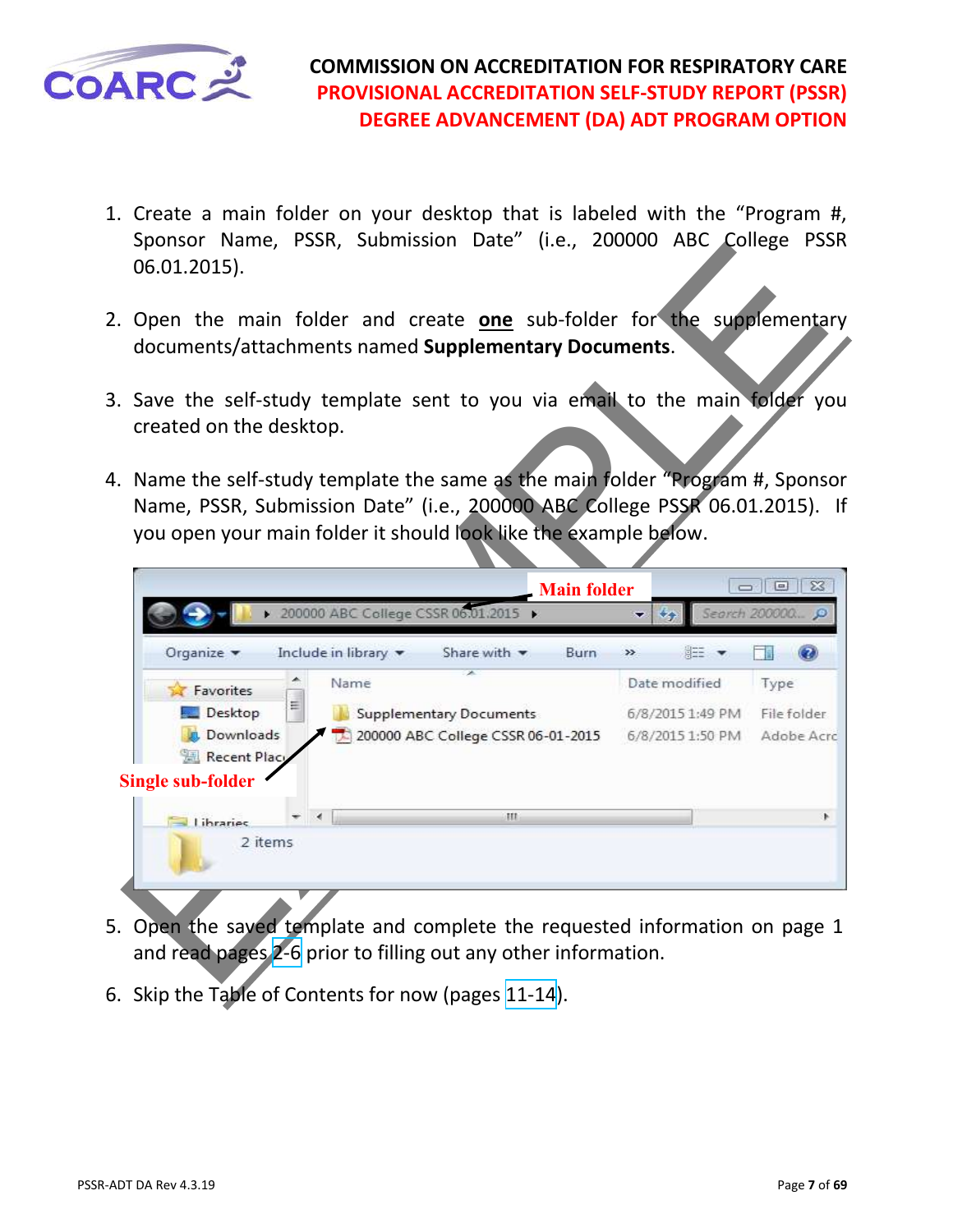

7. Complete the Application for Accreditation Services and place it in the **Supplementary Documents** folder as instructed in Section A (page [15\)](#page-14-0). At this point, if you open the **Supplementary Documents** folder it should look like the example below.

| Organize -                                                                  |   | Include in library | Share with $\blacktriangledown$                                    | Burn    | New folder    | 開三 |                           | $\mathbf{Q}$ |
|-----------------------------------------------------------------------------|---|--------------------|--------------------------------------------------------------------|---------|---------------|----|---------------------------|--------------|
| Favorites<br><b>Desktop</b><br>Downloads<br><b>Recent Place</b><br>SkyDrive |   | Name               | ÷<br>Section A - Application for Accreditation  1/19/2011 11:46 AM |         | Date modified |    | Type.<br>Adobe Acrobat D. |              |
| $1.3$ and $-$                                                               | ٠ |                    |                                                                    | $111 -$ |               |    |                           |              |

- 8. Skip Sections B-F for now.
- 9. Place all documentation requested for Appendices A-C (pages 48-50) & G-I (pages 65-67) in the **Supplementary Documents** folder. Each of the supplementary documents should be named exactly as listed on each of the appendices pages Once you have finished, the inside of your **Supplementary Documents** folder should look like the example below. However, you may not have a Co-Medical Advisor.

| example below.                                               |                                                                                                                                                                                                                                                                                                                                                                               |                                                                                    |
|--------------------------------------------------------------|-------------------------------------------------------------------------------------------------------------------------------------------------------------------------------------------------------------------------------------------------------------------------------------------------------------------------------------------------------------------------------|------------------------------------------------------------------------------------|
|                                                              |                                                                                                                                                                                                                                                                                                                                                                               | $= 12$                                                                             |
|                                                              | 200000 ABC College CSSR > Supplementary Documents                                                                                                                                                                                                                                                                                                                             | Search Supple                                                                      |
| Organize v                                                   | Include in library<br>Share with<br>Burn<br>New folder                                                                                                                                                                                                                                                                                                                        | 明三<br>œ<br>一言                                                                      |
| Favorites                                                    | Name                                                                                                                                                                                                                                                                                                                                                                          | Date modified<br>Type                                                              |
| Ξ<br>Desktop<br>Downloads<br><b>Recent Place</b><br>SkyDrive | Section A - Application for Accreditation  1/19/2011 11:46 AM                                                                                                                                                                                                                                                                                                                 | Adobe Acrobat D.,                                                                  |
| 1 item                                                       |                                                                                                                                                                                                                                                                                                                                                                               |                                                                                    |
|                                                              |                                                                                                                                                                                                                                                                                                                                                                               |                                                                                    |
| have a Co-Medical Advisor.                                   | Place all documentation requested for Appendices A-C (pages 48-50) & G-I<br>(pages 65-67) in the <b>Supplementary Documents</b> folder.<br>supplementary documents should be named exactly as listed on each of the<br>appendices pages Once you have finished, the inside of your Supplementary<br>Documents folder should look like the example below. However, you may not | Each of the                                                                        |
|                                                              |                                                                                                                                                                                                                                                                                                                                                                               | $-1$ $-1$ $-2$                                                                     |
|                                                              | 200000 ABC College CSSR > Supplementary Document                                                                                                                                                                                                                                                                                                                              | جغاب                                                                               |
|                                                              |                                                                                                                                                                                                                                                                                                                                                                               |                                                                                    |
| Organize v                                                   | Include in library *<br>Share with $\blacktriangledown$<br><b>Burn</b><br>Name                                                                                                                                                                                                                                                                                                | New folder<br>国王三<br>œ<br>一日<br>Date modified                                      |
| Favorites                                                    |                                                                                                                                                                                                                                                                                                                                                                               | Туре                                                                               |
| Desktop<br>Downloads                                         | Appendix A - Organizational Chart                                                                                                                                                                                                                                                                                                                                             | 10/28/2010 8:58 AM<br>Microsoft Word 9.<br>1/18/2011 11:09 AM<br>Microsoft Word 9. |
| Recent Place                                                 | Appendix B - RAM<br>Appendix C - Additional Faculty CV Outli                                                                                                                                                                                                                                                                                                                  | 1/11/2011 2:08 PM<br>Adobe Acrobat D.,                                             |
| SkyDrive                                                     | Appendix C - Co-MD Job Description                                                                                                                                                                                                                                                                                                                                            | 1/18/2011 11:06 AM<br>Microsoft Word 9.                                            |
|                                                              |                                                                                                                                                                                                                                                                                                                                                                               |                                                                                    |
| Libraries                                                    | Appendix C - DCE Job Description                                                                                                                                                                                                                                                                                                                                              | 1/18/2011 11:05 AM<br>Microsoft Word 9.                                            |
| Documents                                                    | Appendix C - MD Job Description                                                                                                                                                                                                                                                                                                                                               | 1/18/2011 11:06 AM<br>Microsoft Word 9.                                            |
| Music                                                        | Appendix C - PD Job Description<br>Appendix G - Catalog                                                                                                                                                                                                                                                                                                                       | 1/18/2011 11:06 AM<br>Microsoft Word 9.<br>1/12/2011 12:28 PM<br>Adobe Acrobat D., |
| Pictures                                                     | Appendix H - Policies                                                                                                                                                                                                                                                                                                                                                         | 11/30/2010 9:50 AM<br>Adobe Acrobat D.                                             |
| Videos                                                       | Appendix I - Student Handbook                                                                                                                                                                                                                                                                                                                                                 | 1/12/2011 12:34 PM<br>Adobe Acrobat D.,                                            |
|                                                              | Section A - Application for Accreditation                                                                                                                                                                                                                                                                                                                                     | 1/19/2011 11:46 AM<br>Adobe Acrobat D.                                             |
| <b>L</b> Computer                                            |                                                                                                                                                                                                                                                                                                                                                                               |                                                                                    |
|                                                              |                                                                                                                                                                                                                                                                                                                                                                               |                                                                                    |
| 11 items                                                     |                                                                                                                                                                                                                                                                                                                                                                               |                                                                                    |

10. Part of Appendix C and all of Appendices D, E, and F are included in the template and **should not** have to be added to the **Supplementary Documents** folder. Complete the included Appendices D, E, and F (pages [58-64](#page-57-0)). All Appendices should be completed at this point.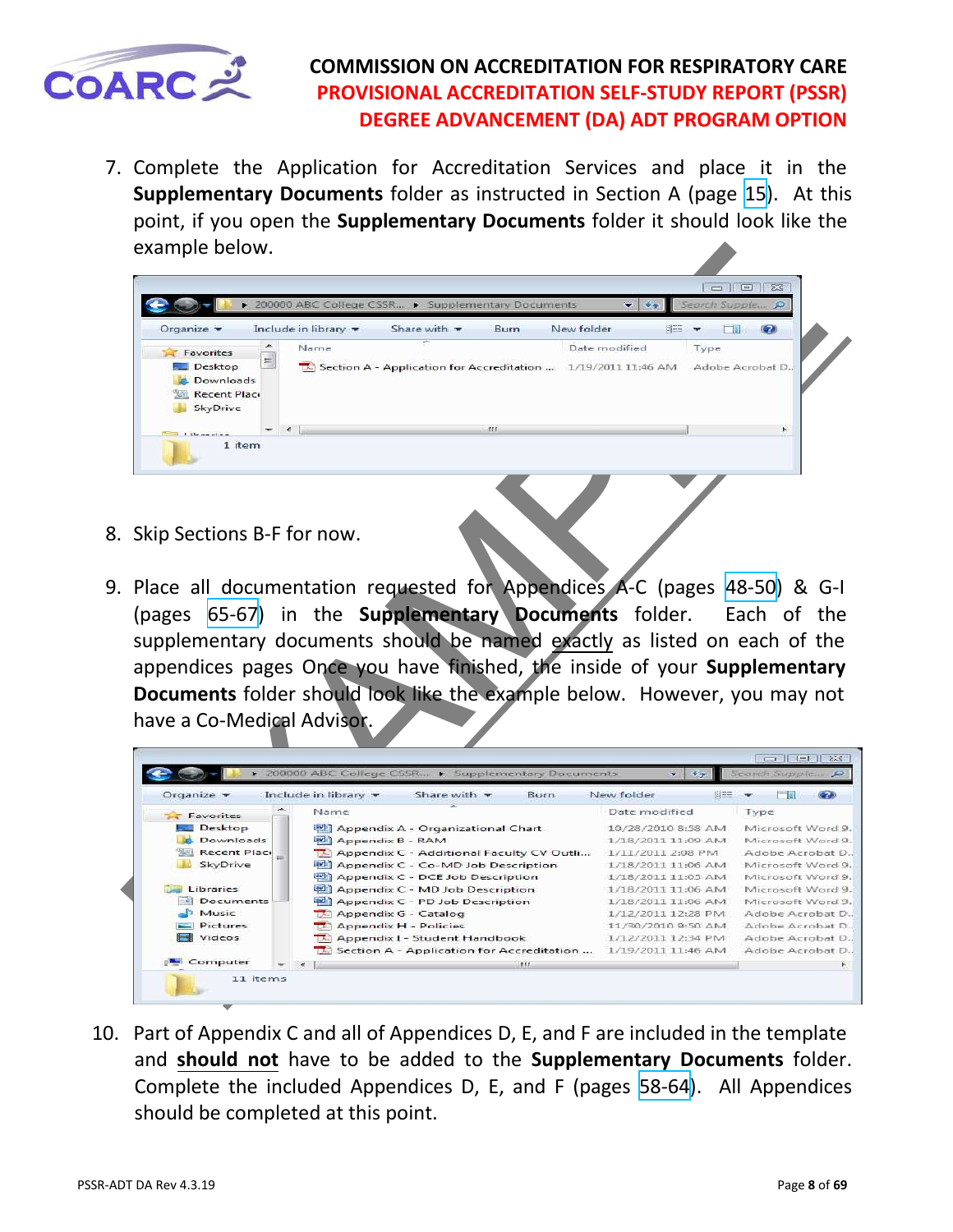

- 11. Go back to Sections B-F (pages [16-43](#page-15-0)).
- 12. The first item in Section B requires you to include a copy of the most current valid institutional accreditation certificate as an attachment in the **Supplementary Documents** folder (see example below).

| valid<br>institutional                                                                      | accreditation<br>certificate<br>as<br>Supplementary Documents folder (see example below). | attachment<br>an                         |                                        |
|---------------------------------------------------------------------------------------------|-------------------------------------------------------------------------------------------|------------------------------------------|----------------------------------------|
|                                                                                             |                                                                                           |                                          | 回忆<br>$=$ $\parallel$                  |
|                                                                                             | College CSSR > Supplementary Documents                                                    | جينان                                    | Search Supple<br>Q                     |
| Organize v                                                                                  | Include in library<br>Share with $\blacktriangledown$<br>Burn                             | New folder<br>睚                          | ø                                      |
| <b>Favorites</b>                                                                            | Name                                                                                      | Date modified                            | Type                                   |
| Desktop                                                                                     | Appendix A - Organizational Chart                                                         | 10/28/2010 8:58 AM                       | Microsoft Word 9.                      |
| Downloads                                                                                   | Appendix B - RAM                                                                          | 1/18/2011 11:09 AM                       | Microsoft Word 9.                      |
| Recent Place                                                                                | Appendix C - Additional Faculty CV Outli                                                  | 1/11/2011 2:08 PM                        | Adobe Acrobat D.,                      |
| SkyDrive                                                                                    | Appendix C - Co-MD Job Description                                                        | 1/18/2011 11:06 AM                       | Microsoft Word 9.                      |
|                                                                                             | Appendix C - DCE Job Description                                                          | 1/18/2011 11:05 AM                       | Microsoft Word 9.                      |
| Libraries                                                                                   | Appendix C - MD Job Description                                                           | 1/18/2011 11:06 AM                       | Microsoft Word 9.                      |
| Documents<br>Music                                                                          | Appendix C - PD Job Description                                                           | 1/18/2011 11:06 AM                       | Microsoft Word 9.                      |
| <b>Pictures</b>                                                                             | Appendix G - Catalog<br>Appendix H - Policies                                             | 1/12/2011 12:28 PM<br>11/30/2010 9:50 AM | Adobe Acrobat D.,<br>Adobe Acrobat D., |
| Videos                                                                                      | Appendix I - Student Handbook                                                             | 1/12/2011 12:34 PM                       | Adobe Acrobat D.,                      |
|                                                                                             | Attachment $1$ - Institution Accreditation                                                | 1/18/2011 11:04 AM                       | Adobe Acrobat D.,                      |
| Computer                                                                                    | Section A - Application for Accreditation                                                 | 1/19/2011 11:46 AM                       | Adobe Acrobat D.,                      |
| $\mathbf{a}$ os (C:)                                                                        | m                                                                                         |                                          |                                        |
| All supplementary documents named<br>exactly the same using the same type of<br>file format |                                                                                           |                                          |                                        |
|                                                                                             | For all other attachments, you will need to place the next sequential number in           |                                          |                                        |
|                                                                                             | the space provided and fill out the Table of Contents. You do not have to                 |                                          |                                        |
|                                                                                             | provide attachments for any of the areas that are optional.                               |                                          |                                        |
|                                                                                             | Proceed to filling out the highlighted fields in Sections B-F. Do not rename any          |                                          |                                        |
|                                                                                             | of the highlighted fields that coincide with appendices, except for the fields that       |                                          |                                        |
|                                                                                             |                                                                                           |                                          |                                        |
|                                                                                             | request specific page numbers within that particular document. For example,               |                                          |                                        |
|                                                                                             | Standard DA4.1 (page 31) (Catalog). The Catalog field would not change, but               |                                          |                                        |
|                                                                                             | you would provide exact page(s) where the information being requested is                  |                                          |                                        |

#### **All supplementary documents named exactly the same using the same type of file format**

- 13. For all other attachments, you will need to place the next sequential number in the space provided and fill out the Table of Contents. You **do not** have to provide attachments for any of the areas that are optional.
- 14. Proceed to filling out the highlighted fields in Sections B-F. **Do not** rename any of the highlighted fields that coincide with appendices, except for the fields that request specific page numbers within that particular document. For example, Standard DA4.1 (page 31) (**Catalog**). The Catalog field would not change, but you would provide exact page(s) where the information being requested is found within the catalog.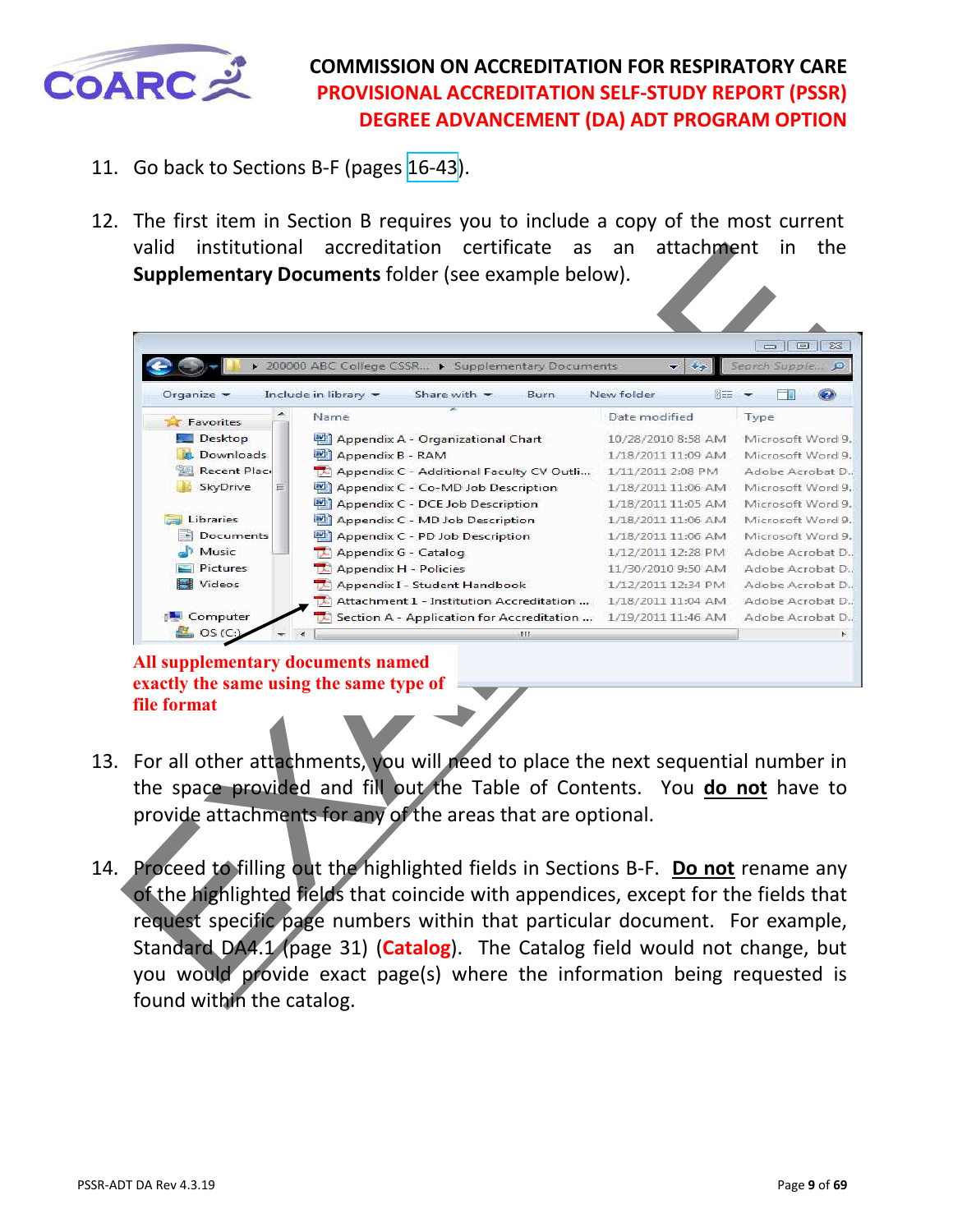

| File        | 200000 ABC College CSSR 04-01-2012.pdf - Adobe Acrobat Pro |                                                                                                                                                                                                                                                                                                               |                               |      | <b>CONTROL</b>   |
|-------------|------------------------------------------------------------|---------------------------------------------------------------------------------------------------------------------------------------------------------------------------------------------------------------------------------------------------------------------------------------------------------------|-------------------------------|------|------------------|
|             | Edit View Document Comments Forms Tools Advanced Window    | Help                                                                                                                                                                                                                                                                                                          |                               |      |                  |
|             | Create + 4 Combine + 4 Collaborate + 1 Secure +            | $\equiv$ Forms $\tau$<br>Sign +                                                                                                                                                                                                                                                                               | Multimedia + Comment +        |      |                  |
|             |                                                            |                                                                                                                                                                                                                                                                                                               | Find<br>H.<br>$\frac{1}{4+1}$ |      |                  |
| 目           |                                                            | Please fill out the following form. If you are a form author, choose Distribute Form in the Forms menu to send it to your recipients.                                                                                                                                                                         |                               |      | Highlight Fields |
| 脚<br>œ      | <b>COARC</b><br>Standard 2.03 -<br>Interpretive            | <b>COMMISSION ON ACCREDITATION FOR RESPIRATORY CARE</b><br><b>CONTINUING ACCREDITATION SELF-STUDY REPORT (CSSR)</b><br>The sponsoring institution must appoint, at a minimum, a full-time Program<br>Director, a full-time Director of Clinical Education, and a Medical Director.                            |                               |      |                  |
|             | Guideline                                                  | 1) The program must include, as minimal evidence of compliance with this Standard, the following:                                                                                                                                                                                                             |                               |      |                  |
|             |                                                            | a. Documentation of Employment (provide at time of on-site evaluation);                                                                                                                                                                                                                                       |                               |      |                  |
|             |                                                            | b. Academic Catalog (include in APPENDIX G page(s) Calalog                                                                                                                                                                                                                                                    |                               | pg # | ):               |
| self-study. | <b>Supplementary Documents folder.</b>                     | Go back to the Table of Contents. You will notice that pages 13-14 include the<br>number of the attachment next to the standard you included it in within the<br>Make sure you placed the title of the attachment next to the<br>coinciding number. Double-check to be sure you placed the attachments in the |                               |      |                  |
|             |                                                            | CONGRATULATIONS!! You should have all fields completed and all required<br>documents included in the Supplementary Documents folder. The CoARC<br>Executive Office will be notified once the file has been uploaded.                                                                                          |                               |      |                  |
|             |                                                            | Please remember to have all paid faculty complete the required Self Study<br>Report (SSR) Questionnaires prior to the submission of your Provisional Self<br>Study Report. The links of each Questionnaire (Survey) were included in the                                                                      |                               |      |                  |

- 15. Go back to the Table of Contents. You will notice that pages 13-14 include the number of the attachment next to the standard you included it in within the self-study. Make sure you placed the title of the attachment next to the coinciding number. Double-check to be sure you placed the attachments in the Supplementary Documents folder.
- 16. **CONGRATULATIONS!! You should have all fields completed and all required documents included in the Supplementary Documents folder. The CoARC Executive Office will be notified once the file has been uploaded.**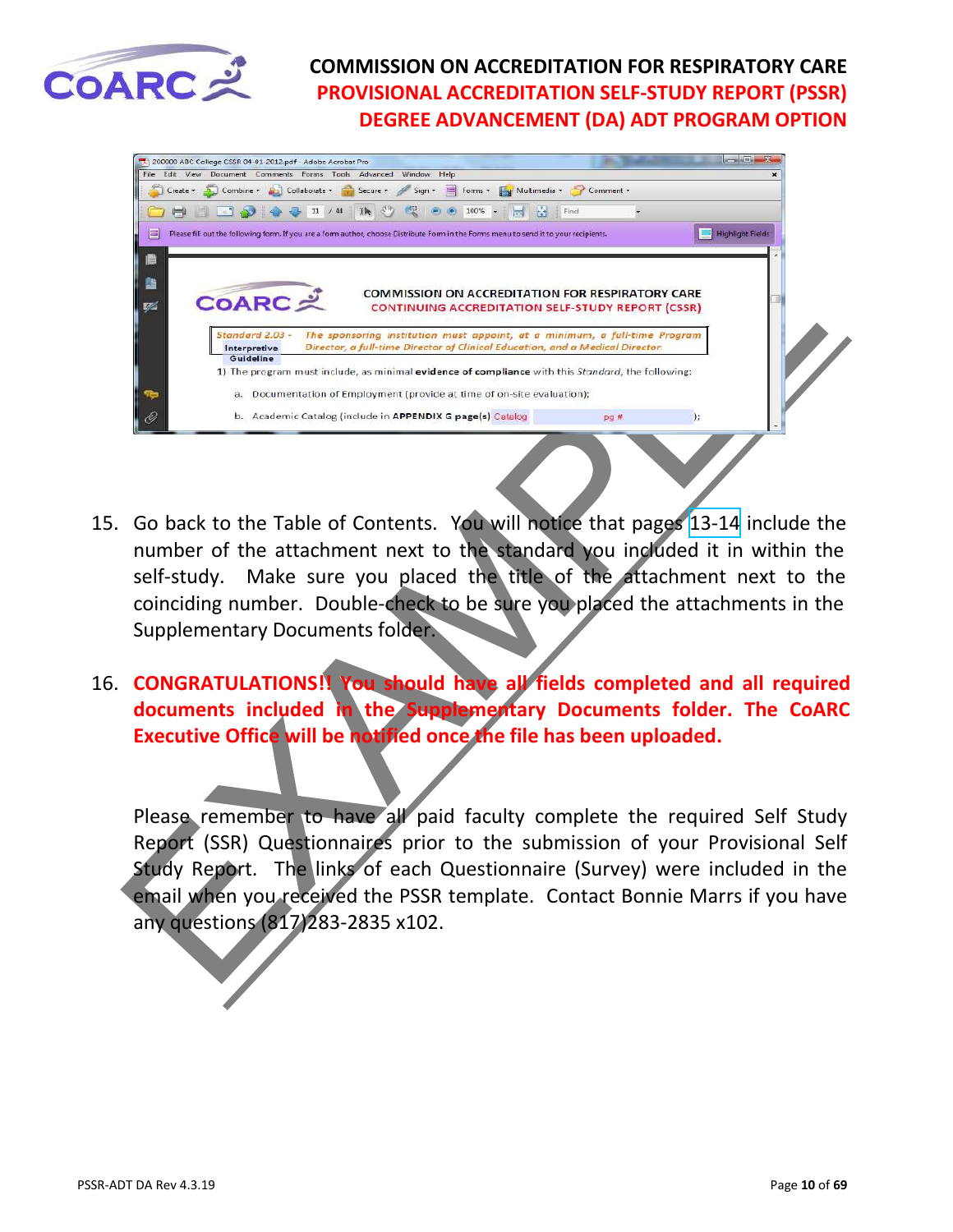<span id="page-10-0"></span>

#### **Program Number:**

#### **Program Name:**

|                | <b>TABLE OF CONTENTS</b>                |                 |                 |  |
|----------------|-----------------------------------------|-----------------|-----------------|--|
| <b>Section</b> | <b>Section</b>                          | Page            | Attachment(s) # |  |
| A              | <b>COMPLETED APPLICATION FOR</b>        | 15              |                 |  |
|                | <b>ACCREDITATION SERVICES</b>           |                 |                 |  |
| B              | <b>STANDARD 1 - PROGRAM</b>             |                 |                 |  |
|                | <b>ADMINISTRATION AND SPONSORSHIP</b>   |                 |                 |  |
|                | DA1.1                                   | 16              |                 |  |
|                | DA1.2                                   | 17              |                 |  |
|                | DA1.3                                   | 18              |                 |  |
|                | DA1.4                                   | 19              |                 |  |
|                | DA1.5                                   | 20              |                 |  |
|                | DA1.6                                   | 20              |                 |  |
| $\mathsf{C}$   | <b>STANDARD 2 - INSTITUTIONAL</b><br>תו |                 |                 |  |
|                | <b>PERSONNEL RESOURCES</b>              |                 |                 |  |
|                | DA2.1                                   | 21              |                 |  |
|                | <b>DA2.2</b>                            | 21              |                 |  |
|                | <b>DA2.3</b>                            | $\overline{22}$ |                 |  |
|                | <b>DA 2.4</b>                           | 23              |                 |  |
|                | <b>DA 2.5</b>                           | $\overline{2}3$ |                 |  |
|                | DA 2.6                                  | 23              |                 |  |
|                | <b>DA 2.7</b>                           | 24              |                 |  |
|                | DA 2.8                                  | 24              |                 |  |
|                | DA 2.9                                  | 25              |                 |  |
| D              | <b>STANDARD 3 - PROGRAM GOALS,</b>      |                 |                 |  |
|                | <b>COMES, AND ASSESSMENT</b><br>OU      |                 |                 |  |
|                | DA 3.1                                  | 26              |                 |  |
|                | DA 3.2                                  | 27              |                 |  |
|                | DA 3.3                                  | 28              |                 |  |
|                | DA 3.4                                  | 28              |                 |  |
|                | DA 3.5                                  | 29              |                 |  |
|                | DA 3.6                                  | 29              |                 |  |
|                | DA 3.7                                  | 29              |                 |  |
|                | DA 3.8                                  | 30              |                 |  |
|                | DA 3.9                                  | 30              |                 |  |
|                | DA 3.10                                 | 30              |                 |  |
| E              | <b>STANDARD 4 - CURRICULUM</b>          |                 |                 |  |
|                | DA 4.1                                  | 31              |                 |  |
|                | DA 4.2                                  | 32              |                 |  |
|                | DA 4.3                                  | 33              |                 |  |
|                | DA 4.4                                  | 34              |                 |  |
|                | DA 4.5                                  | 35              |                 |  |
|                | DA 4.6                                  | 36              |                 |  |
|                |                                         |                 |                 |  |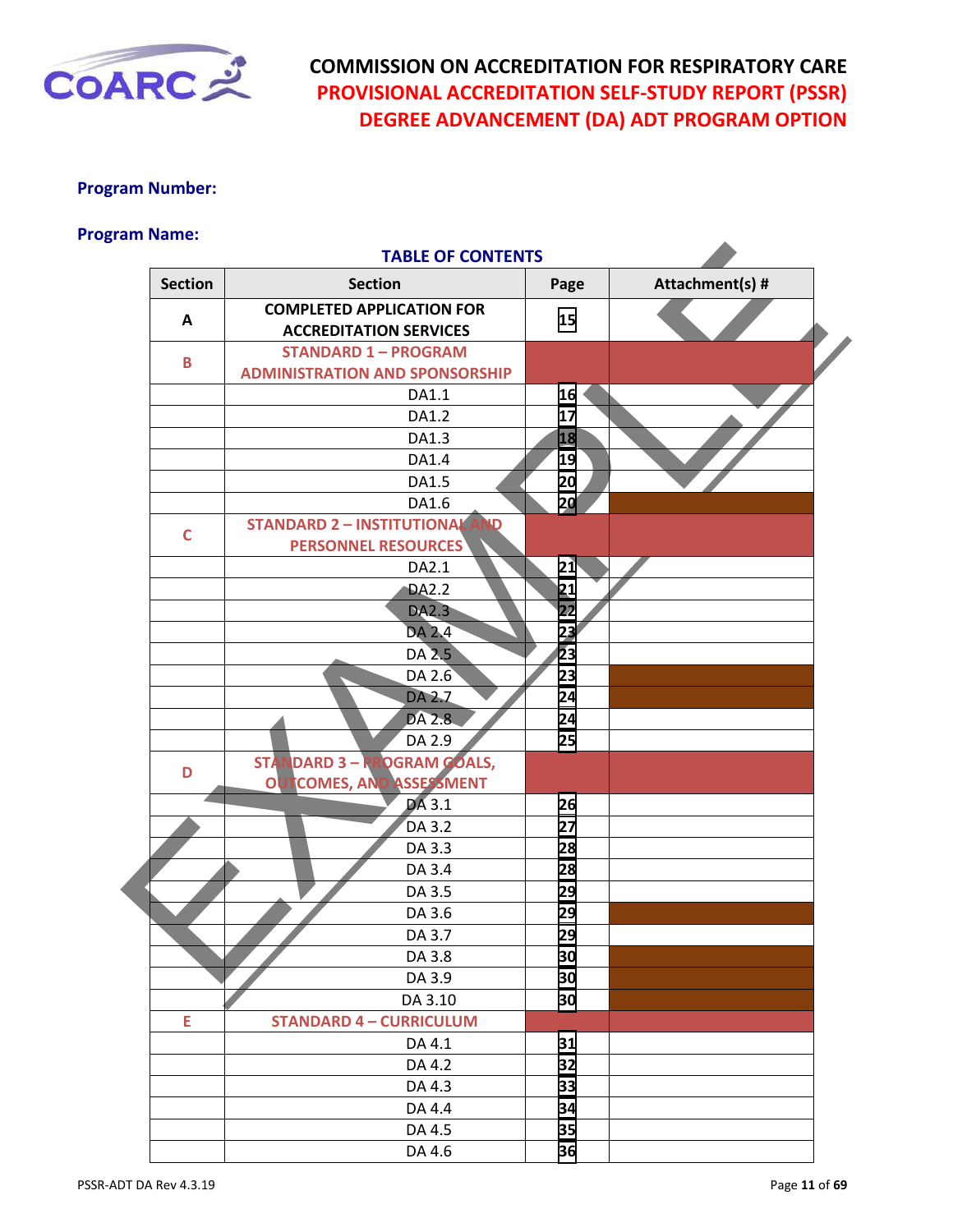

|   | DA 4.7                                 | 37 |  |
|---|----------------------------------------|----|--|
|   | DA 4.8                                 | 38 |  |
|   | DA 4.9                                 | 39 |  |
|   | DA 4.10                                | 39 |  |
|   | <b>STANDARD 5 - FAIR PRACTICES AND</b> |    |  |
| F | <b>RECORDKEEPING</b>                   |    |  |
|   | 5.1                                    | 40 |  |
|   | 5.2                                    | 40 |  |
|   | 5.3                                    | 41 |  |
|   | 5.4                                    | 41 |  |
|   | 5.5                                    | 41 |  |
|   | 5.6                                    | 42 |  |
|   | 5.7                                    | 42 |  |
|   | 5.8                                    | 42 |  |
|   | 5.9                                    | 43 |  |
|   | 5.10                                   | 43 |  |
|   | <b>STANDARD 6 - REQUIREMENTS FOR</b>   |    |  |
| G | <b>PROGRAMS WITH CLINICAL</b>          |    |  |
|   | <b>COMPONENT</b>                       |    |  |
|   | DA 6.1                                 | 44 |  |
|   | DA 6.2                                 | 44 |  |
|   | DA 6.3                                 | 44 |  |
|   | DA 6.4                                 | 45 |  |
|   | DA 6.5                                 | 45 |  |
|   | DA 6.6                                 | 45 |  |
|   | DA 6.7                                 | 46 |  |
|   | DA 6.8                                 | 46 |  |
|   | DA 6.9                                 | 46 |  |
|   | DA 6.10                                | 47 |  |
|   |                                        |    |  |

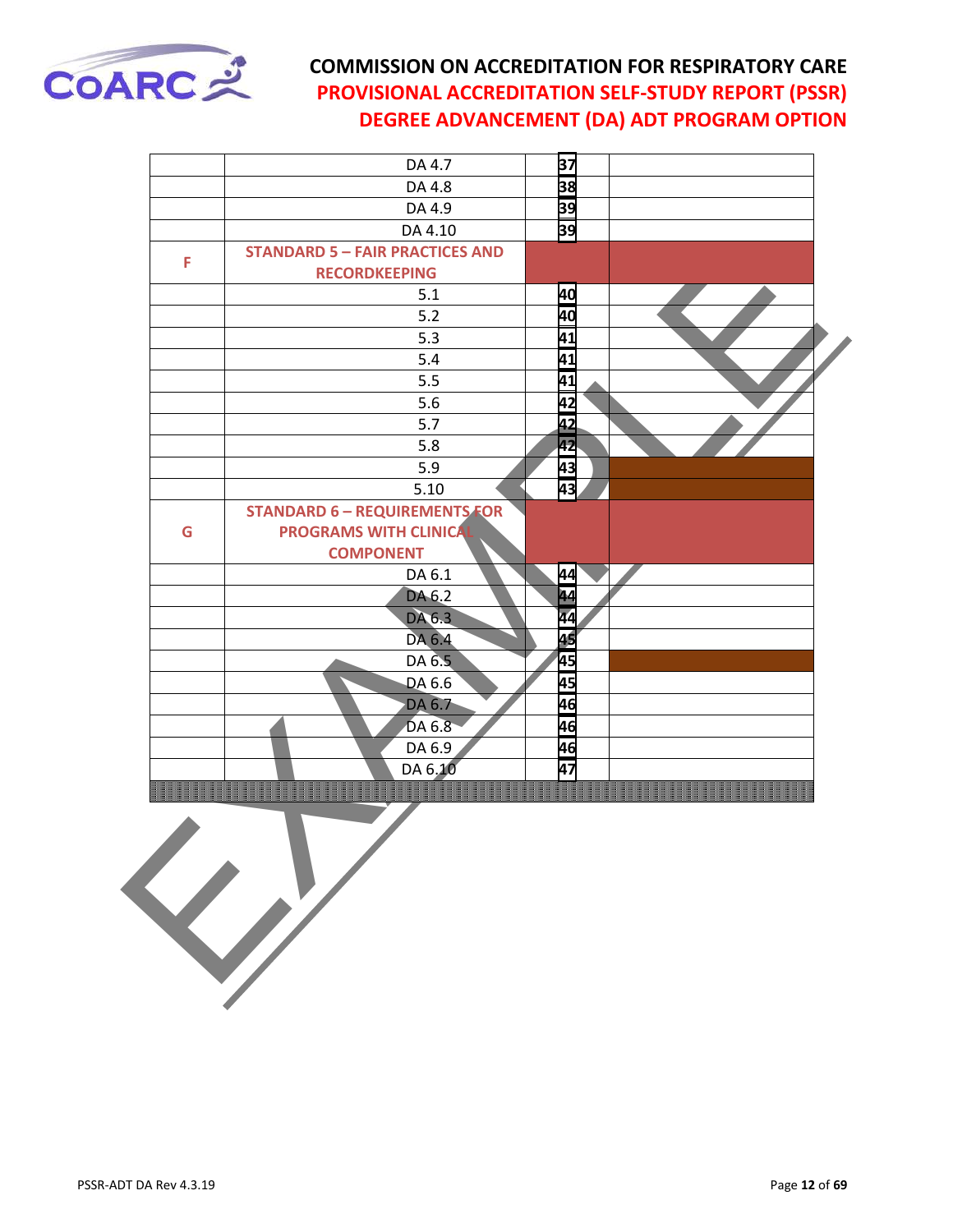<span id="page-12-0"></span>

|   | <b>APPENDICES</b>                                                  | Page # |  |
|---|--------------------------------------------------------------------|--------|--|
| A | <b>ORGANIZATIONAL CHART</b>                                        | 48     |  |
| B | <b>RESOURCE ASSESSMENT MATRIX (RAM)</b>                            | 49     |  |
| C | PROGRAM FACULTY CV OUTLINES AND SUPPORTING<br><b>DOCUMENTATION</b> | 50     |  |
| D | PROGRAM DIRECTOR/DIRECTOR OF CLINICAL EDUCATION                    | 58     |  |
|   | <b>TEACHING AND ADMINISTRATIVE WORKLOAD FORMS</b>                  |        |  |
| E | PROGRAM COURSE REQUIREMENTS TABLE                                  | 62     |  |
| F | <b>COMPARISON OF CURRICULUM TO</b>                                 |        |  |
|   | <b>NBRC CONTENT OUTLINE MATRIX</b>                                 | 64     |  |
| G | <b>INSTITUTIONAL ACADEMIC CATALOG</b>                              | 65     |  |
| н | PROGRAM POLICY AND PROCEDURE MANUAL                                | 66     |  |
|   | <b>STUDENT HANDBOOK</b>                                            | 67     |  |
|   | <b>FACULTY EVALUATION SSR QUESTIONNAIRES</b>                       | 68     |  |

| Α            | <b>ORGANIZATIONAL CHART</b>                                                                   | 48                           |
|--------------|-----------------------------------------------------------------------------------------------|------------------------------|
| B            | <b>RESOURCE ASSESSMENT MATRIX (RAM)</b>                                                       | 49                           |
| $\mathsf{C}$ | PROGRAM FACULTY CV OUTLINES AND SUPPORTING<br><b>DOCUMENTATION</b>                            | 50                           |
| D            | PROGRAM DIRECTOR/DIRECTOR OF CLINICAL EDUCATION<br>TEACHING AND ADMINISTRATIVE WORKLOAD FORMS | 58                           |
| E            | PROGRAM COURSE REQUIREMENTS TABLE                                                             | 62                           |
| F            | <b>COMPARISON OF CURRICULUM TO</b><br><b>NBRC CONTENT OUTLINE MATRIX</b>                      | 64                           |
| G            | <b>INSTITUTIONAL ACADEMIC CATALOG</b>                                                         | 65                           |
| н            | PROGRAM POLICY AND PROCEDURE MANUAL                                                           | 66                           |
| I            | <b>STUDENT HANDBOOK</b>                                                                       | 67                           |
| J            | <b>FACULTY EVALUATION SSR QUESTIONNAIRES</b>                                                  | 68                           |
|              | <b>ATTACHMENT TITLE</b>                                                                       | <b>ATTACHMENT#</b>           |
|              |                                                                                               |                              |
|              |                                                                                               | 1<br>$\overline{\mathbf{2}}$ |
|              |                                                                                               | 3                            |
|              |                                                                                               | 4                            |
|              |                                                                                               | 5                            |
|              |                                                                                               | 6                            |
|              |                                                                                               | $\overline{7}$               |
|              |                                                                                               | 8                            |
|              |                                                                                               | 9                            |
|              |                                                                                               | 10                           |
|              |                                                                                               | 11                           |
|              |                                                                                               | 12                           |
|              |                                                                                               | 13                           |
|              |                                                                                               | 14<br>15                     |
|              |                                                                                               | 16                           |
|              |                                                                                               | 17                           |
|              |                                                                                               | 18                           |
|              |                                                                                               | 19                           |
|              |                                                                                               | 20                           |
|              |                                                                                               | 21                           |
|              |                                                                                               | 22                           |
|              |                                                                                               | 23                           |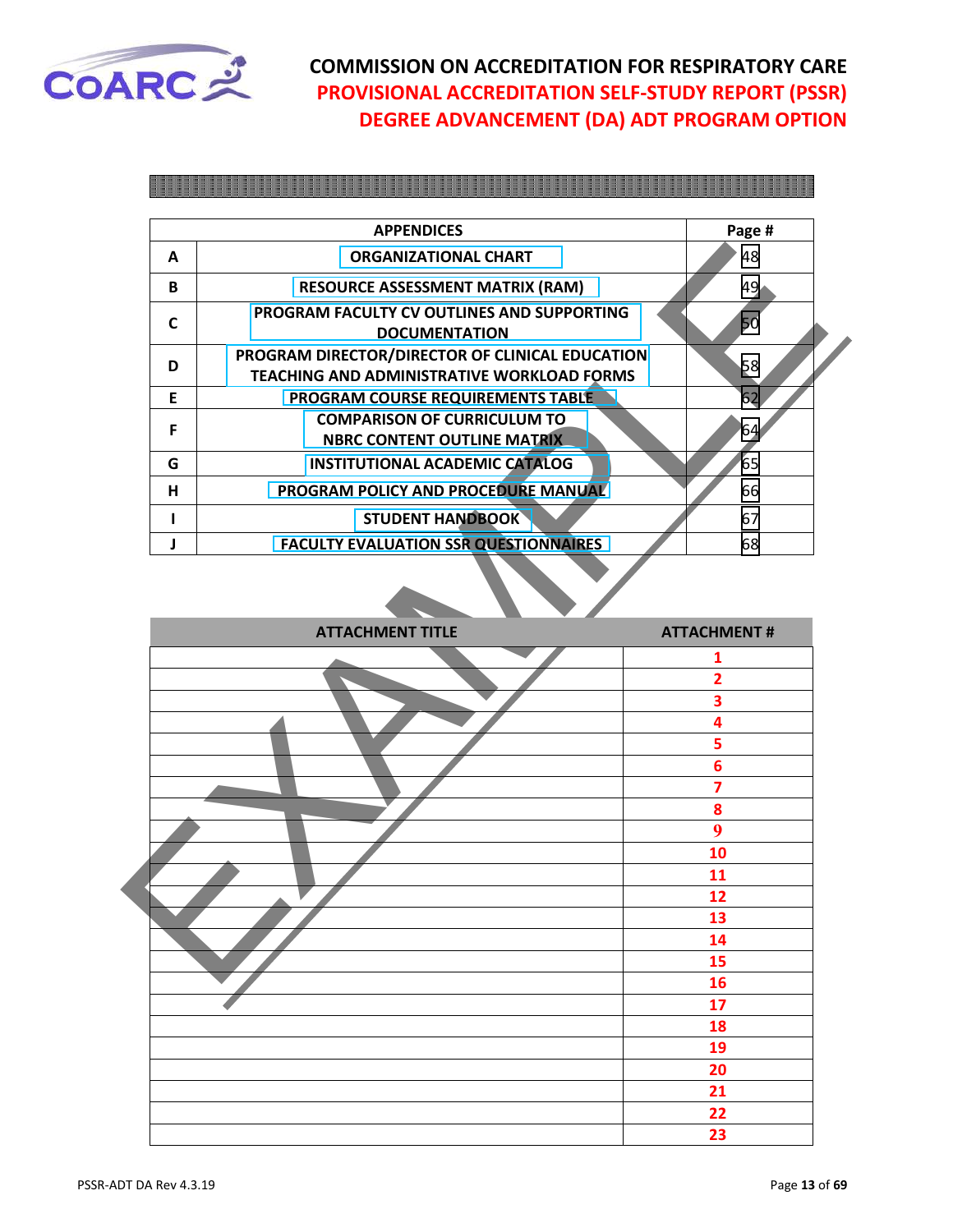

| <b>ATTACHMENT TITLE</b> | <b>ATTACHMENT#</b> |
|-------------------------|--------------------|
|                         | 24                 |
|                         | 25                 |
|                         | 26                 |
|                         | 27                 |
|                         | 28                 |
|                         | 29                 |
|                         | 30                 |
|                         | 31                 |
|                         | $\overline{32}$    |
|                         | 33                 |
|                         | 34                 |
|                         | <b>35</b>          |
|                         | 36                 |
|                         | 37                 |
|                         | 38                 |
|                         | 39                 |
|                         | 40                 |
|                         | 41                 |
|                         | 42                 |
|                         | 43                 |
|                         | 44                 |
|                         | 45                 |
|                         | 46                 |
|                         | 47                 |
|                         | 48                 |
|                         | 49                 |
|                         | 50<br>51           |
|                         |                    |
|                         |                    |
|                         |                    |
|                         |                    |
|                         |                    |
|                         |                    |
|                         |                    |
|                         |                    |
|                         |                    |
|                         |                    |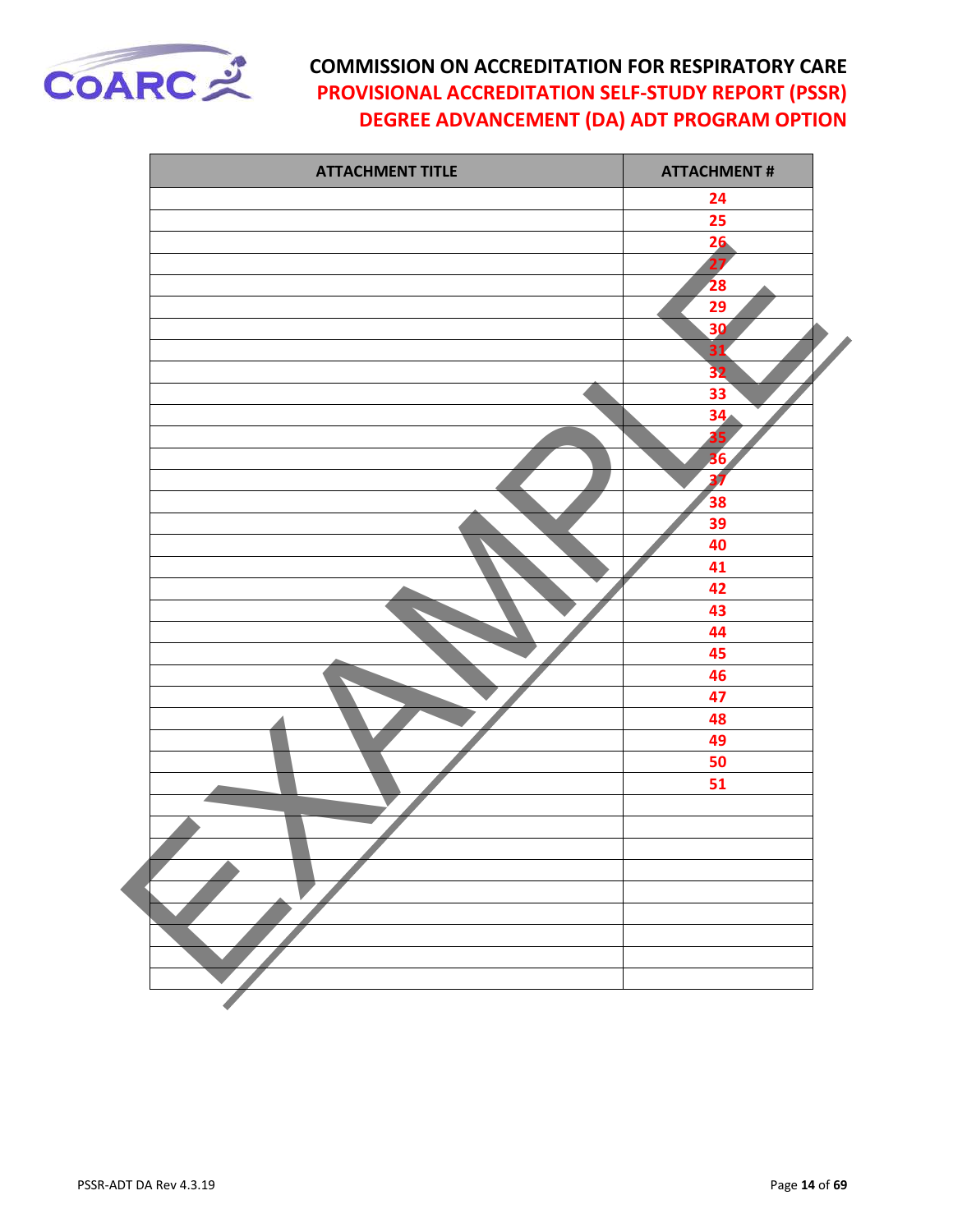<span id="page-14-0"></span>

#### **Program Number:**

#### **Program Name:**

#### **SECTION A: APPLICATION FOR ACCREDITATION SERVICES**

In this section, the sponsor must include a completed *CoARC Application for Accreditation Services* (available at www.coarc.com) when submitting this self study report.

This **completed and signed** document must be included in the Supplementary Documents folder (see page 8 of the Step-By-Step Instructions for an example).

SECTION A: APPLICATION FOR ACCREDITATION SERVICES<br>
is section, the sponsor must include a completed CARC Application for a creditor of scripture<br>
(available at www.coarc.com) when submitting this self study. Next,<br>
complet *[Please Note: If printed out and signed rather than digitally signed, the application must be scanned to a PDF format.]*

**Exact name of document:** Section A – Application for Accreditation Services **Type of File: Adobe Portable Document (.pdf)** 

Comments:

Proposed start date of first class:

Expected graduation date of the first class:

Start date of current class:

Expected graduation date of the current class:

**OR**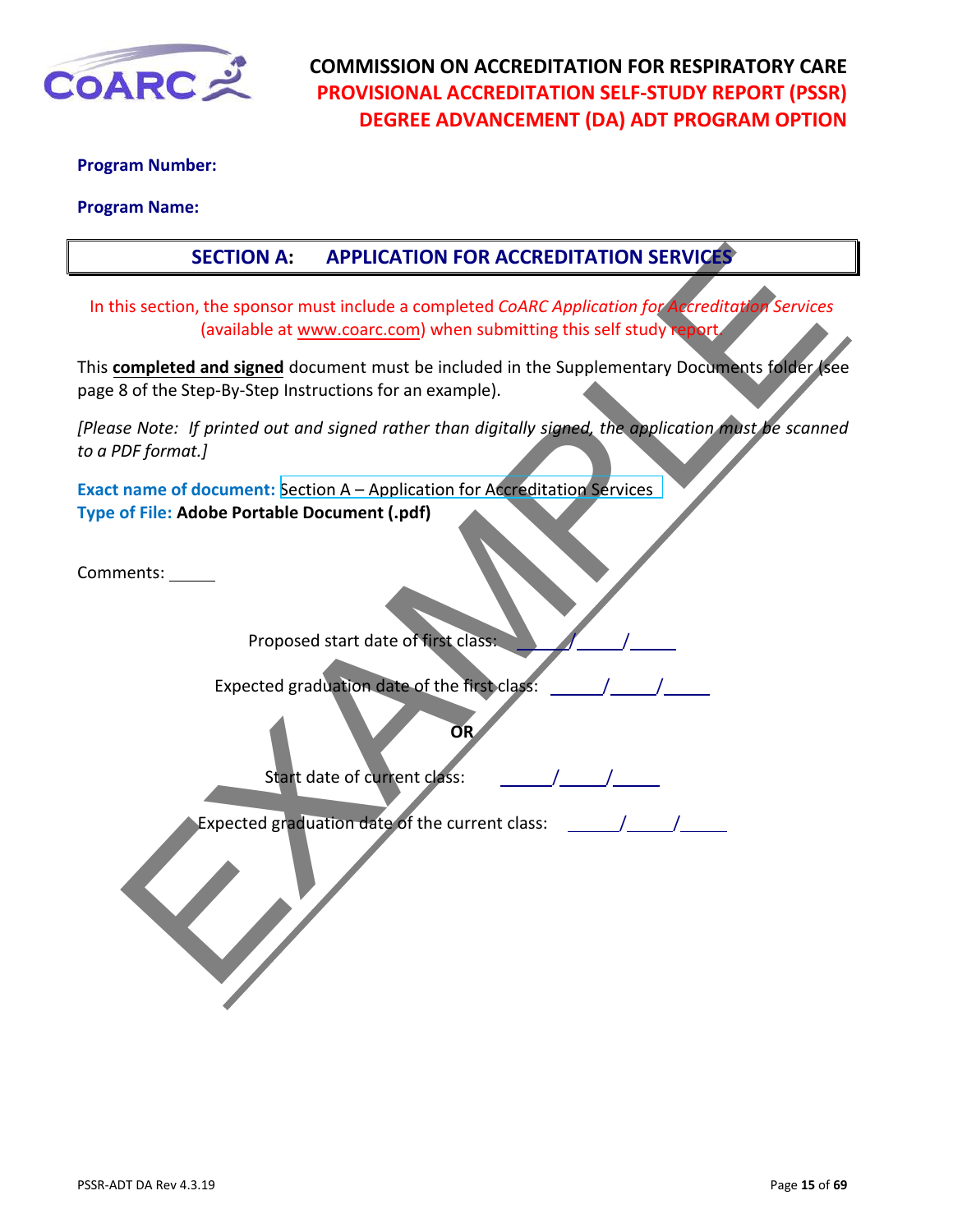<span id="page-15-0"></span>

#### **SECTION B:**

#### **STANDARD 1 – PROGRAM ADMINISTRATION AND SPONSORSHIP**

and DA1.1 - An educational sponsor must be a post-secondary of demic institution accredited by a regional or national accrediting agency  $\frac{1}{\sqrt{2}}$  (the U operation of Education (105D) and must be authorized to the prope *Standard DA1.1 - An educational sponsor must be a post-secondary academic institution*<br>accredited by a regional or national accrediting agency recognized by the U.S. *accredited by a regional or national accrediting agency recognized by the U.S. Department of Education (USDE) and must be authorized under applicable law or other acceptable authority to award graduates of the program baccalaureate or higher degree at the completion of the program.*

- 1) The program must include, as minimal **evidence of compliance** with this *Standard*, the following:
	- a. Documentation of current accreditation status **[Evidence of Compliance previously evaluated with submission of the LOI Intent Application]**
	- b. Documentation of authorization by a state agency to provide a post-secondary education program (if applicable, provide a copy of the state approval authorizing the sponsor to award the degree)

**[Evidence of Compliance previously evaluated with submission of the LOI Intent Application]**

Comments:

2) **[OPTIONAL]**

The program includes, as additional **evidence of compliance** with this *Standard*, the following documentation (brief description):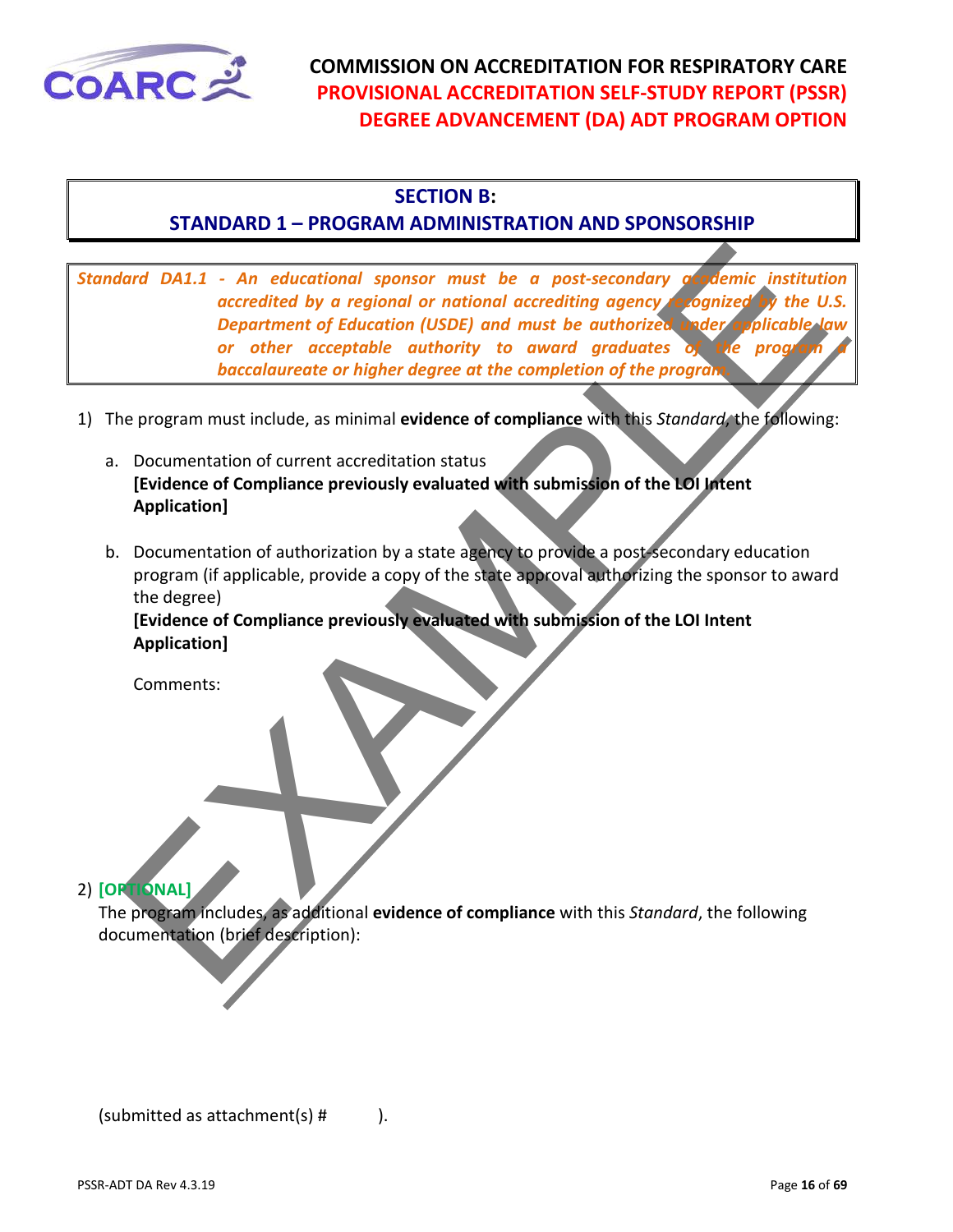<span id="page-16-0"></span>

The program inter to the program inter to the constraints of the constrained in a formal diffliction agreement or the counter of the program understanding which delineates responsibility for all as properties including in *Standard DA1.2 - When more than one institution (i.e. a consortium) is sponsoring a program, at least one of the members of the consortium must meet the requirements in Standard DA1.1. The consortium must be capable of providing all resources necessary for the program. The responsibilities of each member must be clearly documented in a formal affiliation agreement or memorandum of understanding which delineates responsibility for all aspects of the program including instruction, supervision of students, resources, reporting, governance and lines of authority.* 

**If not applicable, check here | | and proceed to next Standard If Evidence of Compliance is the same as the base program, check here and proceed to next Standard. If different than the base program, complete the following:**

1) **Describe concisely** how the program plans to meet this *Standard:*

- 2) **Describe concisely** the program's assessment of any areas of concern and its plans for addressing them with relevant timeframes:
- 3) The program must include, as minimal **evidence of compliance** with this *Standard*, the following:
	- a. Duly executed consortium agreement, contract, or memorandum of understanding (submit current agreement/contract/memorandum as **attachment #** );
	- b. One or more organizational charts indicating the program's relationship to the components of the consortium, clearly depicting how the program reports to or is supervised by the various components of the consortium (include as **APPENDIX A - Org Chart**).

#### 4) **[OPTIONAL]**

The program includes, as additional **evidence of compliance** with this *Standard*, the following documentation (brief description):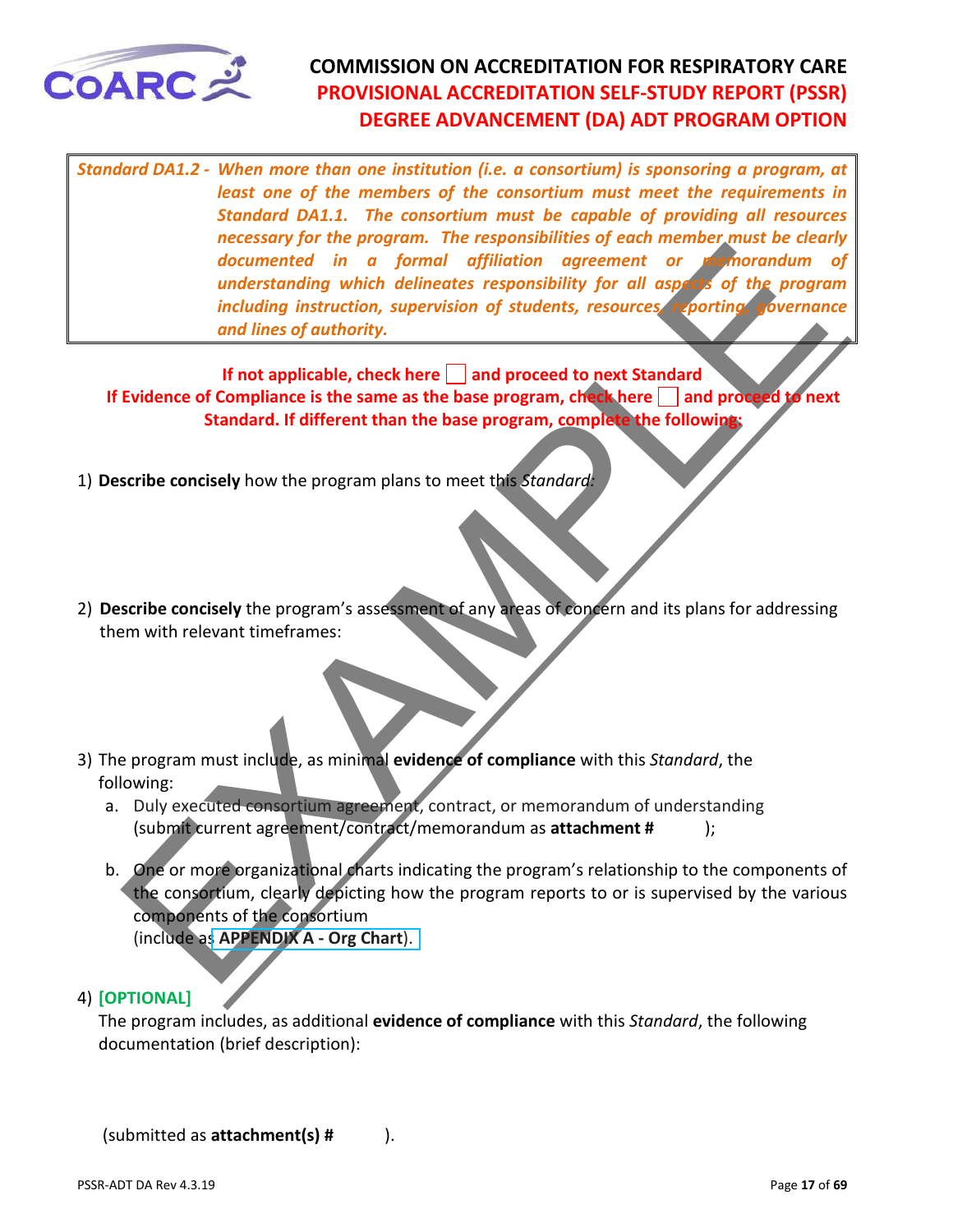<span id="page-17-0"></span>

must be capable of providing all of the didactic and laborator<sup>y</sup> struction, la<br>
must be capable of providing all of the didactic and laboratory struction, la<br>
any necessary clinical experience) requisite to complete fogra *Standard DA1.3 - The sponsor must either be capable of providing the required general education courses or have a process for accepting transfer credit for these from other nationally or regionally accredited institutions for these courses. The sponsor must be capable of providing all of the didactic and laboratory instruction, (and any necessary clinical experience) requisite to complete programmatic and degree requirements.* 

**If Evidence of Compliance is the same as the base program, check here and proceed to next Standard. If different than the base program, complete the following:**

- 1) **Describe concisely** how the program plans to meet this *Standard:*
- 2) **Describe concisely** the program's assessment of any areas of concern and its plans for addressing them with relevant timeframes:
- 3) The program must include, as minimal **evidence of compliance** with this *Standard*, the following:
	- a. Institutional academic catalog listing programs of study and course offerings (include proposed documentation in **APPENDIX G** page(s)). **[Please reference the exact page number(s) within the appendix.]**

Provide a list of proposed courses in the curriculum and which member of the consortium (if applicable) is responsible for each course.

(submit list as **attachment #** )

b. Transfer of credit policies (if applicable) (include in **APPENDIX G** page(s)).

**[Please reference the exact page number(s) within the appendix.]**

#### 4) **[OPTIONAL]**

The program includes, as additional **evidence of compliance** with this *Standard*, the following documentation (brief description):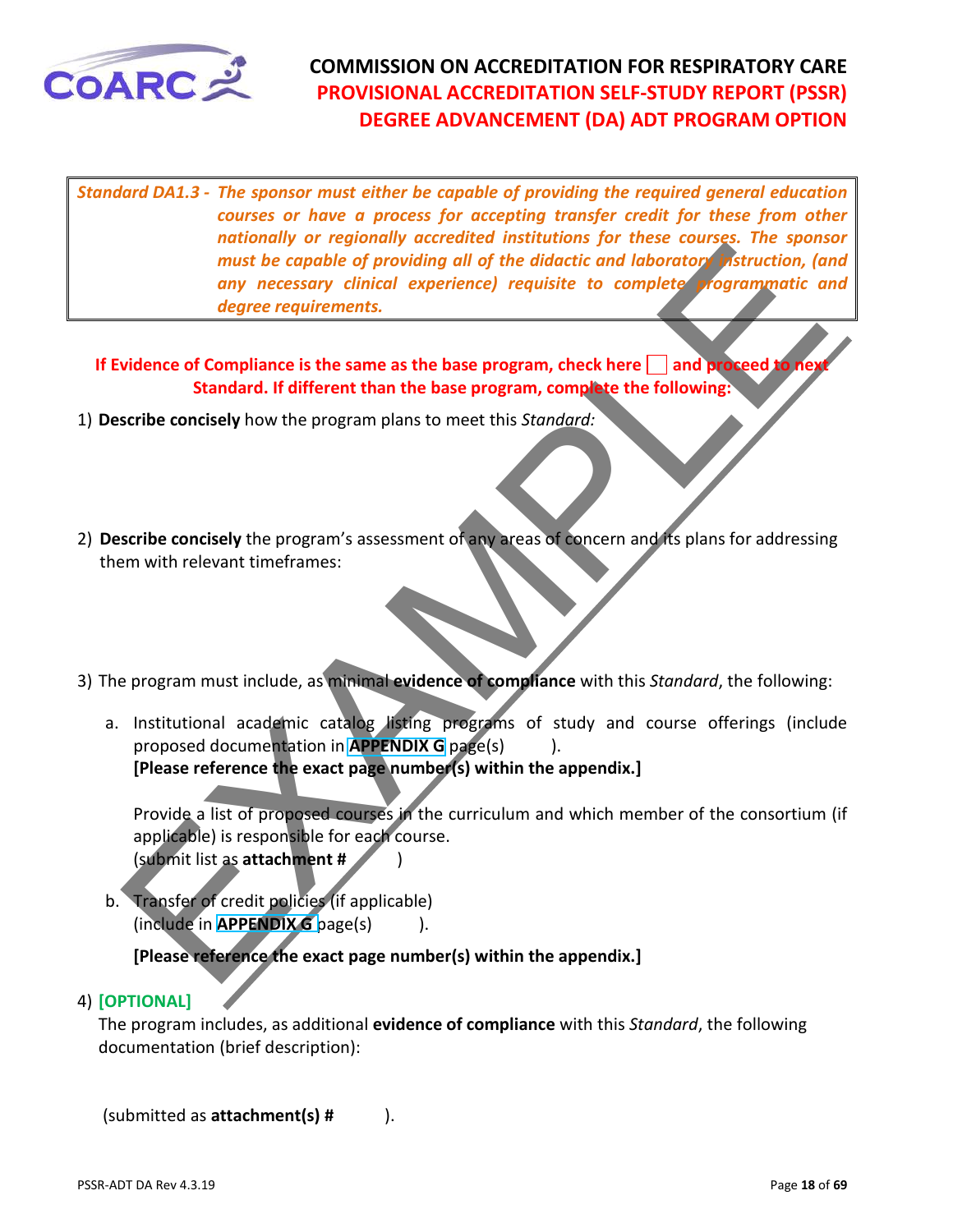

#### *Standard DA1.4 - The sponsor is responsible for:*

- *\* Curriculum planning, course selection and coordination of instruction by program faculty;*
- *\* Continued professional growth of faculty.*

If Evidence of Compliance is the same as the base program, check here **and proceed to next Standard. If different than the base program, complete the following:**

- 1) **Describe concisely** how the program plans to meet this *Standard:*
- 2) **Describe concisely** the program's assessment of any areas of concern and its plans for addressing them with relevant timeframes:
- 3) The program must include, as minimal **evidence of compliance** with this *Standard*, the following:
- Continue to program to the same as the base program, check here the proceed for next<br>standard. If different than the base program, complete the bilowing<br>scribe concisely how the program plans to meet this *Standard:*<br>scrib a. Institutional policies and procedures requiring curriculum planning, course selection and coordination of instruction by program faculty (include in **APPENDIX H** page(s) ).

**[Please reference the exact page number(s) within the appendix.]**

- b. Program faculty minutes of meetings for curriculum planning, course selection and instruction coordination (submit as **attachment #** );
- c. Institutional policies demonstrating support for continued professional growth of faculty (include in **APPENDIX H** page(s) );

**[Please reference the exact page number(s) within the appendix.]**

d. Documentation of (proposed) continuing professional development activities of the faculty and institutional support of these activities (submit as **attachment #** ).

#### 4) **[OPTIONAL]**

The program includes, as additional **evidence of compliance** with this *Standard*, the following documentation (brief description):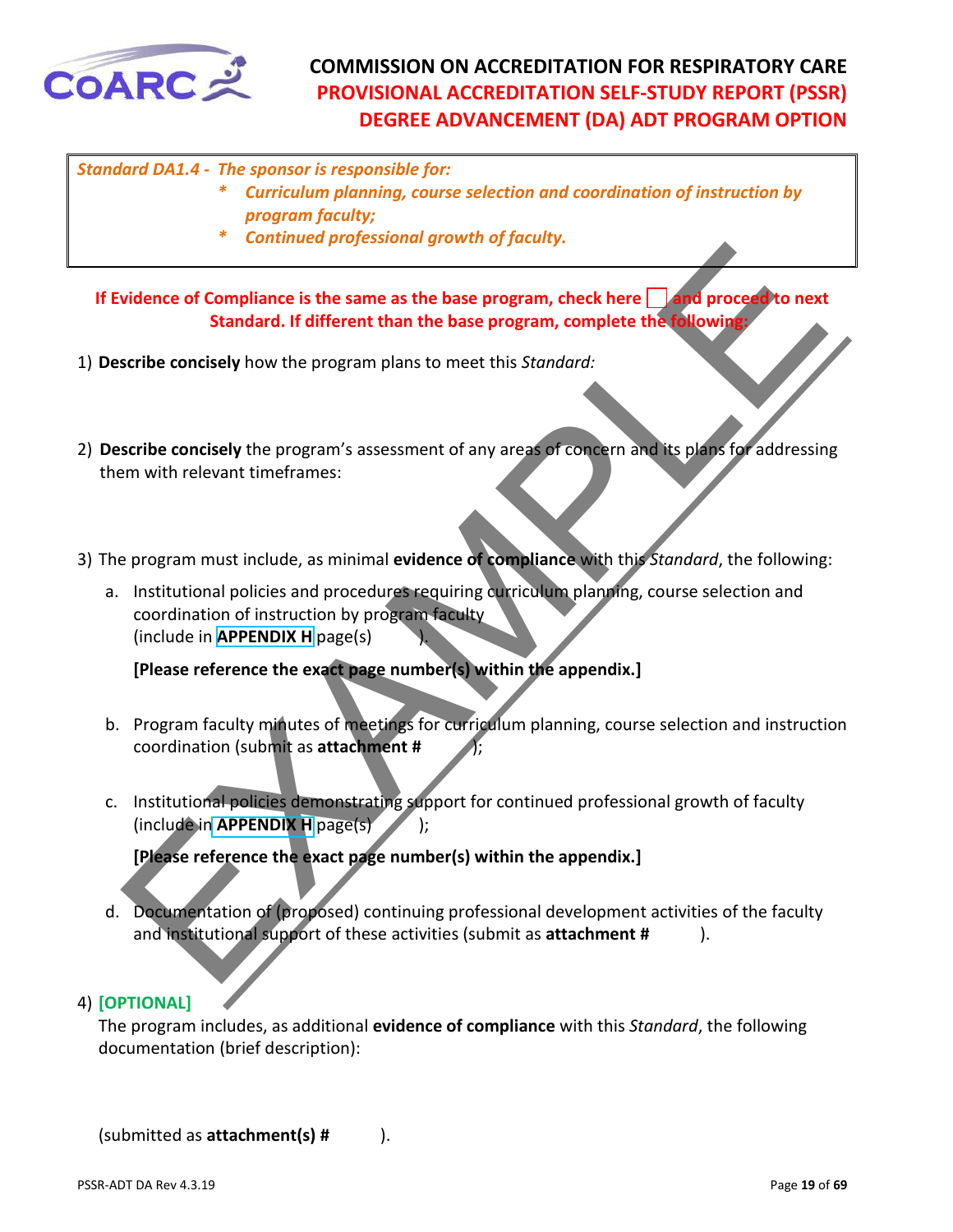<span id="page-19-0"></span>

*Standard DA1.5 - Program academic policies must apply to all students and faculty regardless of location of instruction.*

**If Evidence of Compliance is the same as the base program, check here and proceed to next Standard. If different than the base program, complete the following:**

- 1) The program must include, as minimal **evidence of compliance** with this *Standard*, the following:
	- a. Student Handbook (include statement in **APPENDIX I** page(s) );
	- b. Published program policies (include proposed documentation as **APPENDIX H** page(s) and/or **APPENDIX I** page(s)  $\qquad$  ).

vidence of Compliance is the same as the base program, check here  $\Box$  and **vidence** of next<br>
program must include, as minimal evidence of compliance with this *Stordard*, the following<br>
Student Handbook (include statement *Standard DA1.6 - The sponsor must report substantive change(s) (see Section 9 of the CoARC Accreditation Policies and Procedures Manual) to the CoARC within the time limits prescribed. Substantive change(s) include:*

- *\* Change of Ownership/Sponsorship/Legal status or Change in Control*
- *Change in the degree* 
	- *\* Addition of an Entry into Respiratory Care Professional Practice degree track*
- *\* Initiation of (an) Additional Degree Track Program(s)*
- *\* Change in program goal(s)*
- *\* Change in the curriculum or delivery method*
- *\* Addition of the Sleep Specialist Program Option*
- *\* Request for Inactive Accreditation Status*
- *\* Voluntary Withdrawal of Accreditation \* Addition of (a) Satellite location(s)*
- *\* Requests for increases in Maximum Enrollment*
	- *\* Change in Program Location*
- **Vacancy in Key Personnel positions**
- *\* Change in Key Personnel*
- *\* Change in institutional accreditor of the educational sponsor*
- $\epsilon$  in accreditation status of the educational sponsor
	- *\* Change in accreditation status of any member of the consortium (where applicable)*
- *\* Transition of a Program Option to a Base Program*

**Compliance with this Standard is not applicable to programs submitting a PSSR. Proceed to the next Standard.**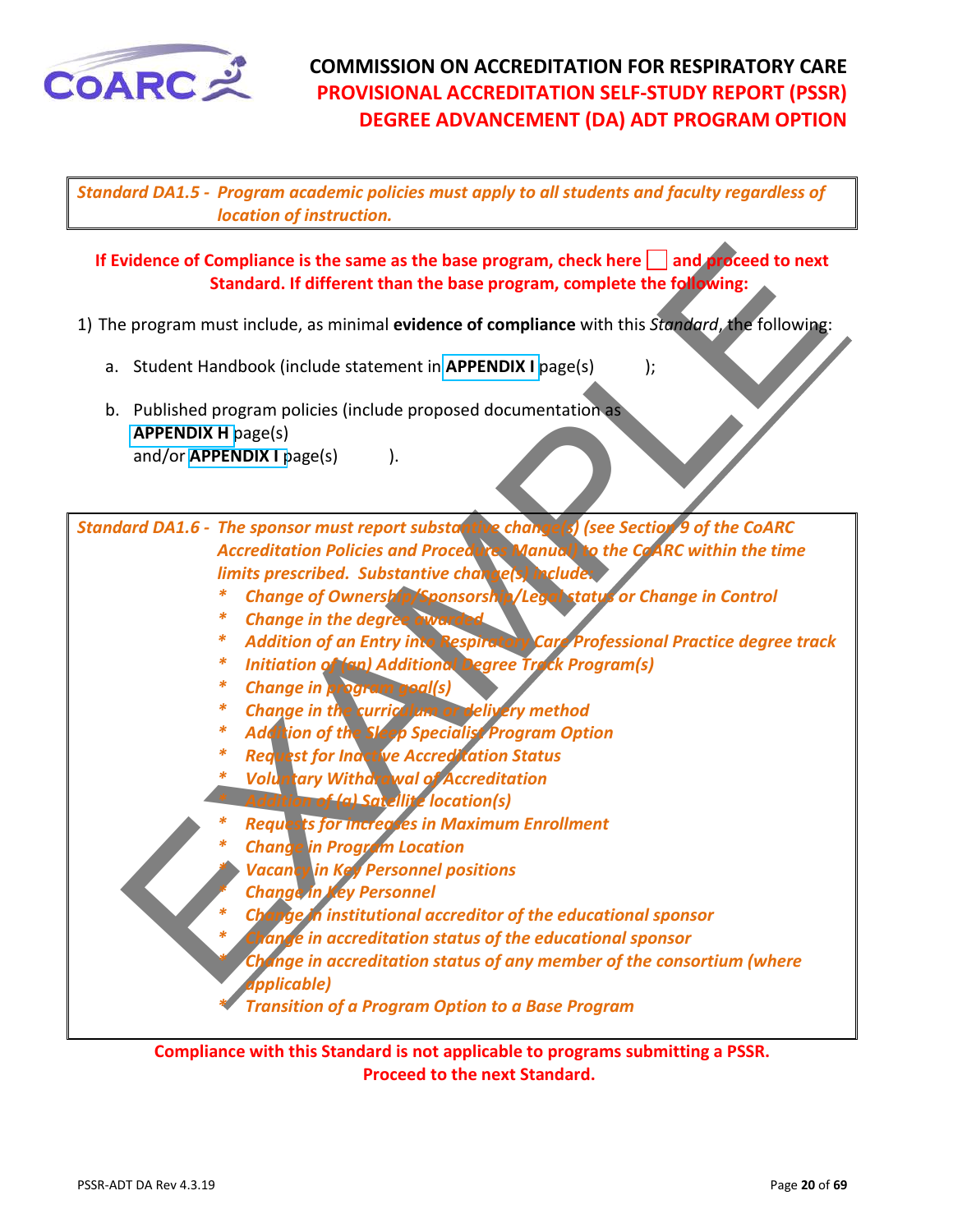<span id="page-20-0"></span>

#### **SECTION C:**

#### **STANDARD 2 – INSTITUTIONAL AND PERSONNEL RESOURCES**

and DA2.1 - The sponsor must ensure that fiscal, academic and physic resources of<br>sufficient for the program to chieve its goals and object to spared<br>is standard DA3.1, at all program locations, regardless at detail and<br>th *Standard DA2.1 - The sponsor must ensure that fiscal, academic and physical resources are sufficient for the program to achieve its goals and objectives, as defined in Standard DA3.1, at all program locations, regardless of the instructional methodology used.*

- 1) The program must include, as minimal **evidence of compliance** with this *Standard*, the following:
	- a. Results (first 3 columns completed) of annual program resource assessment as documented in the CoARC Resource Assessment Matrix (RAM) (include in **APPENDIX B – ADT DA RAM)**.

#### 2) **[OPTIONAL]**

The program includes, as additional **evidence of compliance** with this *Standard*, the following documentation (brief description):

(submitted as **attachment #** ).

*Standard DA2.2 - The sponsor must appoint, at a minimum, a full-time Program Director.*

**If key personnel is the same as the base program, check here and proceed to next Standard. If different than the base program, complete the following:**

- 1) The program must include, as minimal **evidence of compliance** with this *Standard*, the following:
	- a. Documentation of Employment (submit as **attachment #** );
	- b. Written job descriptions including minimal qualifications (include in **APPENDIX C - PD Job Description**) **and**

 **DCE Job Description** (only if applicable) **Medical Advisor Job Description** (only if applicable) **Co-Medical Advisor(s) Job Description** (only if applicable).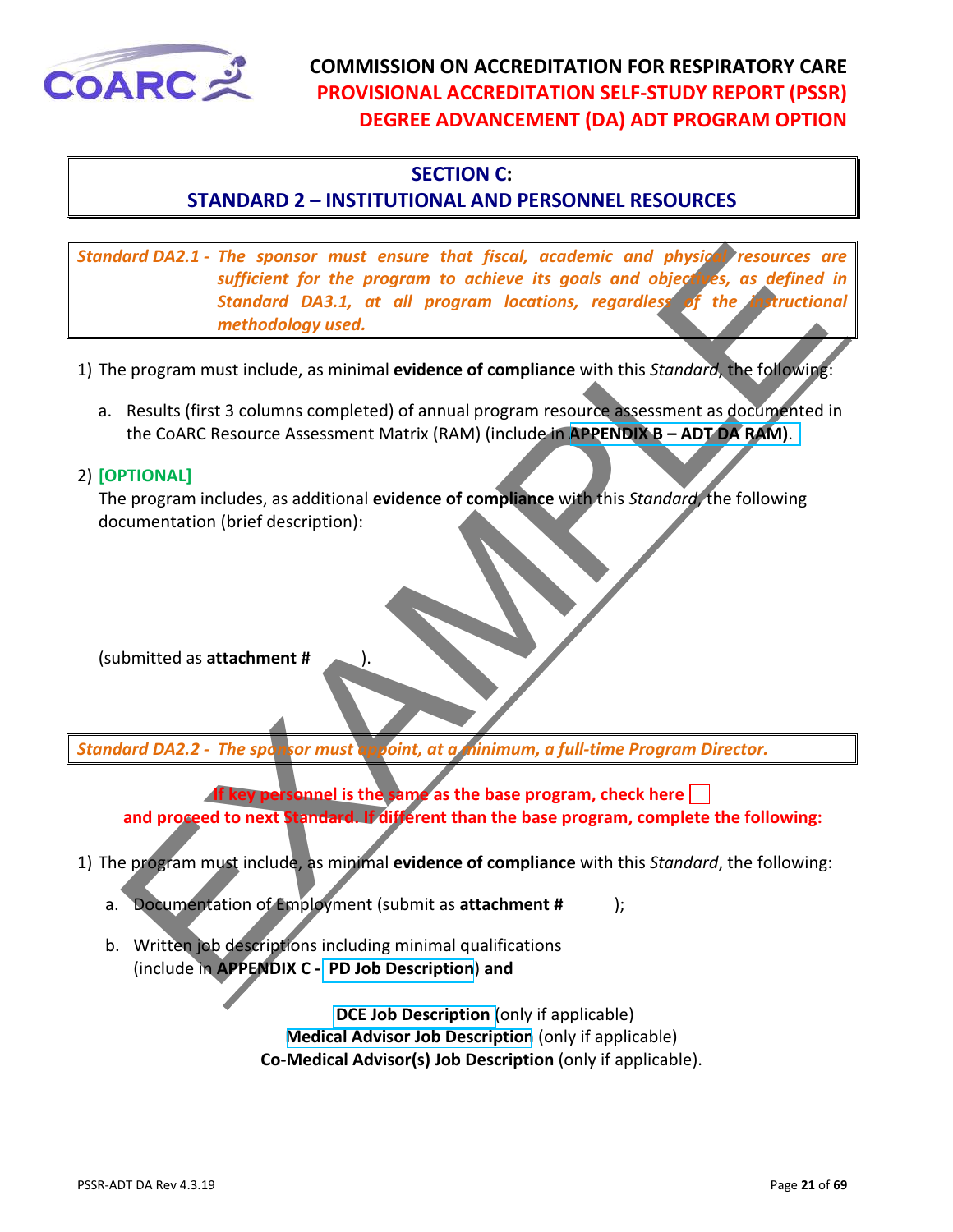<span id="page-21-0"></span>

Executing, curriculum development and review, etc. There must be widence the<br>techning, curriculum development and review, etc. There must be widence the<br>sufficient time is develop to the program by the PD so that the stree *Standard DA2.3 - The Program Director (PD) must be responsible for all aspects of the program, both administrative and educational. Administrative aspects include fiscal planning, continuous review and analysis, planning and development, and the overall effectiveness of the program. Educational responsibilities include: teaching, curriculum development and review, etc. There must be evidence that sufficient time is devoted to the program by the PD so that his or her educational and administrative responsibilities can be met.* 

#### **If PD is the same as the base program, check here and proceed to next Standard. If different than the base program, complete the following:**

1) **Describe concisely** how the program plans to meet this *Standard:*

- 2) **Describe concisely** the program's assessment of any areas of concern and its plans for addressing them with relevant timeframes:
- 3) The program must include, as minimal **evidence of compliance** with this *Standard*, the following:
	- a. CoARC Teaching and Administrative Workload Form (Complete PD Workload Form in **APPENDIX D – PD Workload Form)**;
	- b. Institutional job description (include in **APPENDIX C PD Job Description)**.
- 4) **[OPTIONAL]**

The program includes, as additional **evidence of compliance** with this *Standard*, the following documentation (brief description):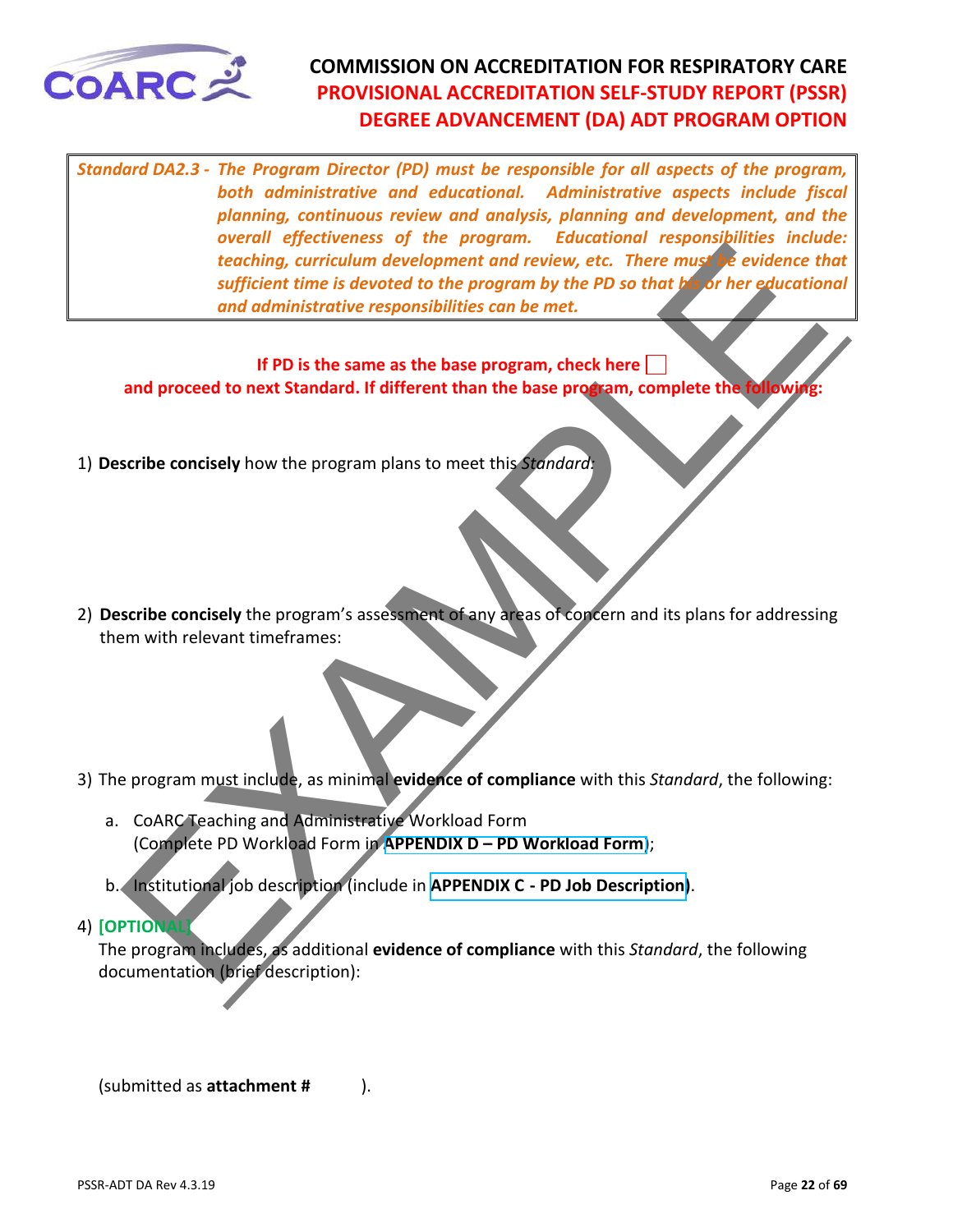<span id="page-22-0"></span>

*Standard DA2.4 - The PD must have earned at least a master's degree from an academic institution accredited by a regional or national accrediting agency recognized by the U.S. Department of Education (USDE).* 

#### **If PD is the same as the base program, check here and proceed to next Standard. If different than the base program, complete the following:**

- 1) The program must include, as minimal **evidence of compliance** with this *Standard*, the following:
	- a. Academic transcript denoting the highest degree earned (submitted as **attachment #** )

*Standard DA2.5 - - The PD must be associated with an accredited respiratory care program, graduate school, or medical school and must have a:*

- *\* valid RRT credential OR be a physician (MD or DO) OR academician (PhD or EdD);*
- *\* current professional license or certificate unless exempted from licensure under state or federal law;*

If PD is the same as the base program, check here and proceed to next Standard. If different than the base program, complete the following<br>program must include, as minimal evidence of compliance with this storehard. He fol *\* minimum of four (4) years' experience as an RRT OR physician (MD or DO) OR academician of which at least two (2) years must include experience in clinical respiratory care, pulmonary medicine, cardiothoracic surgery, critical care, anesthesiology, healthcare administration, healthcare research, or a subject area directly related to the degree conferred; \* minimum of two (2) years' teaching experience in clinical respiratory care,* 

*research, management, education, or a subject area directly related to the degree conferred by the program.*

**If PD is the same as the base program, check here** 

**and proceed to next Standard. If different than the base program, complete the following:**

- 1) The program must include, as minimal **evidence of compliance** with this *Standard*, the following:
	- a. Documentation of a current state license (submit as **attachment #** );
	- b. Credential verification by the NBRC, ABMS, AOA, or relevant credentialing agency (submit as **attachment #** );
	- c. Curriculum vitae (Complete Program Faculty CV Outline in **[APPENDIX C – PD Faculty CV Outline](#page-51-0))**.

*Standard DA2.6 - The PD must have regular and consistent contact with students and program faculty regardless of program location.*

**Compliance with this Standard is not applicable to programs submitting a PSSR. Proceed to the next Standard.**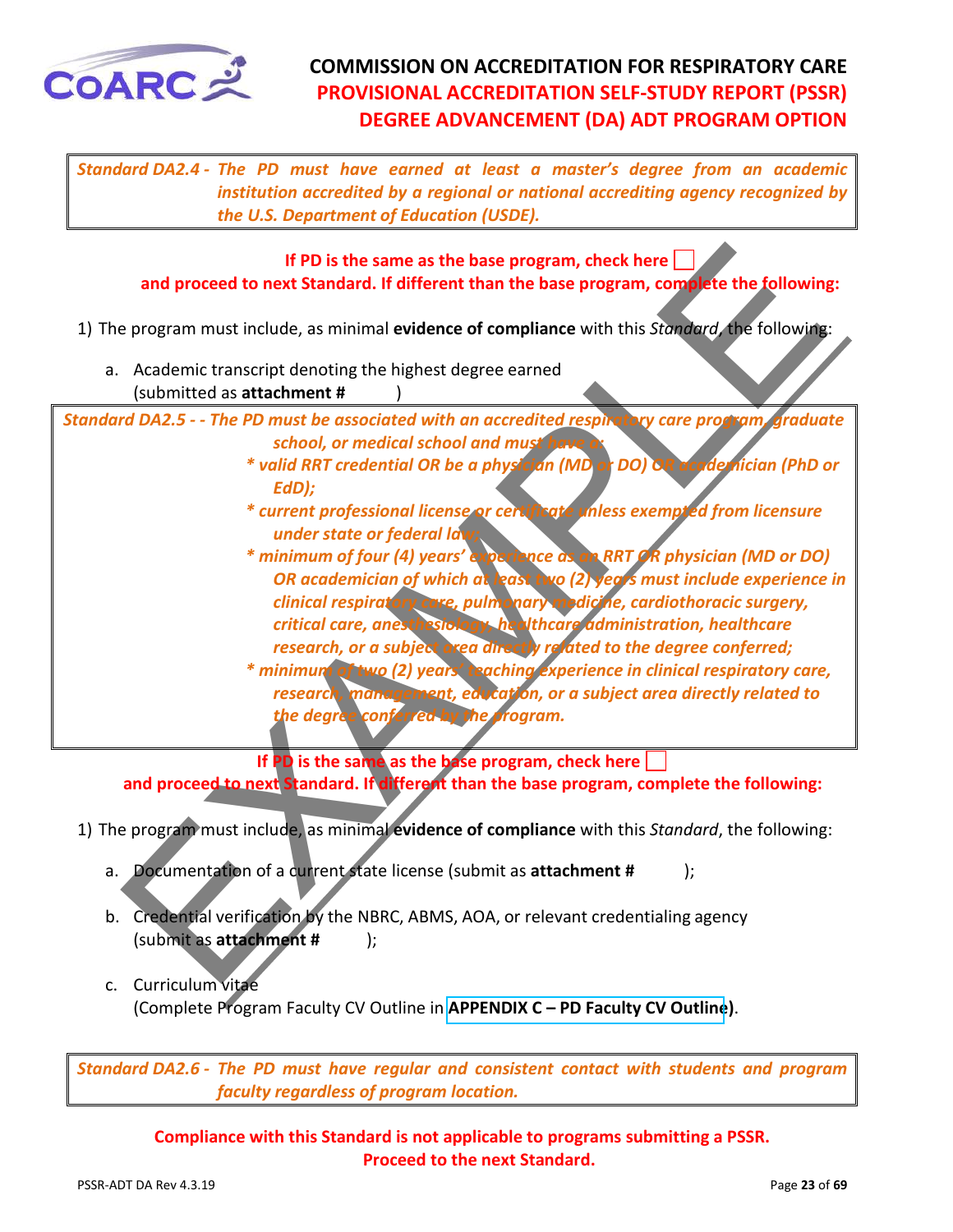<span id="page-23-0"></span>

*Standard DA2.7 - In addition to the Program Director, there must be sufficient personnel resources to provide effective instruction for each course of study.*

#### **Compliance with this Standard is not applicable to programs submitting a PSSR. Proceed to the next Standard.**

*Standard DA2.8 - There must be sufficient administrative and clerical support staff to en program to meet its goals and objectives as defined in Section 3.*

Compliance with this Standard Bristochoristic extraction of electromagnetic terms and and the complication of the complication of the complication of the complication of the complication of the complication of the complica **If not applicable, check here | | and proceed to next Standard If DCE is the same as the base program, check here and proceed to next Standard. If different than the base program, complete the following:**

1) **Describe concisely** how the program plans to meet this *Standard:*

- 2) **Describe concisely** the program's assessment of any areas of concern and its plans for addressing them with relevant timeframes:
- 3) The program must include, as minimal **evidence of compliance** with this *Standard*, the following:
	- a. Results of annual program resource assessment as documented in the CoARC RAM (first 3 columns submitted in **APPENDIX B – BASE DA RAM**).

#### 4) **[OPTIONAL]**

The program includes, as additional **evidence of compliance** with this *Standard*, the following documentation (brief description):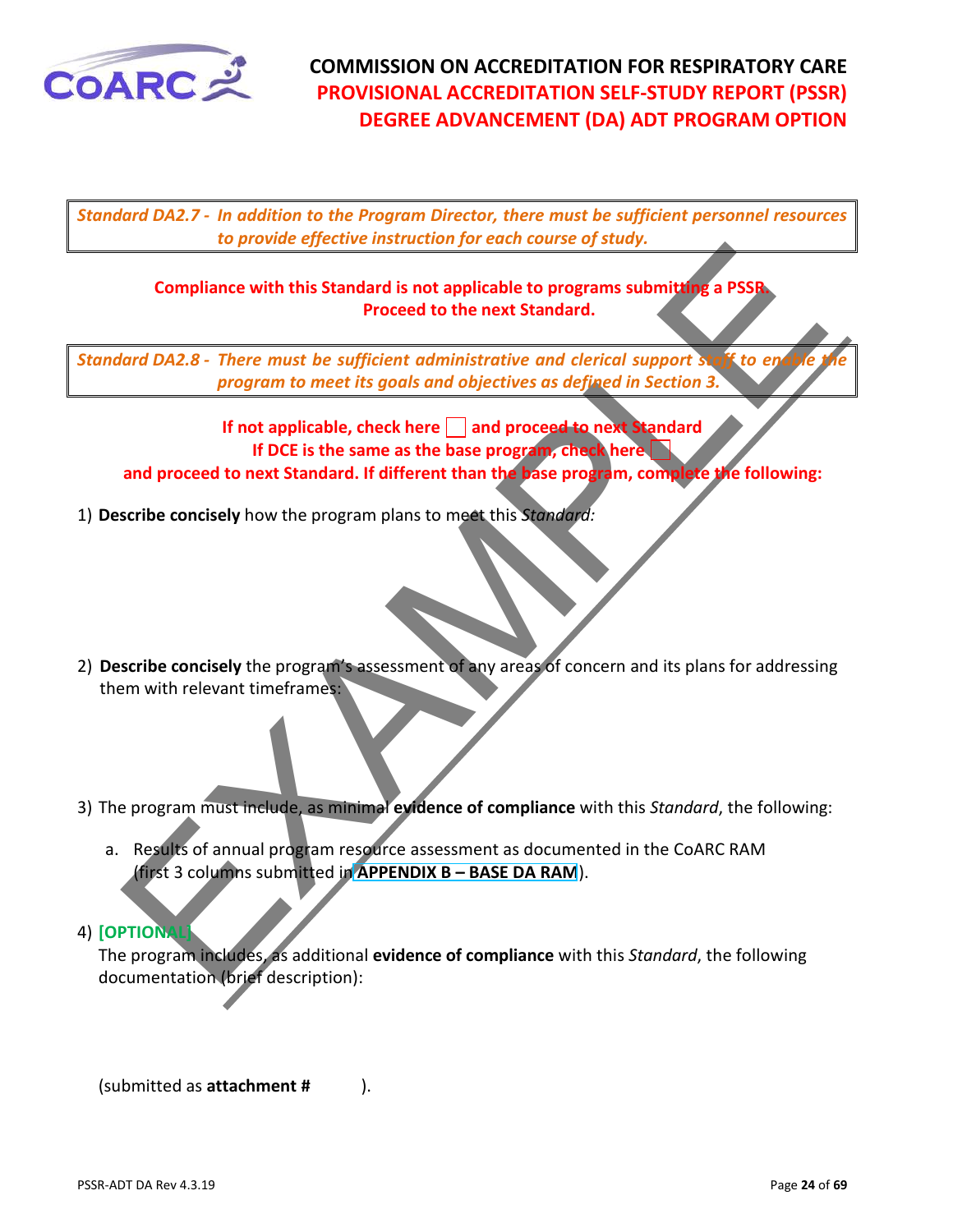<span id="page-24-0"></span>

*Standard DA 2.9 - The program must, at least annually, use the CoARC Resource Assessment Surveys to assess the resources described in Standard DA2.1. The survey data must be documented using the CoARC Resource Assessment Matrix (RAM). The results of resource assessment must be the basis for ongoing planning and appropriate change in program resources; any deficiency identified requires development of an action plan, documentation of its implementation, and evaluation of its effectiveness as measured by ongoing resource assessment.* 

1) The program must include, as minimal **evidence of compliance** with this *Standard*, the following:

results (first a content of on ordino perceptibe change in program resources; any defidency if diffed required<br>
development of on ordino plan, documentation of its if emergency<br>
evaluation of its effectiveness as measured a. Results (first 3 columns completed) of annual program resource assessment as documented in the CoARC RAM, over sufficient years to document the development and implementation of action plans and subsequent evaluations of their effectiveness (submitted in **APPENDIX B -BASE DA RAM**).

#### 2) **[OPTIONAL]**

The program includes, as additional **evidence of compliance** with this *Standard*, the following documentation (brief description):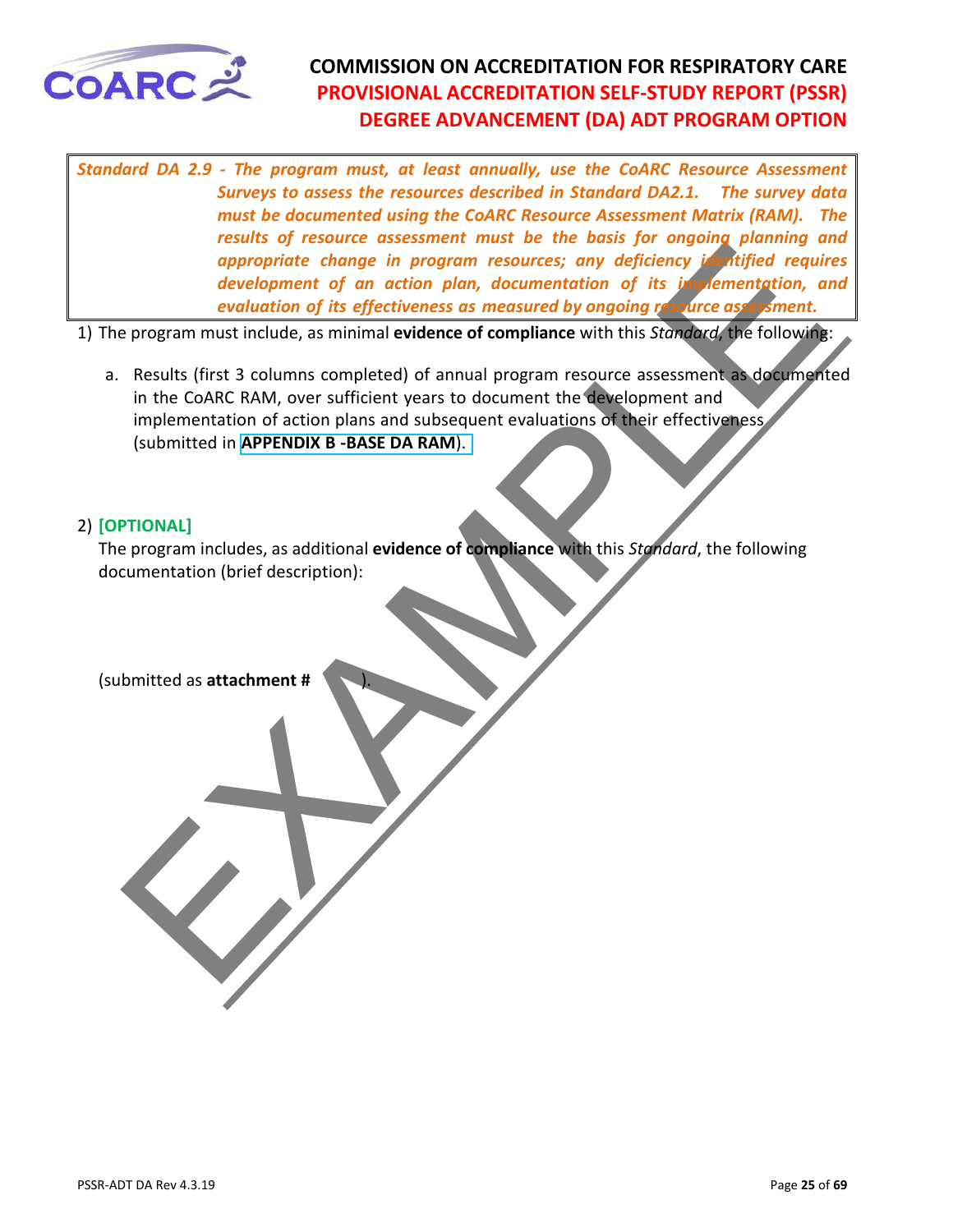<span id="page-25-0"></span>

#### **SECTION D:**

#### **STANDARD 3 – PROGRAM GOALS, OUTCOMES, AND ASSESSMENT**

STANDARD 3 - PROGRAM GOALS, OUTCOWES, AND ASSESSIVENT<br>
for DAS.1 - The program must have the following goal defining minimum acepect hones in<br>
provide graduates of entry into respirate, and actual process that the degree *Standard DA3.1 - The program must have the following goal defining minimum expectations: "To provide graduates of entry into respiratory care professional practice degree programs with additional knowledge, skills, and attributes in leaders management, education, research, or advanced clinical practice both* their current professional goals and to prepare them for practice *degree respiratory therapists."* 

- 1) The program must include, as minimal **evidence of compliance** with this *Standard*, the following:
	- a. Published program goal(s) in student handbook and program or institutional website (provide evidence of proposed program goals in student handbook [include as **APPENDIX I** page(s) , proposed program or institutional website [include as **attachment #** ], or [include as **attachment #** ]).

**[Please reference the exact page number(s) within the appendix.]**;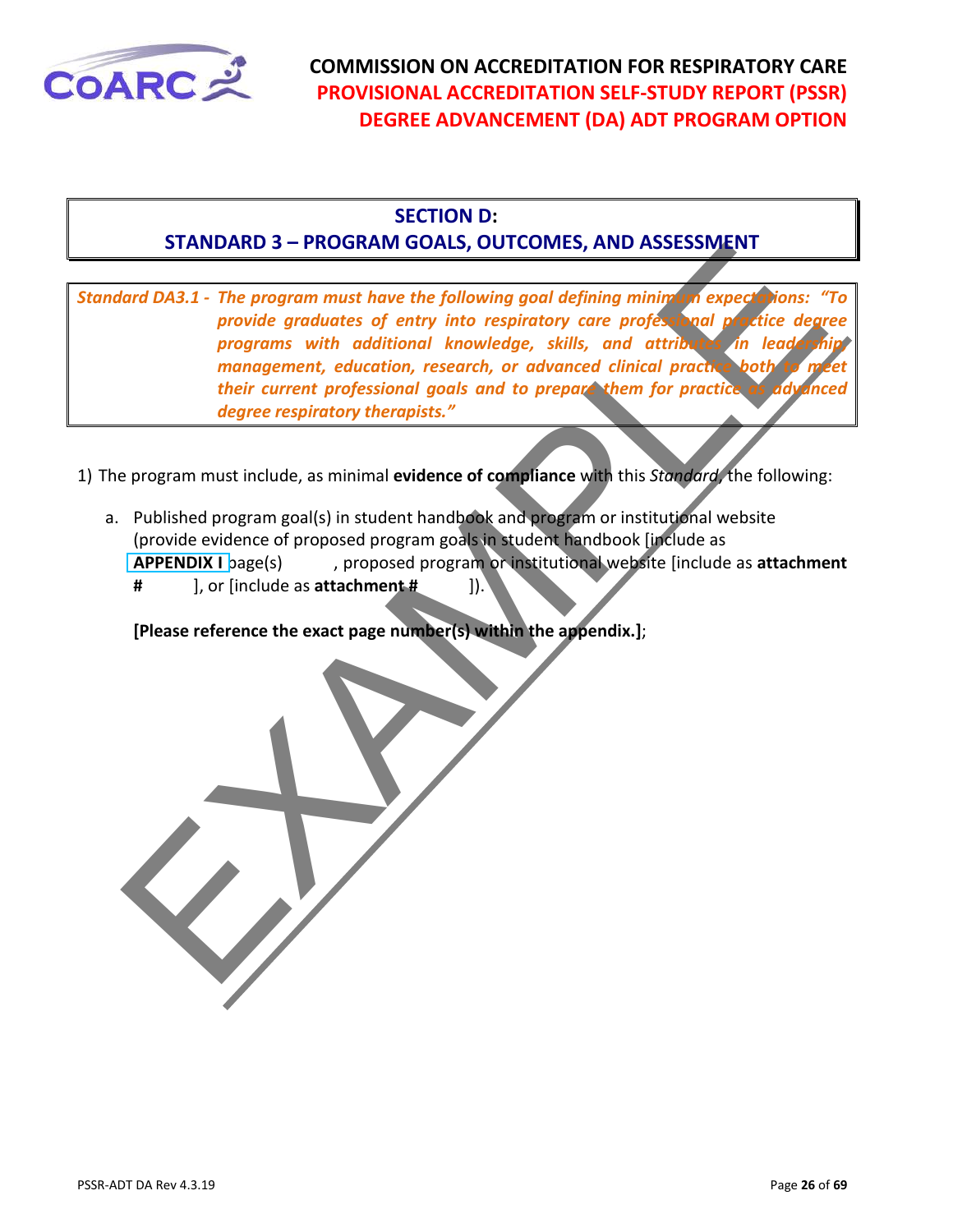<span id="page-26-0"></span>

*Standard DA3.2 - Program goal(s) must form the basis for ongoing program planning, implementation, evaluation, and revision. Program goal(s) and outcomes must be reviewed annually by program personnel to ensure compatibility with the mission of the sponsor.* 

- 1) The program must include, as minimal **evidence of compliance** with this *Standard*, the following:
- The program must include, as minimal evidence of compliance with this Standard, the following<br>
Decormentation of annual review and analysis of goals and outcomes by the program<br>
personnel, as evidenced in the minutes of fa a. Documentation of annual review and analysis of goals and outcomes by the program personnel, as evidenced in the minutes of faculty meetings and Annual Report of Current Status (RCS)

(Not applicable to programs submitting a PSSR);

b. Documentation that the program's optional goal(s) is/are compatible with the sponsor's mission

(submitted as **attachment #** ).

**Please Note: Only Program Faculty Minutes that address the relevant Standard(s) must be submitted with this self study.** 

#### 2) **[OPTIONAL]**

The program includes, as additional **evidence of compliance** with this *Standard*, the following documentation (brief description):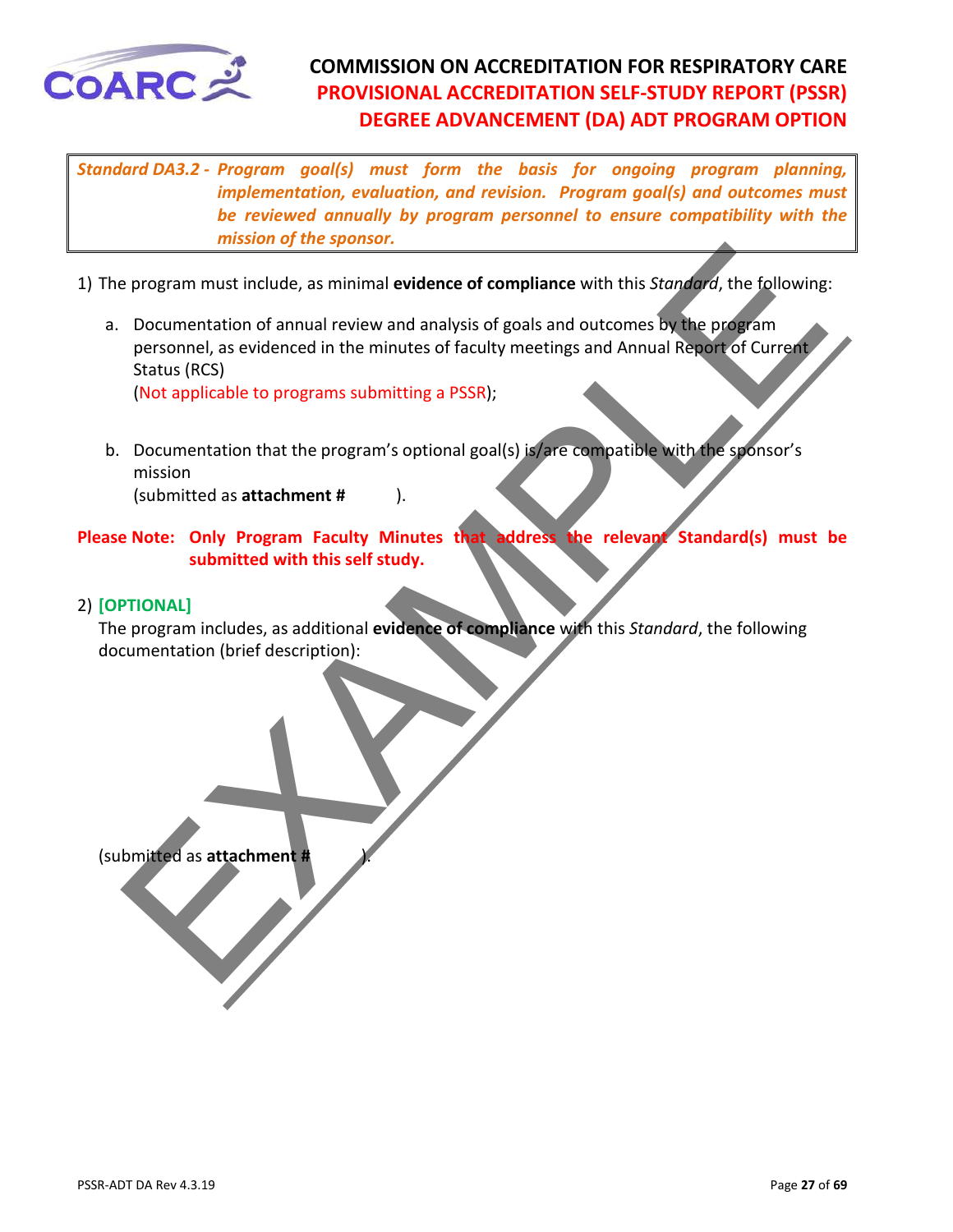<span id="page-27-0"></span>

*Standard DA3.3- The communities of interest served by the program must include, but are not limited to, students, graduates, faculty, college administration, employers, physicians, and the public. An advisory committee, with representation from each of the above communities of interest (and others as determined by the program) must meet with key personnel at least annually to assist program and sponsor personnel in reviewing and evaluating instructional effectiveness and program response to change, along with addition of/changes to optional program goals.* 

#### **If advisory committee is the same as the base program, check here and proceed to next Standard. If different than the base program, complete the following:**

- 1) The program must include, as minimal **evidence of compliance** with this *Standard*, the following:
	- a. Current advisory committee membership list identifying the community of interest with which each member is affiliated (submitted as **attachment #** );
	- b. Minutes and attendance list of advisory committee meetings (submitted as **attachment #** ).

exact of the state of the state of the formal and specifical state of the formal and specifical state of the state of the state of the state of the state of the state of the state of the state of the state of the state of *Standard DA3.4- The program must define and make available to enrolled students and faculty the expected student learning outcomes (ESLOs) that align with DA3.1 and DA3.2 and address the professional competencies determined by the program as outlined in Section 4 (of the Standards). These ESLOs must clearly articulate what students are expected to be able to do, achieve, demonstrate, or know upon completion of the program. The program must determine how to measure achievement of each of the ESLOs and must ensure that students understand the measurement systems and how/when they will be used.*

- 1) The program must include, as minimal **evidence of compliance** with this *Standard*, the following:
	- a. Documentation of expected ESLOs for each segment of professional coursework that includes direct and indirect evidence used to measure each ESLO (submitted as **attachment #** );
	- b. Documentation that ESLOs are provided to all enrolled students and faculty (submitted as **attachment #** ).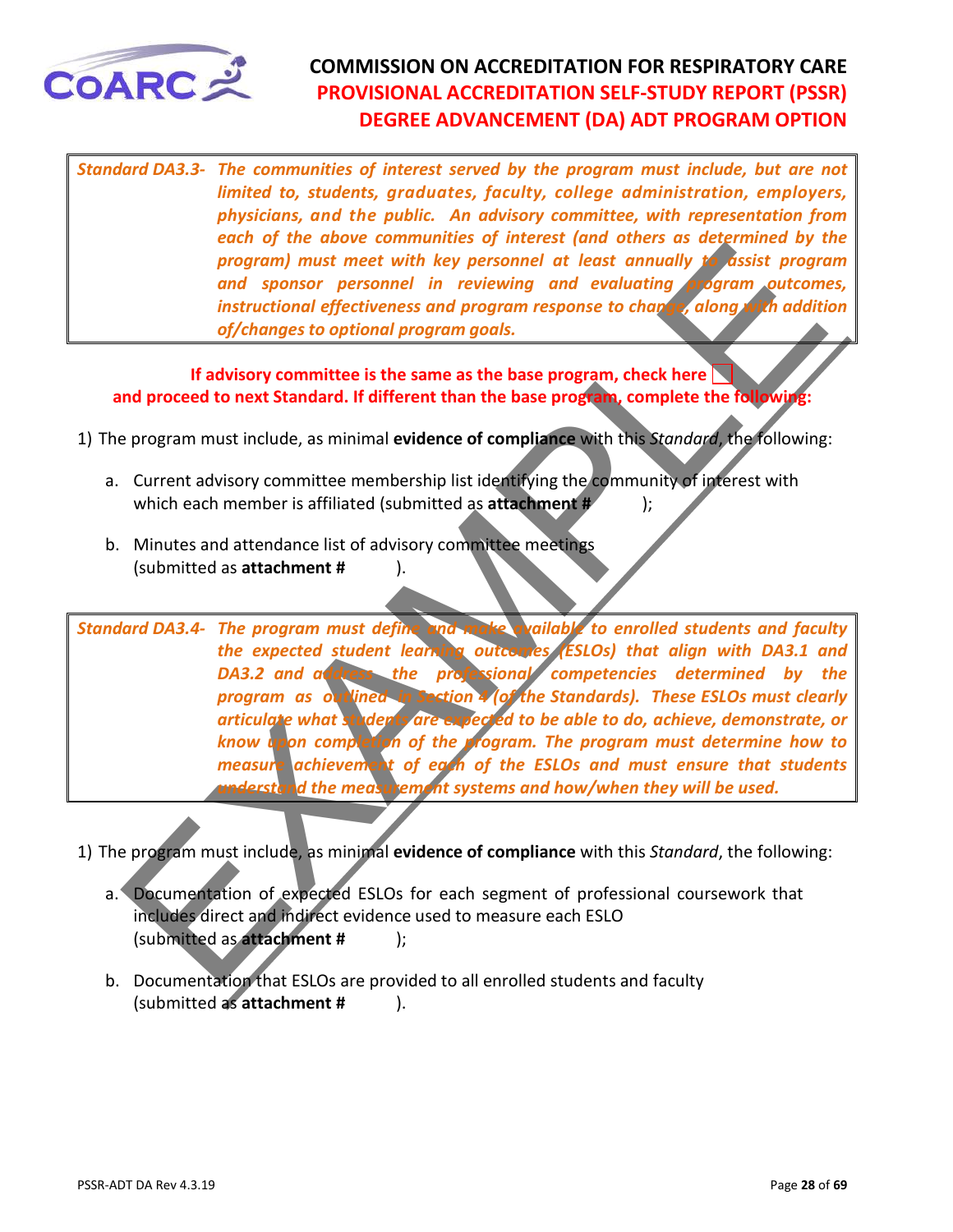<span id="page-28-0"></span>

*Standard DA3.5 - The program must formulate a systematic assessment process to evaluate the ESLOs defined in DA3.4. Rubrics must be established for each of the ESLOs and made known to the students prior to their evaluations. Based on the results of the assessment process, the program must make adjustments to the curriculum as needed, but no less than annually.* 

- 1) The program must include, as minimal **evidence of compliance** with this *Standard*, the following:
	- a. Rubrics for all ESLOs included in all course syllabi and in the student handbook (provided at time of on-site evaluation);
	- b. Annual Report of Current Status (RCS) documenting ESLOs (Not applicable to programs submitting a PSSR);
	- c. Minutes of faculty and advisory committee meetings (submitted as **attachment #** ).

*Standard DA3.6 - Program outcomes must be assessed annually, using the standardized CoARC DA Graduate Surveys.*

**Programs will not be required to provide this evidence for the PSSR. If there is outcome data of this type available for an existing program, please provide that evidence.** 

mark Involvement to the student profession prior to their evolutions. Based in the results the consistent process, the program must make adjustment of the curriculum as needed, but no less than annually.<br>
Program must incl *Standard DA 3.7 - The program must have clearly documented assessment measures by which all students are regularly evaluated on their acquisition of the knowledge, skills, attitudes, and competencies required for graduation. The program must conduct evaluations equitably and with sufficient frequency to keep students apprised of*  ress toward achieving the expected competencies. This will facilitate *prompt identification of learning deficiencies and the development of a means for their remediation within a reasonable time frame. For programs providing distance education with on-line exams or quizzes as part of the evaluation pocess, the program must provide evidence supporting its determination that such testing preserves academic integrity and maintains quality and fairness.* 

1) The program must include, as minimal **evidence of compliance** with this *Standard*, the following:

a. Student handbook or other documents readily available to students, such as course syllabi (provided at time of on-site evaluation), that explains proposed remediation policies, (included in **APPENDIX I page(s)** ) as well as the number and frequency of proposed student evaluations (**attachment #** ).

**[Please reference the exact page number(s) within the appendix.]**;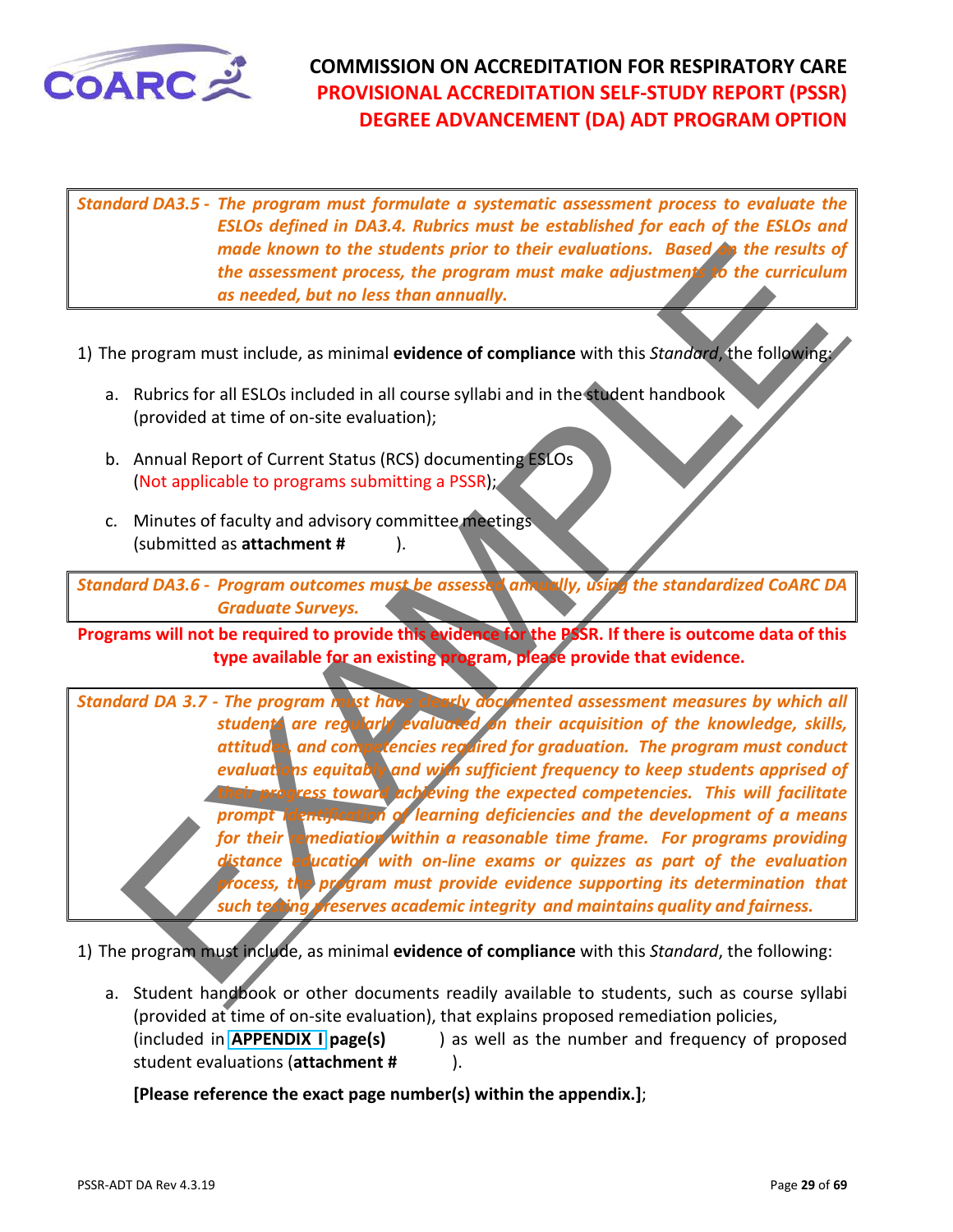<span id="page-29-0"></span>

- b. Student evaluations of instruction documenting satisfaction with the frequency and objectivity of evaluations and with the opportunities for remediation (Not applicable to programs submitting a PSSR);
- c. Student evaluations performed by faculty, supporting the equitable administration of the evaluations (Not applicable to programs submitting a PSSR);
- d. Records of student academic counseling (Not applicable to programs submitting a PSSR);
- e. Results of proctored exams and an explanation of means used to assure academic integrity (can include proctored exams, locked browser system, video monitoring, etc.) [if applicable] (Not applicable to programs submitting a PSSR);
- f. Faculty meeting minutes demonstrating review of proctoring processes and results [if applicable] (Not applicable to programs submitting a PSSR).

#### 2) **[OPTIONAL]**

The program includes, as additional **evidence of compliance** with this *Standard*, the following documentation (brief description):

(submitted as **attachment #** ).

*Standard DA3.8 - The program must, at a minimum, meet the outcome thresholds established by CoARC regardless of location and instructional methodology used.*

**Compliance with this Standard is not applicable to programs submitting a PSSR. Proceed to the next Standard.**

*Standard DA3.9 - - The program must use the standardized CoARC electronic reporting tool to submit an annual Report of Current Status to CoARC.* 

> **Compliance with this Standard is not applicable to programs submitting a PSSR. Proceed to the next Standard.**

Student evaluations performed by faculty, supporting the equitable administration of the exacts of student acceleration congrams submitting a PSSR);<br>Results of proctored exams and an explanation of means used to assure acc *Standard DA3.10 - Programs not meeting all of the established CoARC outcomes assessment thresholds must develop an appropriate plan of action for program improvement that includes addressing each of the identified shortcomings.*

> **Compliance with this Standard is not applicable to programs submitting a PSSR. Proceed to the next Standard.**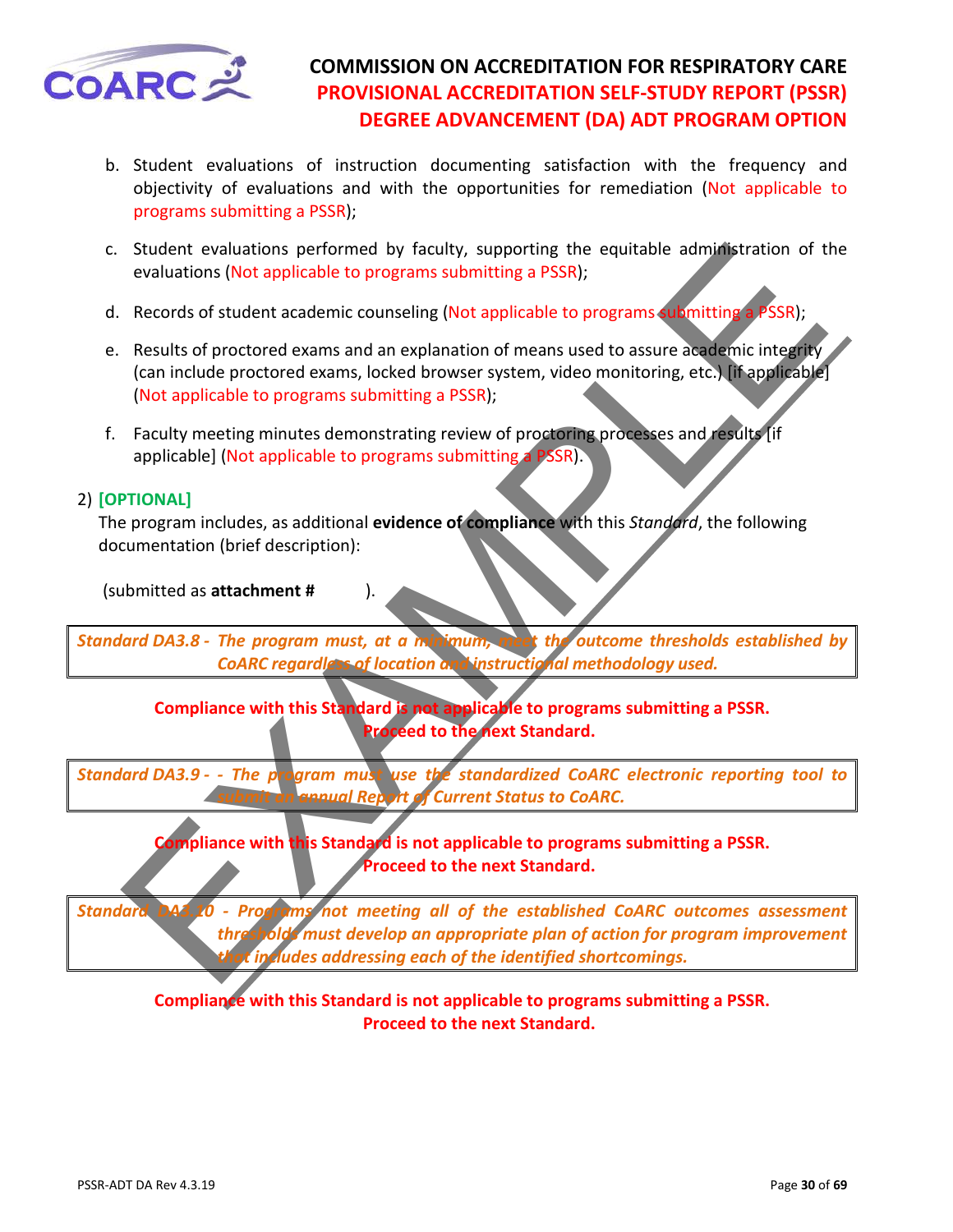<span id="page-30-0"></span>

#### **SECTION E: STANDARD 4 – CURRICULUM**

*Standard DA4.1 - The curriculum must include integrated content necessary to attain the expected competencies and achieve the program's stated god* 

- 1) The program must include, as minimal **evidence of compliance** with this *Standard*, the following:
	- a. Course syllabi for all courses including course description, general and specific course objectives, methods of evaluation, content outline, and criteria for successful course completion (provided at time of on-site evaluation);
	- b. Published curriculum demonstrating appropriate course sequencing (Complete Course Program Requirements Table in **APPENDIX E – Program Course Requirements Table**);
	- c. Catalog course descriptions for all required courses in the curriculum (Include proposed descriptions in **APPENDIX G page(s)** );

**[Please reference the exact page number(s) within the appendix.]**

and DA4.1 - The curriculum must include integrated content necessor. To attain the curriculum must include integrated content necessor. The curriculum expected completences and achieve the program is stated good. The follo d. For clinical specialty programs, written documentation of the comparison of the program curriculum to the appropriate national credentialing agency specialty exam content outline (Submit relevant NBRC Detailed Content Outline Comparison(s) as **attachment(s) #** ). **If evidence (d) is not applicable, check here** 

#### 2) **[OPTIONAL]**

The program includes, as additional **evidence of compliance** with this *Standard*, the following documentation (brief description):

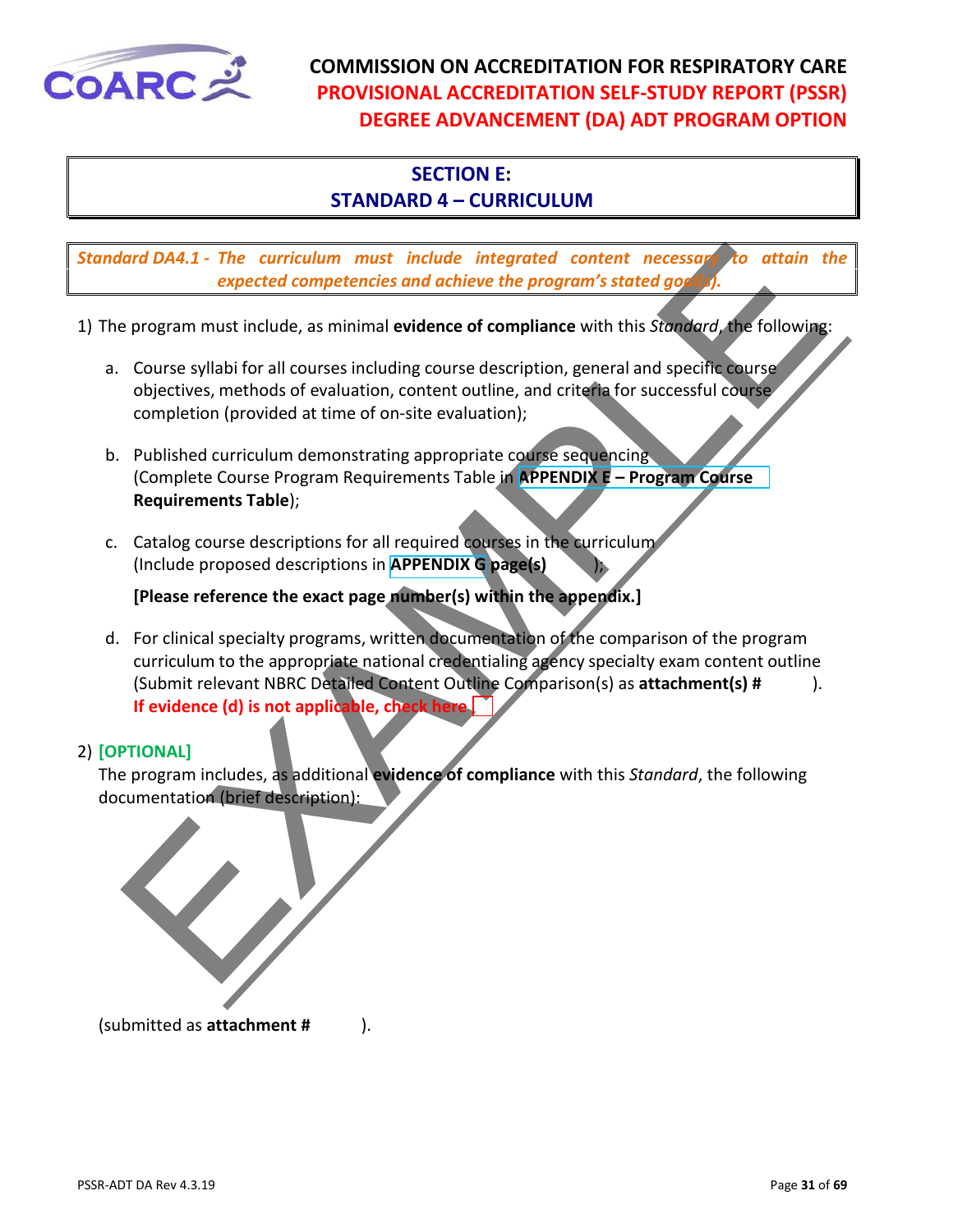<span id="page-31-0"></span>

*Standard DA4.2 - Curricular content must be periodically reviewed and revised to ensure both its consistency with the program's stated goal(s) and its effectiveness in achieving the expected competencies.* 

- 1) The program must include, as minimal **evidence of compliance** with this *Standard*, the following:
	- a. Course syllabi for all courses including course descriptions, general and specific course objectives, methods of evaluation, content outline, and criteria for successful course completion (provided at time of on-site evaluation);
	- b. Written documentation of the matching of the program curriculum to the expected competencies/ESLOs (Submit relevant NBRC Detailed Content Outline Comparison(s) as **attachment #** ); **If evidence (b) is not applicable, check here**
- Example the signification and evidence of compliance with this Standard, the following<br>
Course syllab for all courses including course descriptions, general and specific course<br>
completion (provided at time of on-site eval c. Written analysis of program effectiveness in achieving the expected competencies and documentation that this is reported to the Advisory Committee annually, along with advisory committee response/recommendations. An action plan and follow-up must be implemented when significant deficits in any content areas are noted, and must address Advisory Committee recommendations (Submit as **attachment #** ).

#### 2) **[OPTIONAL]**

The program includes, as additional **evidence of compliance** with this *Standard*, the following documentation (brief description):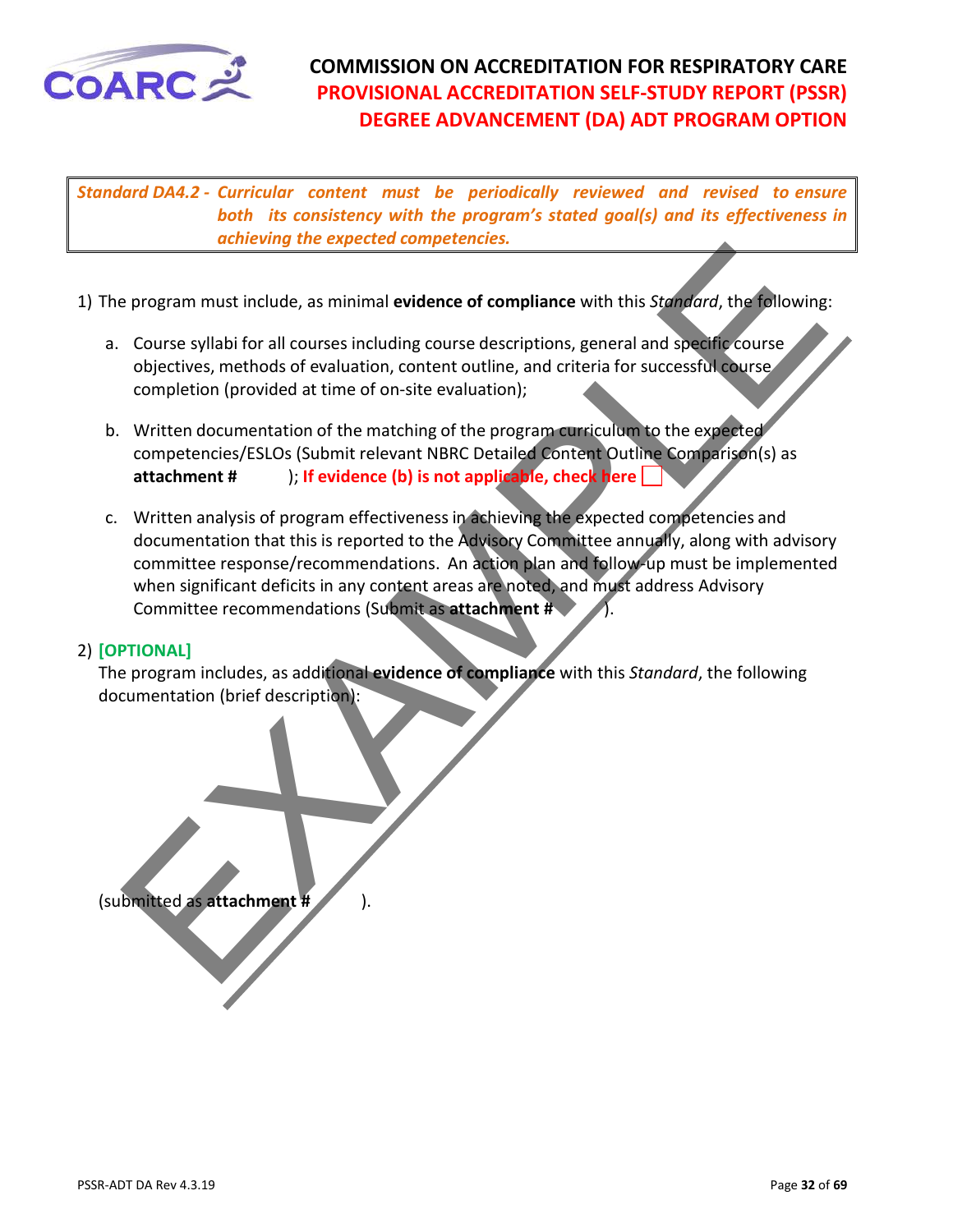

*Standard DA4.3 - Practice-Specific Knowledge and Skills* 

*The graduate must demonstrate proficiency in his/her course of study by completing a programdefined summative measure (e.g., Capstone project) or a national credentialing specialty examination, as applicable. Graduate competencies may include, but are not limited to:* 

- *Demonstration of proficiency specific to the track, concentration, or specialization;*
- *\* Ability to independently implement education and training to maintain proficiency in the chosen track, concentration, or specialization;*
- Ability to apply skills acquired from the chosen track, concentration,  *specialization to continued professional practice.*

1) The program must include, as minimal **evidence of compliance** with this *Standard*, the following:

- a. For each student/track, a syllabus of required courses demonstrating that the curriculum addresses these competencies, with related objectives, teaching modules and evaluations (provide at time of on-site evaluation);
- b. List of expected competencies required for continued professional practice related to each student's/group's chosen domain (provide at time of on-site evaluation);
- mature of the track of the track of the motion and the track in the track of the track of the track of the track of the track of the track of contration,<br>
specification, or specific to the track concentration, or specific<br> c. Documentation of student evaluations that demonstrate achievement of the competencies established by the program to meet this Standard (Not applicable to programs submitting a PSSR);
- d. Results on specialty credentialing exams (if applicable) and/or programmatic summative measures as reported in the Annual Reports of Current Status accepted by CoARC (Not applicable to programs submitting a PSSR);
- e. Independent study papers documenting the acquisition of advanced skills in the chosen track (i.e., education, research, management, quality improvement, protocol development, etc.) (Not applicable to programs submitting a PSSR).

#### 2) **[OPTIONAL]**

The program includes, as additional **evidence of compliance** with this *Standard*, the following documentation (brief description):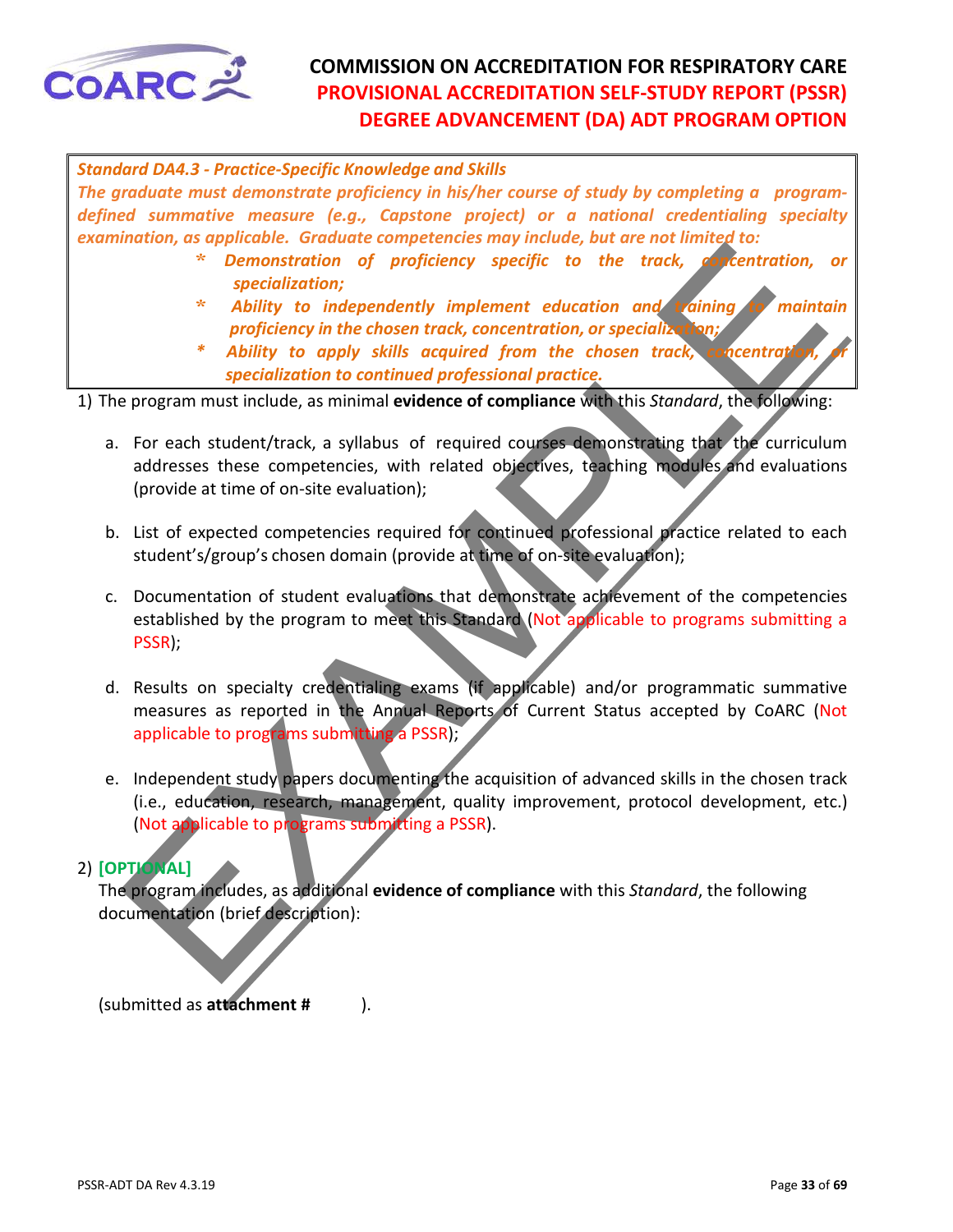<span id="page-33-0"></span>

| <b>Standard DA4.4 Clinical Knowledge</b>                                                                                                                                                         |
|--------------------------------------------------------------------------------------------------------------------------------------------------------------------------------------------------|
| Graduates should demonstrate an analytical approach to clinical situations and must have<br>sufficient understanding of established and evolving biomedical and clinical sciences to effectively |
| apply this knowledge to patient care in their area of practice. These competencies should include,                                                                                               |
| but are not limited to, demonstrating an in-depth comprehension of:                                                                                                                              |
| * Cardiopulmonary physiology;                                                                                                                                                                    |
| * Pathophysiology of common acute & chronic respiratory diseases;                                                                                                                                |
| *Pathophysiology and management of common comploidities                                                                                                                                          |
| cardiopulmonary disease;                                                                                                                                                                         |
| <i>*Cardiopulmonary diagnostics and monitoring;</i>                                                                                                                                              |
| *The indications and contraindications for, and adverse effects of advanced<br>respiratory pharmacologic agents (e.g., inhaled nitric oxide, inhaled antibiotics,                                |
| heliox, inhaled prostaglandins);                                                                                                                                                                 |
| <i>*The pharmacology of medications used</i><br>common comorbidities of                                                                                                                          |
| cardiopulmonary disease;                                                                                                                                                                         |
| *The indications and contraindications for, as well as adverse reactions to,                                                                                                                     |
| advanced cardiopulmonary interventions (e.g., high frequency oscillation, airway                                                                                                                 |
| pressure release ventilation, and extracorporeal membrane oxygenation);                                                                                                                          |
| *Cellular biology and genetics relevant to cardiopul nonary disease;                                                                                                                             |
| *Interventions effective for patient education and the prevention of common                                                                                                                      |
| cardiopulmonary disease;                                                                                                                                                                         |
| *The use of evidence-based practice as a foundation for the delivery of care;                                                                                                                    |
| *Ethical, moral and end-of-life issues                                                                                                                                                           |
| If not applicable, check here and proceed to next Standard                                                                                                                                       |
|                                                                                                                                                                                                  |
| 1) The program must include, as minimal evidence of compliance with this Standard, the following:                                                                                                |
| a. Syllabi of required courses demonstrating that the curriculum addresses these competencies                                                                                                    |
| with related objectives, teaching modules and evaluations (provide at time of on-site                                                                                                            |
| evaluation);                                                                                                                                                                                     |
|                                                                                                                                                                                                  |
| Documentation of student evaluations that demonstrate achievement of the competencies<br>$b^{\prime}$                                                                                            |
| listed in this Standard (Not applicable to programs submitting a PSSR);                                                                                                                          |
|                                                                                                                                                                                                  |
| CoARC Graduate satisfaction survey results (Not applicable to programs submitting a PSSR).<br>c.                                                                                                 |

- a. Syllabi of required courses demonstrating that the curriculum addresses these competencies with related objectives, teaching modules and evaluations (provide at time of on-site evaluation);
- b. Documentation of student evaluations that demonstrate achievement of the competencies listed in this Standard (Not applicable to programs submitting a PSSR);
- c. CoARC Graduate satisfaction survey results (Not applicable to programs submitting a PSSR).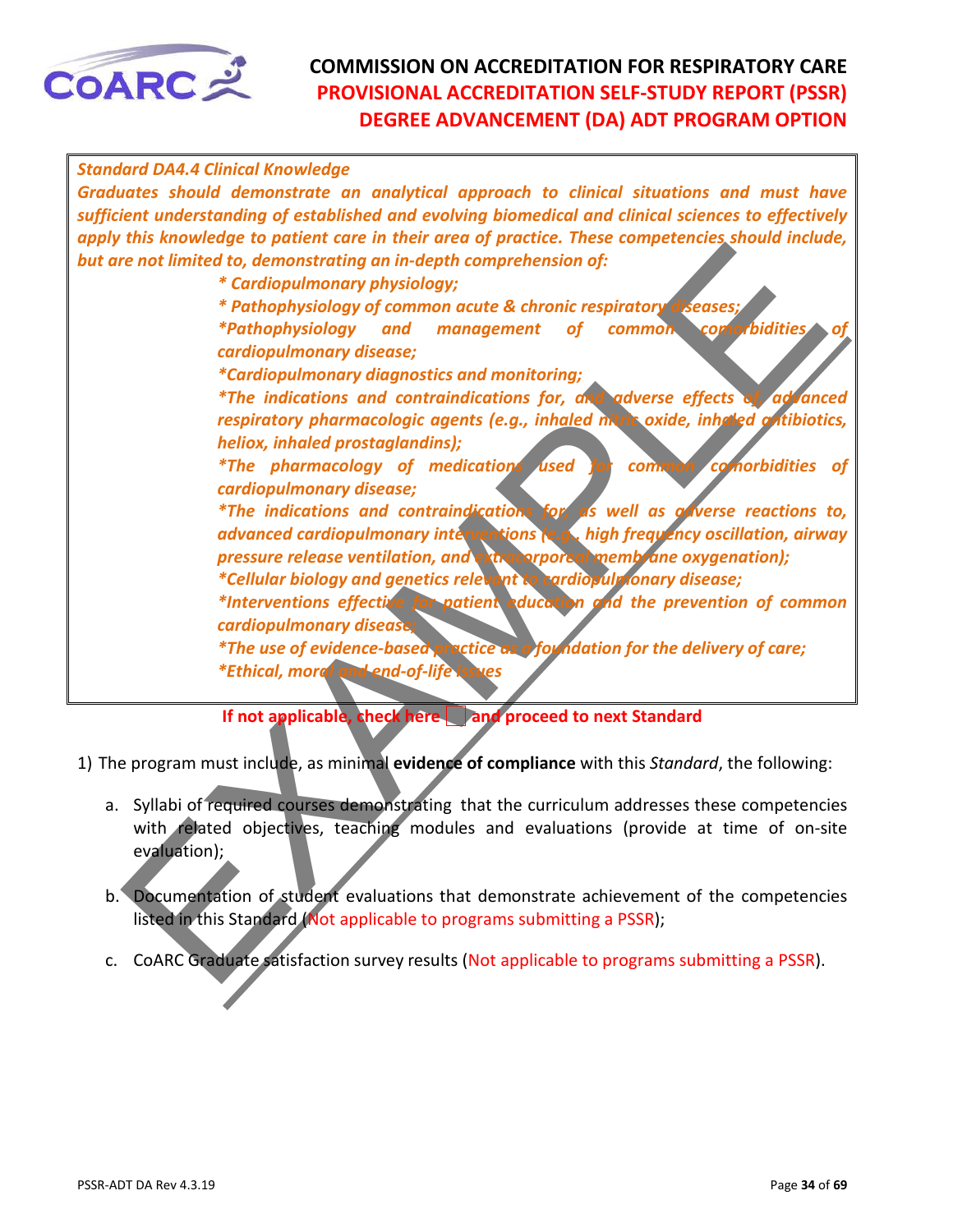<span id="page-34-0"></span>

Solutions in equive the United States and States and States and States and the practice without important from substance abuse, or mental in the state of the different of the different constant and reduced to heal of the c *Standard DA4.5 - Professional Attributes Professionalism is the exhibition of skill, good judgment and polite behavior as care is delivered. Foremost, it involves prioritizing the interests of those being served above one's own.*  Professionalism requires that graduates understand their personal and professional limitations *and that they practice without impairment from substance abuse, or mental illness. Graduates must demonstrate a high level of responsibility, ethical practice, sensitivity to diversity, and adherence to legal and regulatory requirements. These competencies may include, but are not limited to: \* Respect, compassion, and integrity;*  $*$  Commitment to excellence and ongoing professional development  *\* Accountability to patients, society, and the profession; \* Responsibility for promoting a safe environment for patient care; \* The ability to recognize and correct systems-based factors that negatively impact patient care; \* Professionalism in oral and written communication, e-mail communication and discussion forums or blogs; Professional relationships with physicians, supervisors and other health care providers; \* An understanding of legal and regulatory requirements, including the role of*  the respiratory therapis<sup>;</sup>  *\* A commitment to ethical principles pertaining to the provision or withholding of clinical care, the confidentiality of patient information, informed*   $consent,$  and business practice  *\* A cost-effective approach to health care and resource allocation that does*  **not compromise quality of care.** *The ability to participate effectively in quality improvement activities with other members of the health care delivery team; Sensitivity and appropriate responsiveness to patients' culture, age, gender, and disabilities; The ability to recognize and address gender, cultural, cognitive, emotional, and other biases as well as gaps in medical knowledge and physical limitations in themselves and others.* 1) The program must include, as minimal **evidence of compliance** with this *Standard*, the following:

- a. Syllabi of required courses demonstrating that the curriculum addresses these competencies with related objectives, teaching modules and evaluations (provide at time of on-site evaluation);
- b. Documentation of student evaluations that demonstrate achievement of the competencies listed in this Standard (Not applicable to programs submitting a PSSR);
- c. CoARC Graduate satisfaction survey results (Not applicable to programs submitting a PSSR).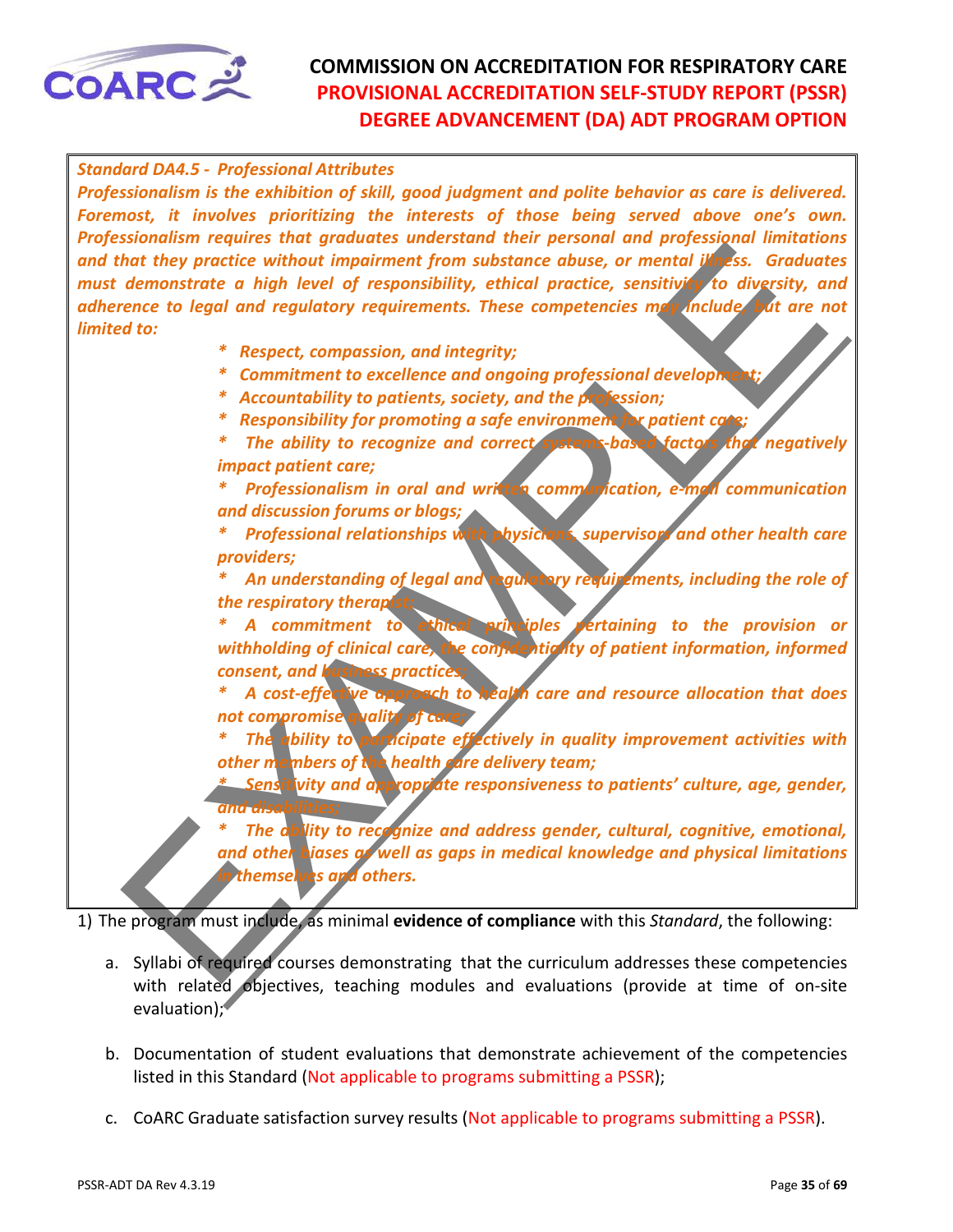<span id="page-35-0"></span>

| <b>Standard DA4.6 - Interpersonal and Inter-professional Communication</b>                                                              |
|-----------------------------------------------------------------------------------------------------------------------------------------|
| As applicable, based on his/her professional goals/programmatic track, graduates must                                                   |
| demonstrate interpersonal and communication skills that result in effective interaction with others                                     |
| (e.g., patients, patients' families, physicians, other health professionals/coworkers, students,                                        |
| faculty, and the public). Opportunity to acquire these skills must be incorporated into coursework                                      |
| to enable students to communicate proficiently and appropriately, both orally and in writing.                                           |
| These competencies may include, but are not limited to, the ability to:                                                                 |
| Use the most effective communication techniques for the intended audience,<br>∗                                                         |
| including innovative formats;                                                                                                           |
| ∗<br>Work with individuals from other professions to maintain a climate of mytual                                                       |
| respect and shared values;<br>Understand the importance of compassionate, ethical, and professional<br>∗                                |
| relationships with patients and their families;                                                                                         |
| Understand how to create a communication environment that respects                                                                      |
| diversity and cultural differences at all levels;                                                                                       |
| Understand the effects of health literary and the diversity of patient<br>∗                                                             |
| education on patient health and the treatment of disease                                                                                |
| Learn the elements of effective inter-professional communication, respecting                                                            |
| all members of the healthcare delivery team;                                                                                            |
| ∗<br>Communicate with patients, families, communities, and other health                                                                 |
| professionals in a manner that supports a team approach to the maintenance of                                                           |
| health and the treatment of disease;                                                                                                    |
| Write a cohesive convincing, professional, essay supporting a particular                                                                |
| viewpoint, with appropriate grammar, sentence structure and organization;                                                               |
| * Develop oral presentation skills to convey information effectively;                                                                   |
| * Partner with supervising physicians, health care managers, and other health                                                           |
| care providers to assess, coordinate, and improve the delivery of health care and                                                       |
| patient outcomes.                                                                                                                       |
| 1) The program must include, as minimal evidence of compliance with this Standard, the following:                                       |
|                                                                                                                                         |
| a. Syllabi of required courses demonstrating that the curriculum addresses these competencies                                           |
| with related objectives, teaching modules and evaluations (provide at time of on-site                                                   |
| evaluation);                                                                                                                            |
|                                                                                                                                         |
| b. Documentation of student evaluations that demonstrate achievement of the competencies<br>وزاويون عملها المعماو وأملك وزواعرون الممعو |

- a. Syllabi of required courses demonstrating that the curriculum addresses these competencies with related objectives, teaching modules and evaluations (provide at time of on-site evaluation);
- b. Documentation of student evaluations that demonstrate achievement of the competencies listed in this Standard (Not applicable to programs submitting a PSSR);
- c. CoARC Graduate satisfaction survey results (Not applicable to programs submitting a PSSR).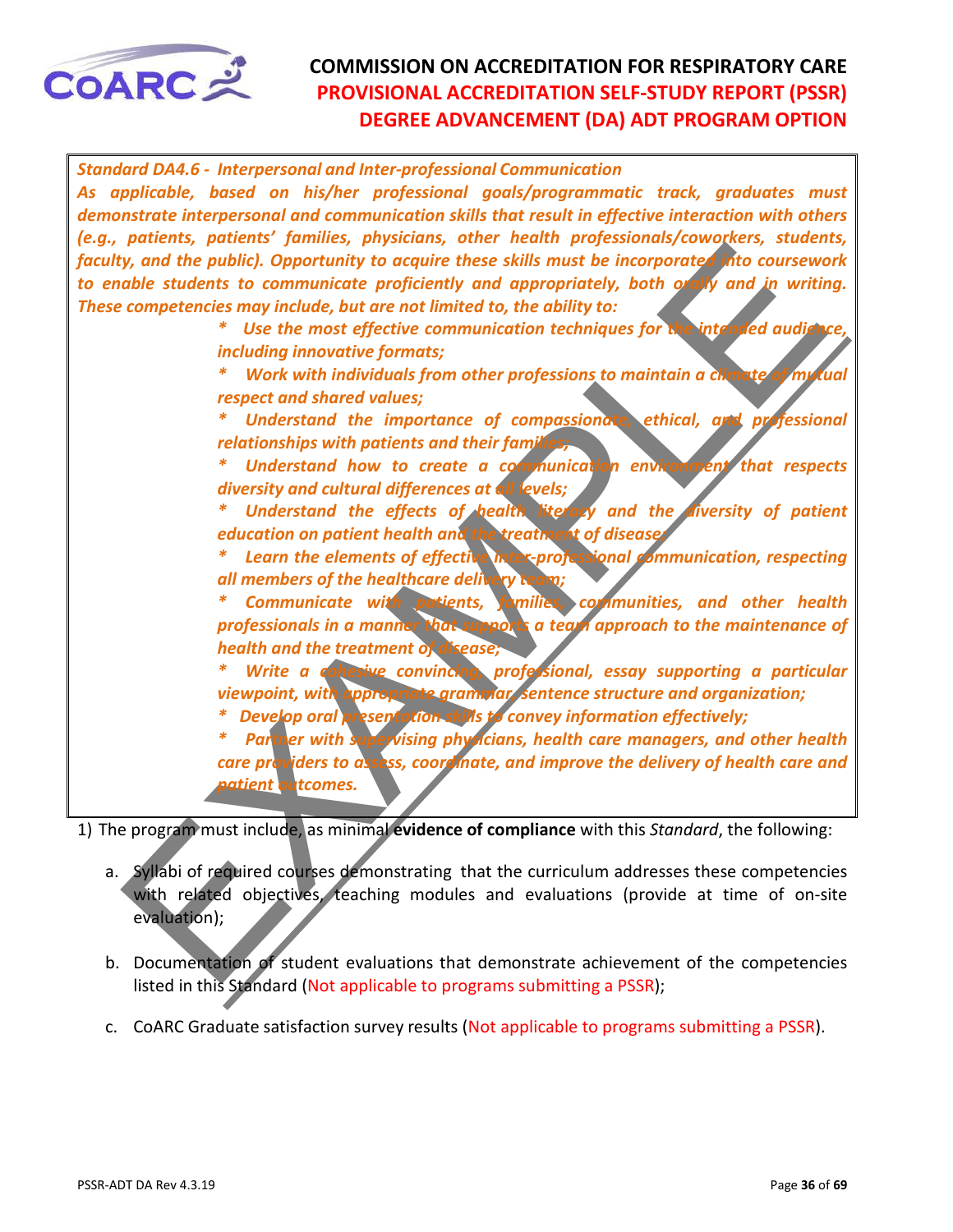<span id="page-36-0"></span>

| <b>Standard DA4.7 - Practice-Based Research</b>                                                                                                                                                                                                                                                                                                                                                                                                                                                                                                                                                                                                                                                                                                                                                                                                                                                                                                                                                                                                                                                                                                                                                                                                                    |
|--------------------------------------------------------------------------------------------------------------------------------------------------------------------------------------------------------------------------------------------------------------------------------------------------------------------------------------------------------------------------------------------------------------------------------------------------------------------------------------------------------------------------------------------------------------------------------------------------------------------------------------------------------------------------------------------------------------------------------------------------------------------------------------------------------------------------------------------------------------------------------------------------------------------------------------------------------------------------------------------------------------------------------------------------------------------------------------------------------------------------------------------------------------------------------------------------------------------------------------------------------------------|
| As applicable, based on their professional goals, graduates must demonstrate proficiency in<br>evidence-based research suitable to their programmatic track, concentration, or specialization.                                                                                                                                                                                                                                                                                                                                                                                                                                                                                                                                                                                                                                                                                                                                                                                                                                                                                                                                                                                                                                                                     |
|                                                                                                                                                                                                                                                                                                                                                                                                                                                                                                                                                                                                                                                                                                                                                                                                                                                                                                                                                                                                                                                                                                                                                                                                                                                                    |
| These competencies may include, but are not limited to, the ability to:<br>Conduct a systematic review of the literature that identifies the weight of<br>evidence for a particular subject, including areas of consensus, inconsistency, and<br>opportunities for further research;<br><b>Produce a scholarly annotated bibliography;</b><br>*<br>word processin<br>*<br>Use electronic communication technology (i.e.<br>spreadsheets, statistics and presentation software, file sharing software,<br>webinar technology) to conduct the research;<br>Produce a scholarly work with a cohesive structure, appropriate citations and<br>*<br>referencing;<br>Produce an abstract/poster presentation and defend it in a public forum;<br>Implement the elements of project management in a team environment;<br>*<br>Participate in a group setting to produce a clinical protocol related to the<br>specialty;<br>Use the Scientific Method to formulate appropriate questions, organize and<br>test hypotheses, and apply research results to the practice of respiratory care;<br>Apply knowledge of study designs and statistical methods to the appraisal of<br>*<br>clinical studies and other information on diagnostic and therapeutic<br>effectiveness; |
| Develop and evaluate a research project designed to enhance practice.                                                                                                                                                                                                                                                                                                                                                                                                                                                                                                                                                                                                                                                                                                                                                                                                                                                                                                                                                                                                                                                                                                                                                                                              |
| 1) The program must include, as minimal evidence of compliance with this Standard, the following:                                                                                                                                                                                                                                                                                                                                                                                                                                                                                                                                                                                                                                                                                                                                                                                                                                                                                                                                                                                                                                                                                                                                                                  |
| a. Syllabi of required courses demonstrating that the curriculum addresses these competencies<br>with related objectives, teaching modules and evaluations (provide at time of on-site<br>evaluation);                                                                                                                                                                                                                                                                                                                                                                                                                                                                                                                                                                                                                                                                                                                                                                                                                                                                                                                                                                                                                                                             |
| b. List of expected competencies required for continued professional practice related to this<br>domain (provide at time of on-site evaluation);                                                                                                                                                                                                                                                                                                                                                                                                                                                                                                                                                                                                                                                                                                                                                                                                                                                                                                                                                                                                                                                                                                                   |
| Documentation of student evaluations that demonstrate achievement of the competencies<br>C.<br>established by the program to meet this Standard<br>(Not applicable to programs submitting a PSSR);                                                                                                                                                                                                                                                                                                                                                                                                                                                                                                                                                                                                                                                                                                                                                                                                                                                                                                                                                                                                                                                                 |

- a. Syllabi of required courses demonstrating that the curriculum addresses these competencies with related objectives, teaching modules and evaluations (provide at time of on-site evaluation);
- b. List of expected competencies required for continued professional practice related to this domain (provide at time of on-site evaluation);
- c. Documentation of student evaluations that demonstrate achievement of the competencies established by the program to meet this Standard (Not applicable to programs submitting a PSSR);
- d. CoARC Graduate satisfaction survey results (Not applicable to programs submitting a PSSR).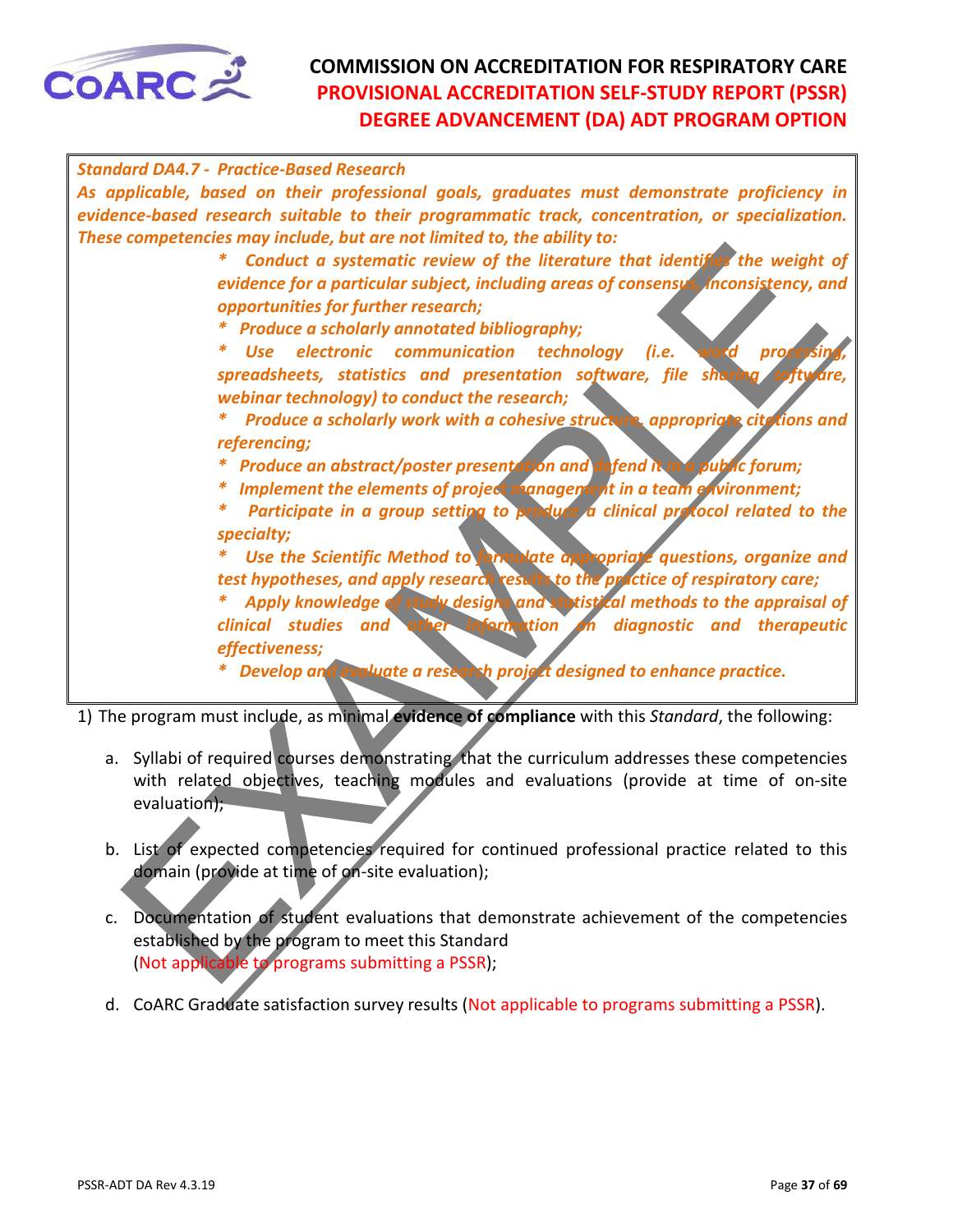<span id="page-37-0"></span>

| <b>Standard DA4.8 - Professional Leadership</b> |                                                                                                                                                       |
|-------------------------------------------------|-------------------------------------------------------------------------------------------------------------------------------------------------------|
|                                                 | When applicable, based on their professional goals, graduates must demonstrate leadership                                                             |
|                                                 | attributes in their work environments. They should understand how to make contributions to their                                                      |
|                                                 | professional communities and how to effect beneficial changes in institutional policy, professional                                                   |
|                                                 | organizations and government. These competencies may include, but are not limited to, the ability                                                     |
| to:                                             |                                                                                                                                                       |
| *                                               | Use information technology to manage information, access online medical                                                                               |
|                                                 | information, and support their own continuing education;                                                                                              |
| *                                               | Recognize and appropriately address: gender, cultural, cognitive, emotional,                                                                          |
|                                                 | and other biases; gaps in medical knowledge; physical limitations in themselves                                                                       |
|                                                 | and others;                                                                                                                                           |
|                                                 | * Facilitate the learning of students and/or other health care professionals;                                                                         |
| *                                               | Understand the funding sources and payment systems that provide coverage                                                                              |
|                                                 | for patient care;                                                                                                                                     |
|                                                 | Identify ways to lower the cost of healthcare delivery while maintaining                                                                              |
|                                                 | quality of care;                                                                                                                                      |
|                                                 | Facilitate a civil discussion that arrives at a consensus which addresses the                                                                         |
|                                                 | concerns of all stakeholders;                                                                                                                         |
| *                                               |                                                                                                                                                       |
|                                                 | Understand how to manage a professional megting including developing an                                                                               |
|                                                 | agenda, inviting participants, and using Robert's Rules;                                                                                              |
| *.                                              | Network with other professionals on the internet using e-mail lists, blogs, and                                                                       |
|                                                 | networking sites;                                                                                                                                     |
| *                                               | Demonstrate an ability to communicate effectively with legislators and                                                                                |
|                                                 | lobbyists at the state and federal level                                                                                                              |
| *                                               | Increase the public's understanding of the Respiratory Therapy profession;                                                                            |
| *                                               | Understand the organization, responsibilities and function of the major                                                                               |
|                                                 | societies, boards and commissions that govern the specialty of Respiratory                                                                            |
|                                                 | <b>Therapy at the state and national level.</b>                                                                                                       |
|                                                 |                                                                                                                                                       |
|                                                 | 1) The program must include, as minimal evidence of compliance with this Standard, the following:                                                     |
|                                                 |                                                                                                                                                       |
|                                                 | a. Syllabi of required courses demonstrating that the curriculum addresses these competencies                                                         |
|                                                 | with related objectives, teaching modules and evaluations (provide at time of on-site                                                                 |
| evaluation);                                    |                                                                                                                                                       |
|                                                 |                                                                                                                                                       |
|                                                 | b. List of expected competencies required for continued professional practice related to this<br>بالمتمثلة متناصيتهم وعناه المتمالس والممتلط والمأساب |

- a. Syllabi of required courses demonstrating that the curriculum addresses these competencies with related objectives, teaching modules and evaluations (provide at time of on-site evaluation);
- b. List of expected competencies required for continued professional practice related to this domain (provide at time of on-site evaluation);
- c. Documentation of student evaluations that demonstrate achievement of the competencies established by the program to meet this Standard (Not applicable to programs submitting a PSSR);
- d. CoARC Graduate satisfaction survey results (Not applicable to programs submitting a PSSR).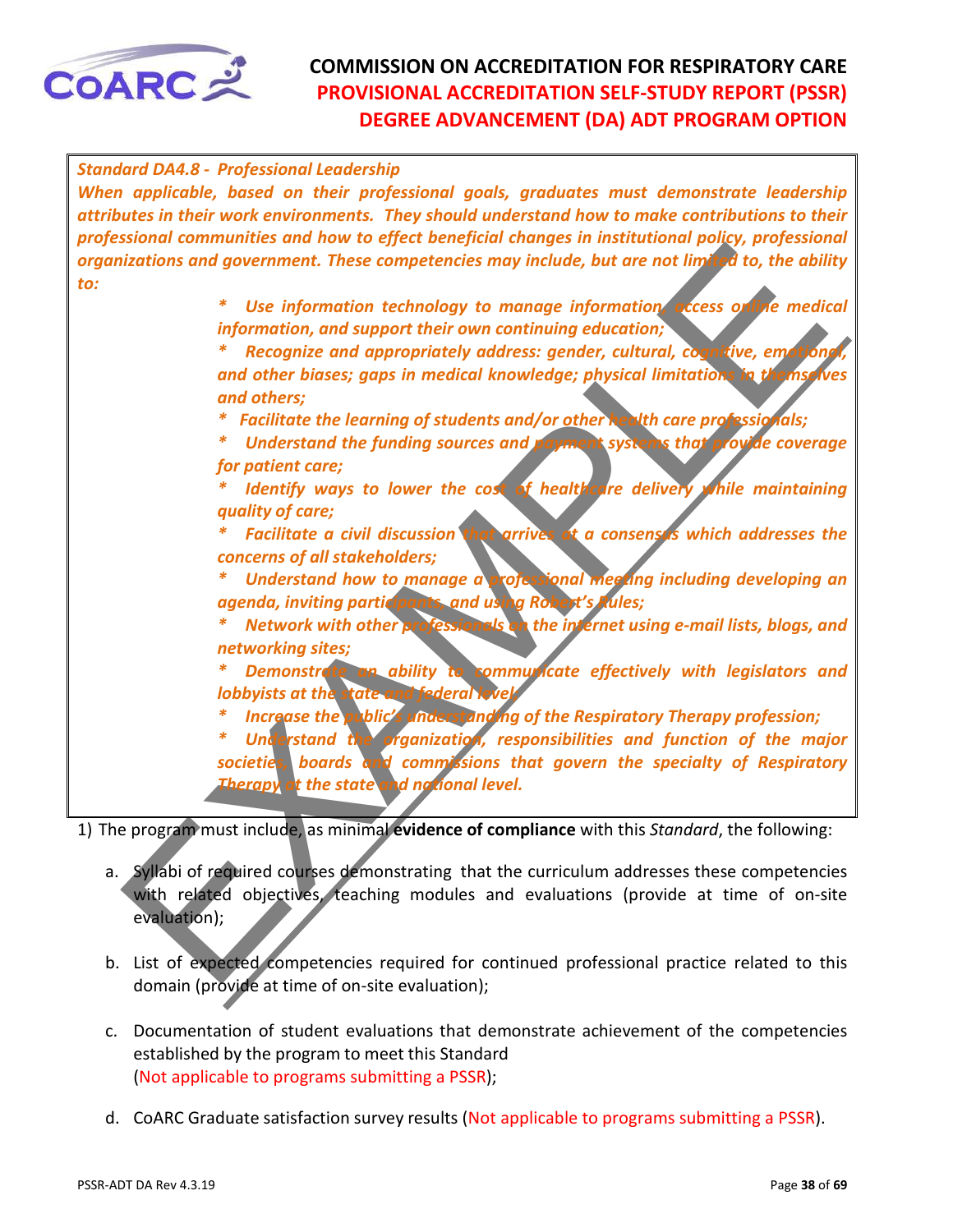<span id="page-38-0"></span>

*Standard DA4.9 - The program must ensure that the duration of the program is commensurate with the degree awarded and sufficient for students to acquire the expected competencies.* 

- 1) The program must include, as minimal **evidence of compliance** with this *Standard*, the following:
	- a. Annual Report of Current Status accepted by CoARC, documenting student outcomes that meet program/CoARC thresholds (Not applicable to programs submitting a PSSR);
	- b. Surveys confirming the satisfaction of both faculty and graduates with the program;
	- c. Curriculum outline for each program track in the academic catalog that documents the length of study required for graduation from the program and the degree conferred;
	- d. Clinical evaluation mechanisms that document the progressive independence of the student in the clinical setting, if applicable **If evidence is not applicable, check here** ;
	- e. Clinical syllabi detailing competencies required for graduation, if applicable **If evidence is not applicable, check here**  $\vert \cdot \vert$
	- f. Results of CoARC DA Student and Personnel Program Resource Surveys (first 3 columns submitted in **APPENDIX B – ADT DA RAM**);

Results of CoARC Graduate Surveys(Not applicable to programs submitting a PSSR).

*Standard DA4.10 -The program must ensure that course content, learning experiences (didactic, laboratory, and clinical), and access to learning materials are substantially equivalent for all students in a given track, regardless of location.*

Program must include, as minimal evidence of compliance with this Stondard, the following<br>Annual Report of Current Status accepted by CAARC, documenting student of the<br>meet program/COARC thresholds (Not applicable to progr 1) The program must include, as minimal **evidence of compliance** with this *Standard*, the following: Documentation that students at various program locations will have access to similar course materials, laboratory equipment and supplies, and academic support services (included in

**APPENDIX H page(s)** );**[Please reference the exact page number(s) within the appendix.]**

- a. Documentation that students at various program locations have access to similar course materials, laboratory equipment and supplies, and academic support services (Not applicable to programs submitting a PSSR);
- b. Documentation that student exposure to clinical experiences is equivalent regardless of the clinical locations attended (if applicable) (Not applicable to programs submitting a PSSR);
- c. Results of CoARC DA Student Program Resource Surveys(first 3 columns included in **APPENDIX B – ADT DA RAM**);
- d. Results of student evaluation of clinical sites and preceptors (if applicable) (Not applicable to programs submitting a PSSR);
- e. Results of student clinical course evaluations (if applicable) (Not applicable to programs submitting a PSSR);
- f. Evidence of procedures to ensure inter-rater reliability for clinical experiences (if applicable) (Not applicable to programs submitting a PSSR);
- g. Program action plan and follow-up when results of these evaluations warrant intervention (Not applicable to programs submitting a PSSR).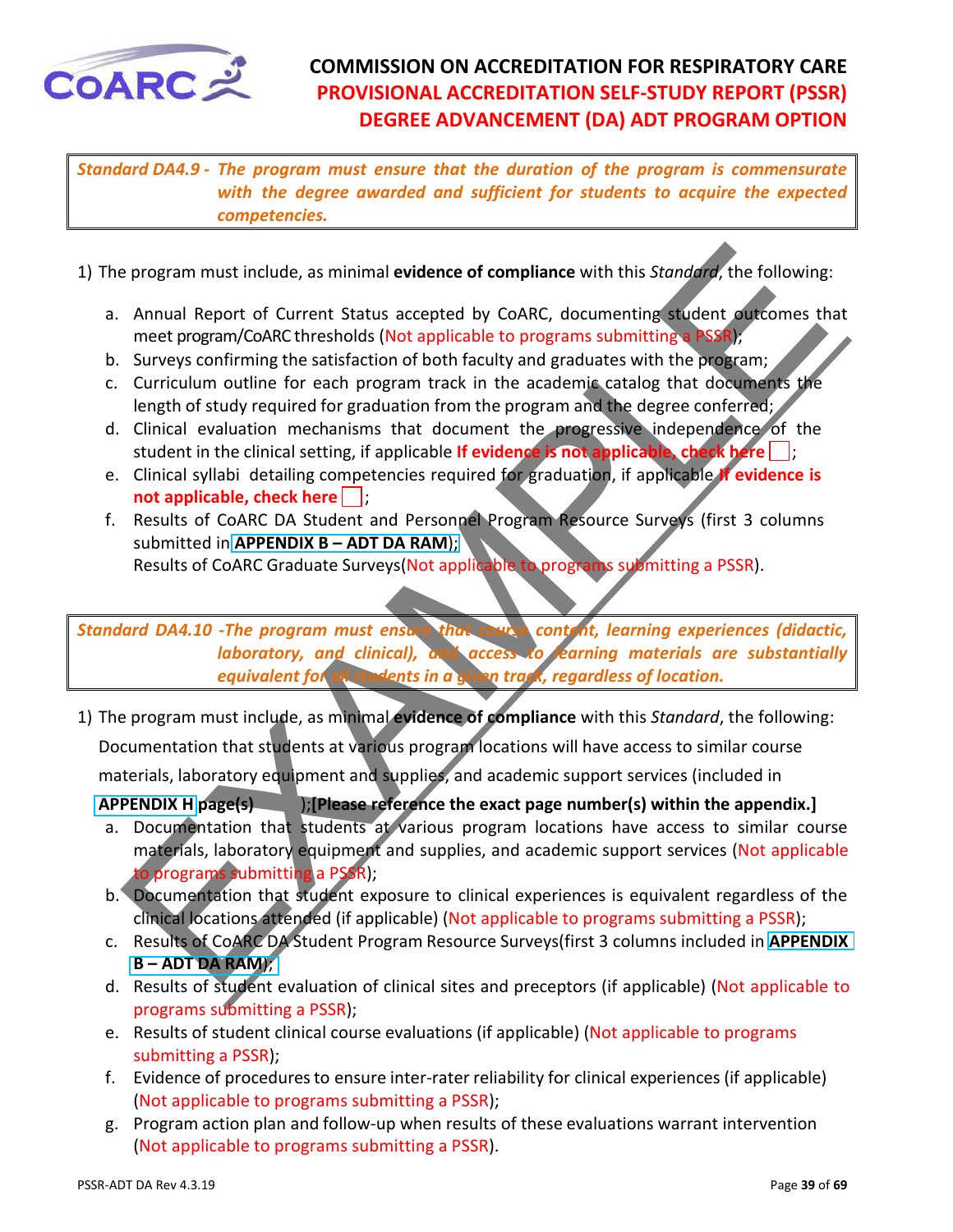<span id="page-39-0"></span>

#### **SECTION F:**

### **STANDARD 5 – FAIR PRACTICES AND RECORDKEEPING**

and DAS.1. All published information, such as web pages, a demic catalog publications and detertising, must accurately reflect the resp. for y corresponding the program must include a sminimal evidence of compliance with t *Standard DA5.1 - All published information, such as web pages, academic catalogs, publications and advertising, must accurately reflect each respiratory care program offered.* 

- 1) The program must include, as minimal **evidence of compliance** with this *Standard*, the following:
	- a. Published program information documenting the program(s) to be offered (include proposed publications in **APPENDIX G page(s)** ); **APPENDIX H page(s)** and/or **APPENDIX I page(s)** ).

**[Please reference the exact page number(s) within the appendix.]**

*Standard DA5.2 -* **At least the following must be defined, published, and readily available to all prospective and enrolled students:**

- *\** **The accreditation status of both the program and its sponsor (including consortium members where appropriate), along with the name and contact**  information of the accrediting agencies;
- *\** **Admission and transfer policies;**
- **Policies regarding advanced placement**
- *\** **Required academic and technical standards;**
- **All graduation require**
- **Academic cale**
- *\** **Academic credit required for program completion;**
- *Estimates of tuition, fees and other costs related to the program;*
- *<u>dures</u>* **for student withdrawal, probation, suspension, and dismissal;**
- **Policies and procedures for refunds of tuition and fees;**
- **Policies and procedures for processing student grievances;** 
	- **Policies addressing student employment in the profession while enrolled in the program.**

1) The program must include, as minimal **evidence of compliance** with this *Standard*, the following:

a. Published program information related to a-l above (include proposed policies in one or more of the following: **APPENDIX G page(s)** , **APPENDIX H page(s)** , and/or **APPENDIX I page(s) )**.

**[Please reference the exact page number(s) within the appendix.]**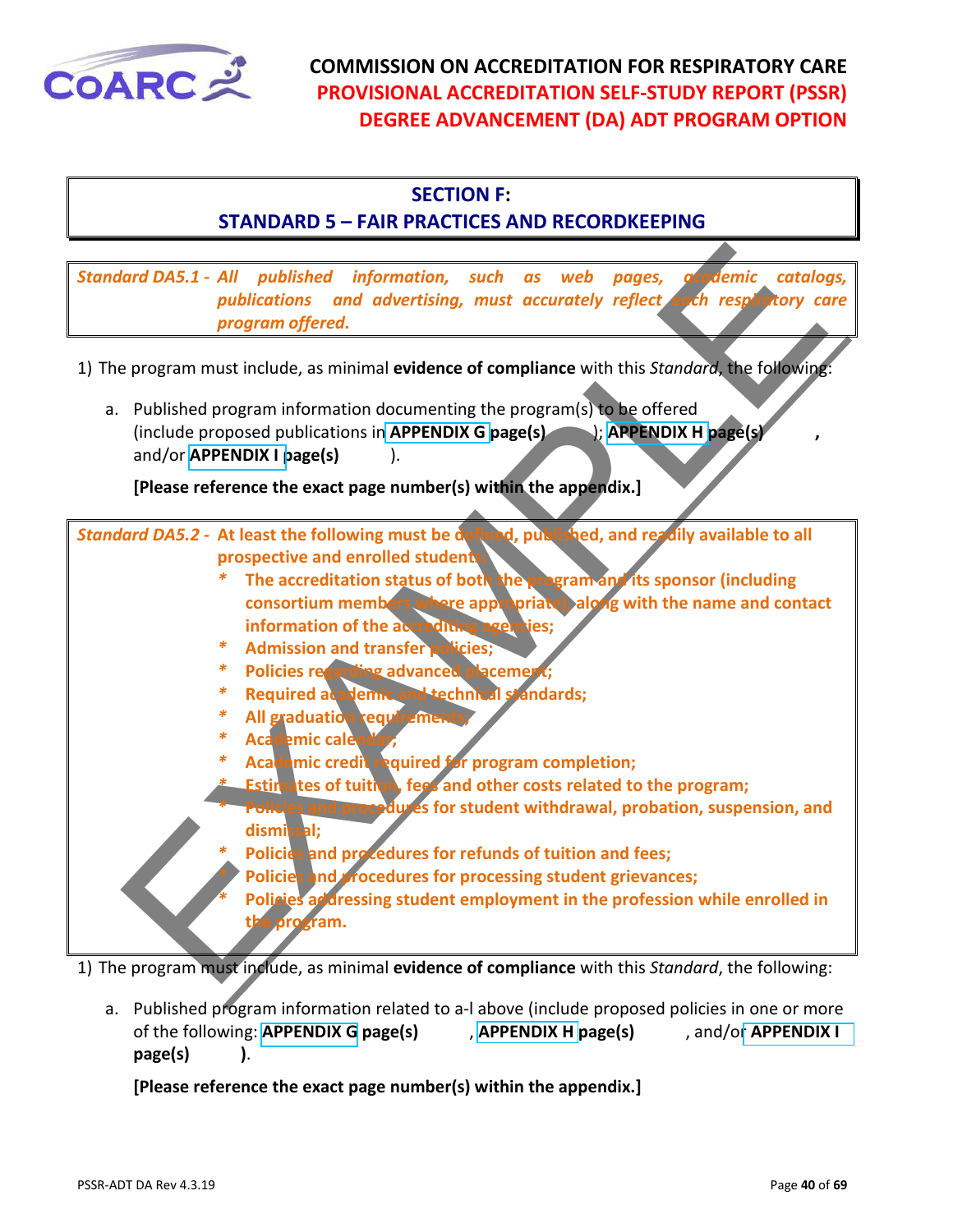<span id="page-40-0"></span>

*Standard DA5.3 - A link to the CoARC published URL, where student/graduate outcomes for all programs can be found, must appear on the website of all CoARC accredited programs.*

**If Evidence of Compliance is the same as the base program, check here and proceed to next Standard. If different than the base program, complete the following:**

- 1) The program must include, as minimal **evidence of compliance** with this *Standard*, the following:
	- a. The program's web page showing the CoARC published URL (submitted as **attachment #** ).

If Evidence of Compliance is the same as the base program, check here and proceed to next Standard. If different than the base program, complete the following:<br>
The program must include, as minimal evidence of compliance w *Standard DA5.4 - All activities associated with the program, including person policies, student and faculty recruitment, student admission, and faculty employment practices, must be non-discriminatory and in accord with federal*  **and state statutes, rules, and regulations.** 

**If Evidence of Compliance is the same as the base program, check here and proceed to next Standard. If different than the base program, complete the following:**

- 1) The program must include, as minimal **evidence of compliance** with this *Standard*, the following:
	- a. Academic catalog (include proposed documentation in **APPENDIX G page(s)** );
	- b. Institutional/Program policies (include in **APPENDIX H** page(s) , and/or **APPENDIX I** page(s)  $\qquad$  );
	- c. Program's technical standards (include in **APPENDIX H page(s)** , and/or **APPENDIX I page(s)** ),

**[Please reference the exact page number(s) within the appendix.]**

*Standard DA5.5 - Student grievance and appeal procedures must include provisions for both academic and non-academic grievances and a mechanism for evaluation that ensures due process and fair disposition.* 

**If Evidence of Compliance is the same as the base program, check here and proceed to next Standard. If different than the base program, complete the following:**

- 1) The program must include, as minimal **evidence of compliance** with this *Standard*, the following:
	- a. Program's appeal policy and procedures (include in **APPENDIX H page(s) ,** and/or **APPENDIX I page(s)** );
	- b. Record of complaints (if any) that includes the nature and disposition of each complaint (Not applicable to programs submitting a PSSR).

**[Please reference the exact page number(s) within the appendix.]**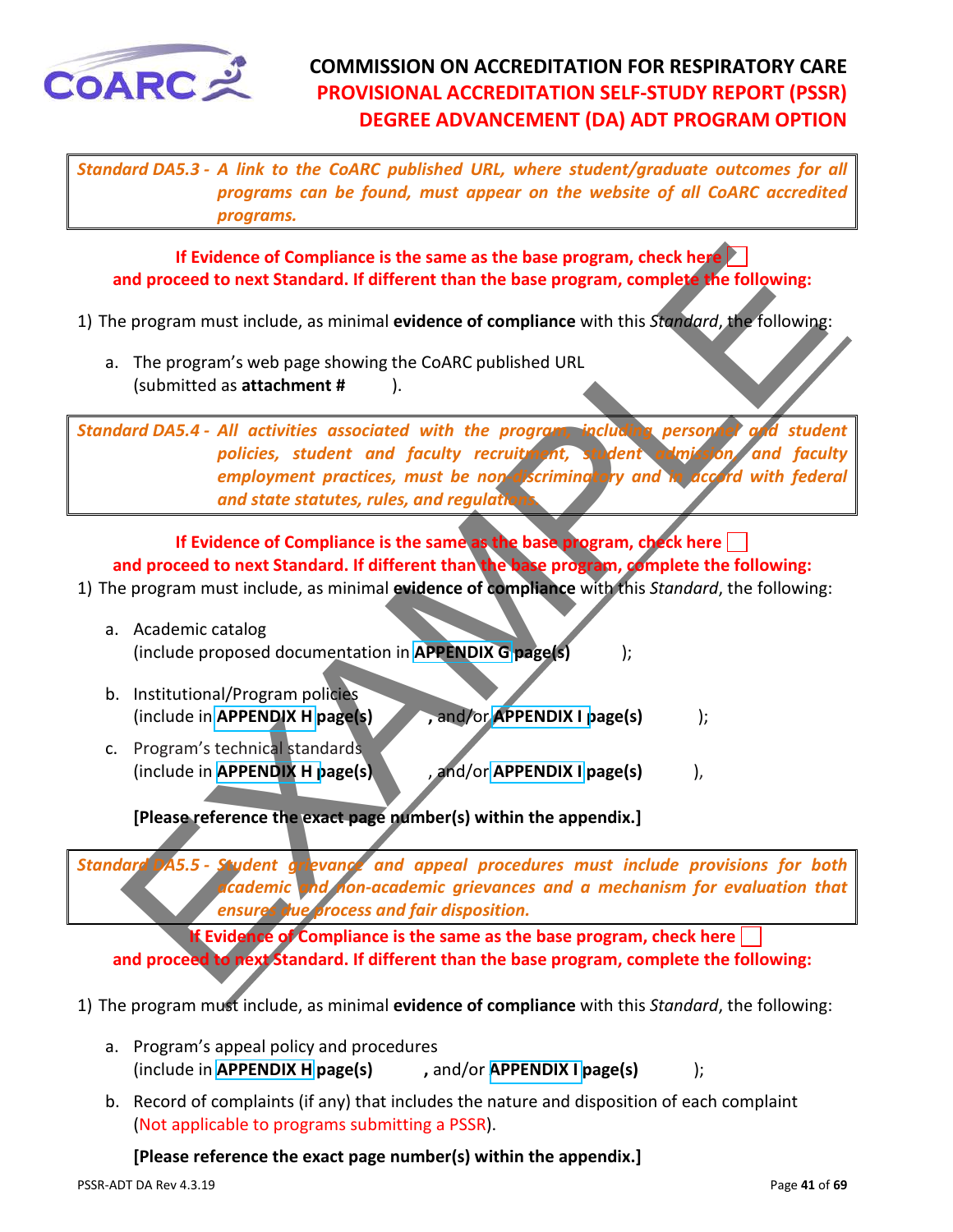<span id="page-41-0"></span>

*Standard DA5.6 - Faculty grievance procedures must be applicable to, and made known to, all faculty in the program.*

**If Evidence of Compliance is the same as the base program, check here and proceed to next Standard. If different than the base program, complete the following:**

- 1) The program must include, as minimal **evidence of compliance** with this *Standard*, the following:
	- a. Sponsor's faculty grievance policy and procedures (include in **APPENDIX H page(s)** ). **[Please reference the exact page number(s) within the appendix.]**

#### *Standard DA5.7 -*

Programs granting advanced placement must publish criteria for such placement and have *documentation confirming that students receiving advanced placement have:*

- *\* Met program defined criteria for such placement;*
- *\* Met sponsor defined criteria for such placement; and*

*\* Provided evidence confirming their competence in the curricular components*  for which advanced placement is given.

If two<br>record to next Standard. If different than the base program, complete the following:<br>
proced to next Standard. If different than the base program, complete the following:<br>
program must include, as minimal evidence o **If not applicable, check here and proceed to next Standard If Evidence of Compliance is the same as the base program, check here and proceed to next Standard. If different than the base program, complete the following:**

1) The program must include, as minimal **evidence of compliance** with this *Standard*, the following:

a. Program's policies and procedures related to advanced placement (included in **APPENDIX H page(s)** and/or **APPENDIX I page(s)** );

**[Please reference the exact page number(s) within the appendix.]**

Documentation for all students receiving advanced placement, including confirmation of course equivalency(Not applicable to programs submitting a PSSR).

*Standard DA5.8 -* **The program must ensure that all students, regardless of location of instruction, have timely access to faculty and academic support services for assistance regarding their academic concerns and problems.**

- 1) The program must include, as minimal **evidence of compliance** with this *Standard*, the following:
	- a. Program/institutional policies and procedures;
	- b. Documentation of advising sessions;
	- c. Published schedules of faculty office hours;
	- d. CoARC DA Student Program Resource Surveys.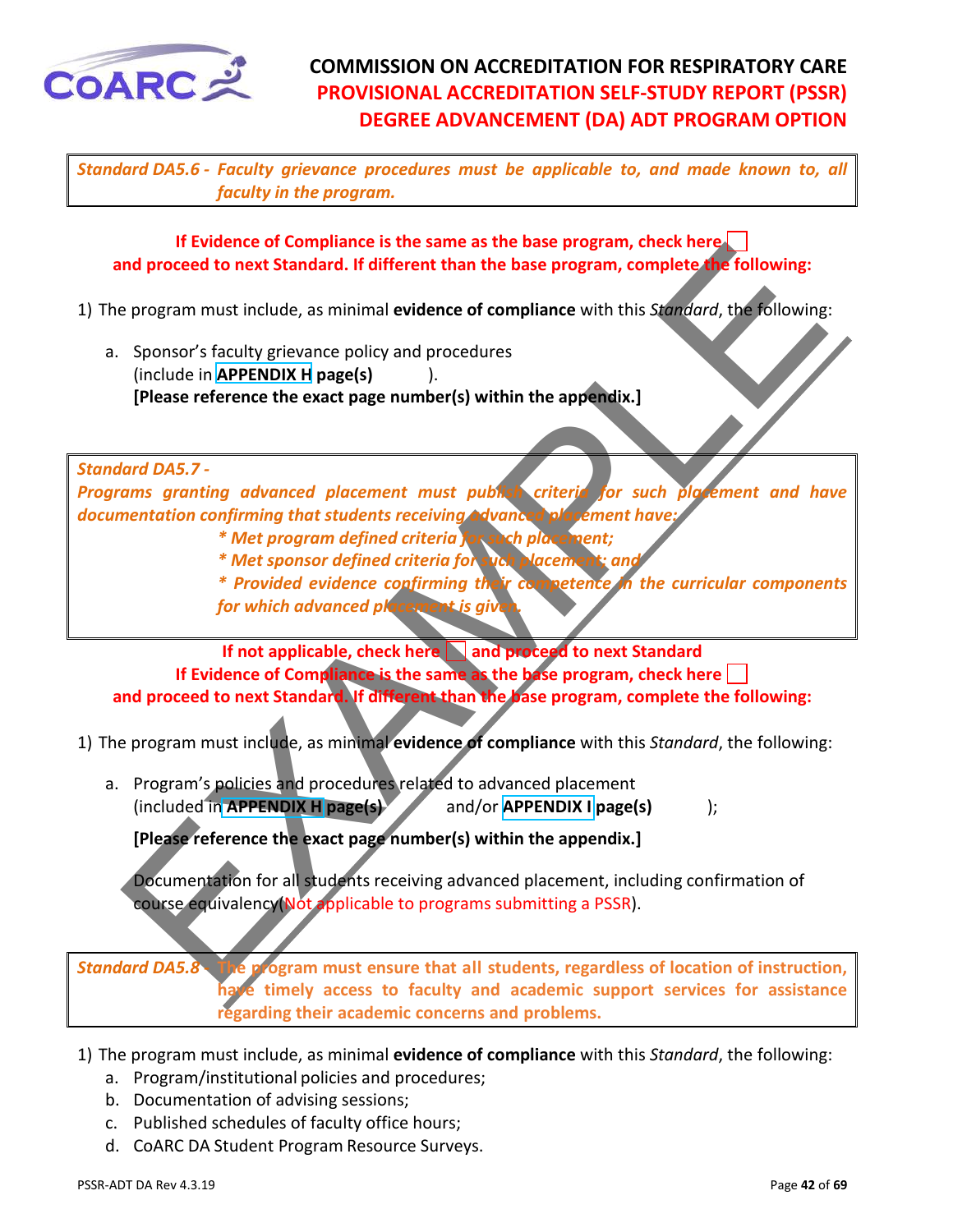<span id="page-42-0"></span>

*Standard DA5.9 - The program must maintain student records, including student evaluations, securely, confidentially, and in sufficient detail to document each student's learning progress, deficiencies and achievement of competencies. These records must remain on file for at least five (5) years, whether or not the student ultimately completes all requirements for graduation.*

**Compliance with this Standard is not applicable to programs submitting a PSSR. Proceed to the next Standard.**

Intensity completes all requirements for graduation.<br>
Compliance with this Standard is not applicable to programs submitting a PSS<br>
Proceed to the next Standard<br>
and OAS.10 - Program records must provide detailed documenta *Standard DA5.10 - Program records must provide detailed documentation of program and achievement of program goals and outcomes. These records for a minimum of five (5) years.*

**Compliance with this Standard is not applicable to programs submitting a PSSR. Proceed to the next Standard.**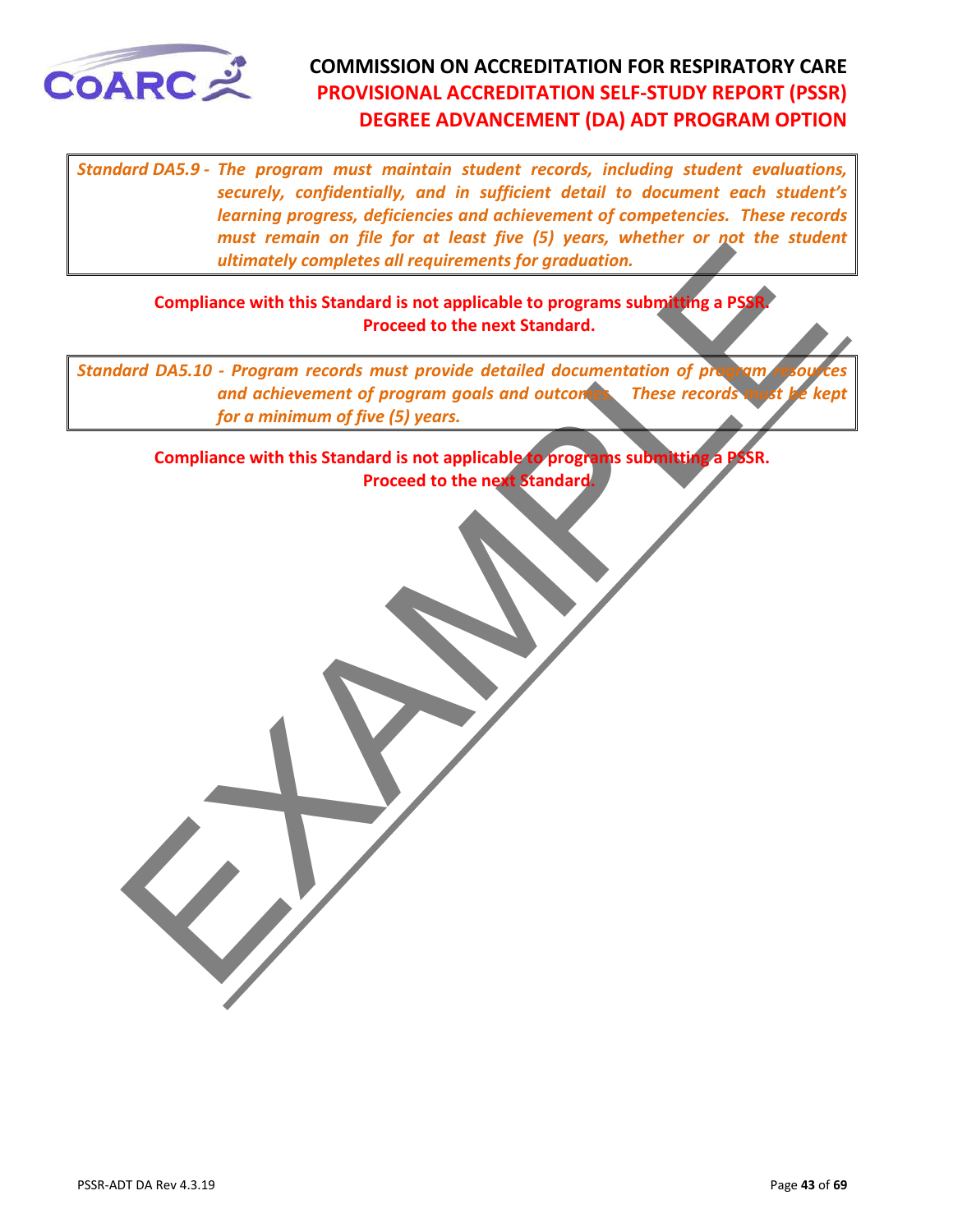<span id="page-43-0"></span>

#### **SECTION G:**

#### **STANDARD 6 – REQUIREMENTS FOR PROGRAMS WITH CLINICAL COMPONENT**

*Standard DA6.1 - The sponsor must appoint, at a minimum, a Director of Clinical Education and a Medical Advisor.*

The program must include, as minimal **evidence of compliance** with this *Standard*, the following:

- a. Documentation of Employment;
- b. Written job descriptions including minimal qualifications.

and D[A](#page-59-0)6.1 - The sponsor must appoint, at a minimum, a Director of Clinical division and a<br>
Medical Advisor.<br>
Togram must include, as minimal evidence of compliance with this Standard, the following<br>
Usercentration of Emplo *Standard DA6.2 - The Director of Clinical Education (DCE) must be responsible for all aspects of the clinical experiences of students enrolled in the program, including organization, administration, continuous review and revision, planning for and development*  of locations (with appropriate supervision) for evolving practice skills, and the *general effectiveness of the clinical experience. There must be evidence that sufficient time is devoted to the program by the DCE so that his or her educational and administrative responsibilities can be met.* 

The program must include, as minimal **evidence of compliance** with this *Standard*, the following:

- a. CoARC Teaching and Administrative Workload Form (Complete DCE Workload Form in **APPENDIX D – DCE Workload Form**);
- b. Institutional job description (include in **APPENDIX C DCE Job Description**).

*Standard DA6.3 - The DCE must have earned at least a master's degree from an academic institution accredited by a regional or national accrediting agency recognized by the USDE.*

1) The program must include, as minimal **evidence of compliance** with this *Standard*, the following:

a. Academic transcript denoting the highest degree earned (submitted as **attachment #** )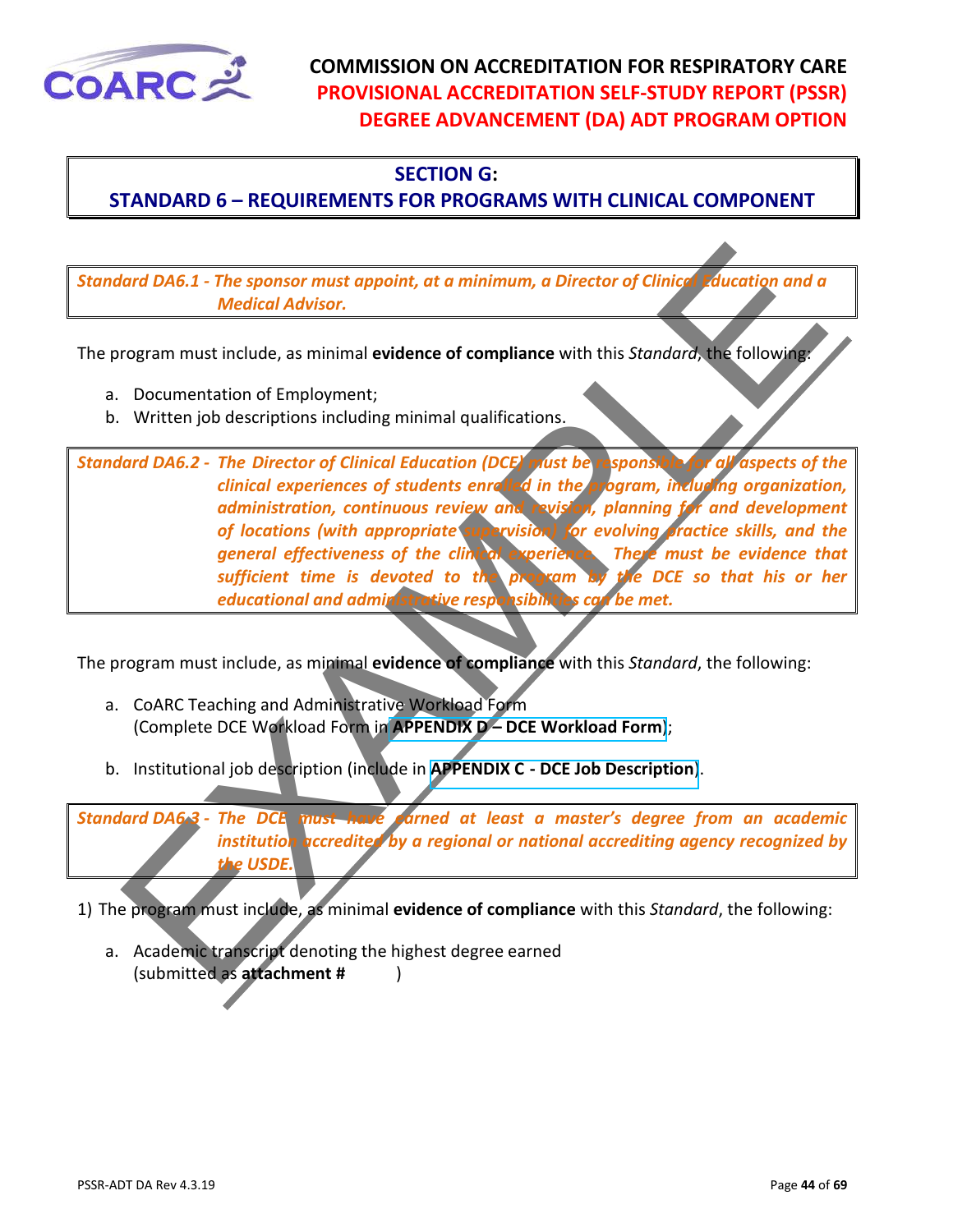<span id="page-44-0"></span>

| <b>Standard DA6.4 - The DCE must have a:</b> |                                                                                                                                                                                       |
|----------------------------------------------|---------------------------------------------------------------------------------------------------------------------------------------------------------------------------------------|
| *                                            | valid RRT credential;                                                                                                                                                                 |
| ∗                                            | current professional license or certificate unless exempted from<br>licensure under state or federal law;                                                                             |
|                                              | * minimum of four (4) years' experience as an RRT of which at least two (2)<br>years must include experience in clinical respiratory care;                                            |
|                                              | * minimum of two (2) years' experience teaching in <i>dimical respiratory care</i> ,<br>research, management, or education associated with an accredited<br>respiratory care program. |

1) The program must include, as minimal **evidence of compliance** with this *Standard*, the following:

- a. Documentation of a valid RRT credential (submit as **attachment #** );
- b. Documentation of a current state license (submit as **attachment #** );
- c. Curriculum vitae (include Program Faculty CV Outline in **APPENDIX C - DCE Faculty CV Outline**).

*Standard DA6.5- The DCE must have regular and consistent contact with students, clinical faculty, and clinical affiliates in all program locations.* 

**Compliance with this Standard is not applicable to programs submitting a PSSR. Proceed to the next Standard.**

The time time of the same three tends in the content of the state of the same that increase the content of the state of the state of the state of the state of the state of the state of the state of the state of the state o *Standard DA6.6- A Medical Advisor must be appointed to provide competent medical guidance, and to assist the PD and DCE in ensuring that both didactic and supervised clinical instruction meets current practice guidelines. The Medical Advisor must be a licensed physician and Board certified as recognized by the American Board of Medical Specialties (ABMS) or American Osteopathic Association (AOA) in a specialty relevant to respiratory care.* 

- a. Copy of state license and board certificate(s) (submit as **attachment #** );
- b. Curriculum Vitae (complete Program Faculty CV Outline in **[APPENDIX C – Medical Advisor Faculty CV Outline](#page-55-0)**);
- c. Appointment Letter/Contractual Agreement (submit as **attachment #** );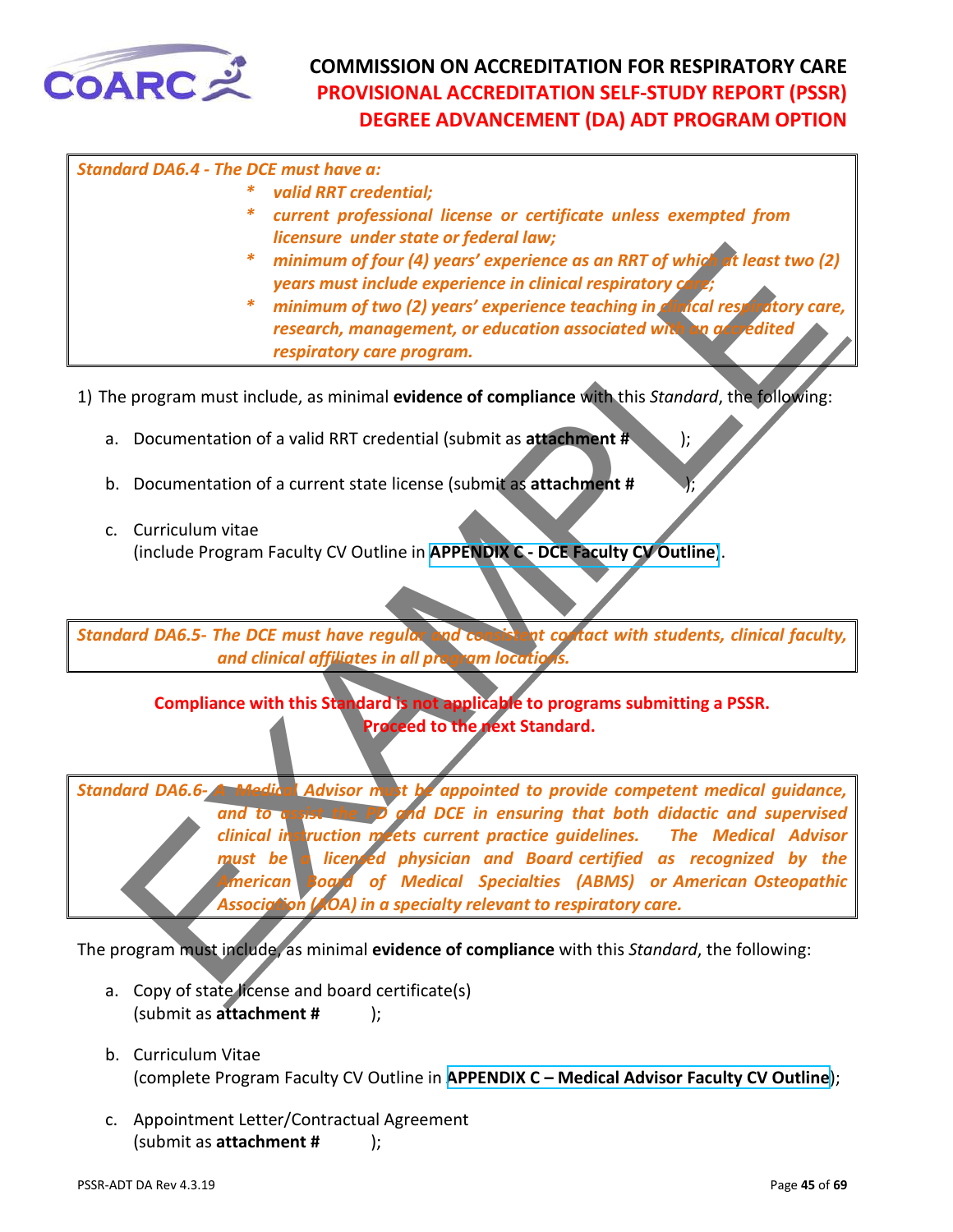<span id="page-45-0"></span>

- d. Records of interaction with Key Personnel including attendance at Advisory Committee meetings (Not applicable to programs submitting a PSSR);
- e. Documentation of physician interaction with students (Not applicable to programs submitting a PSSR);
- f. Results of annual program resource assessment as documented in the CoARC RAM (first 3 columns submitted in **APPENDIX B - ADT DA RAM**).

(Not applicable to program submitting a PSSR);<br>
Results of annual program submitting a PSSR);<br>
(first 3 columns submitted in APPENDIX B - ADT DA RAM).<br>
(first 3 columns submitted in APPENDIX B - ADT DA RAM).<br>
(first 3 colu *Standard DA6.7 - In addition to key personnel (DCE, MA), there must be sufficient resources to provide effective instruction in the clinical setting. At each location to which a student is assigned for instruction, there must be an individual designated to arrange for the supervision of the student and for assessment of the student's progress in achieving expected competencies.*

- 1) The program must include, as minimal **evidence of compliance** with this *Standard*, the following:
	- a. Results of annual program resource assessment as documented in the CoARC RAM;
	- b. Student surveys of faculty performance (e.g., course evaluation);
	- c. Course class lists and faculty teaching schedules.

*Standard DA6.8 -The program must secure formal written, duly executed agreements or memoranda of understanding with all clinical education sites. These agreements/memoranda must describe the relationship between the program and the clinical site and clearly delineate the roles of the program, its sponsor, and the clinical site.* 

1) The program must include, as minimal **evidence of compliance** with this *Standard*, the following:

- a. List of all sites to be used for clinical training (provide at time of on-site evaluation);
- b. Formal written clinical affiliation agreements or memoranda of understanding with each site (provide at time of on-site evaluation).

*Standard DA6.9 - The program must be solely responsible for the selection and coordination of clinical sites as well as ensuring that the type, length, and variety of clinical experiences are sufficient for students to acquire all required competencies. Students must not be responsible for: the selection of clinical sites; the determination as to which competencies should be mastered at a given clinical site; or the acquisition of clinical instructors at these sites.*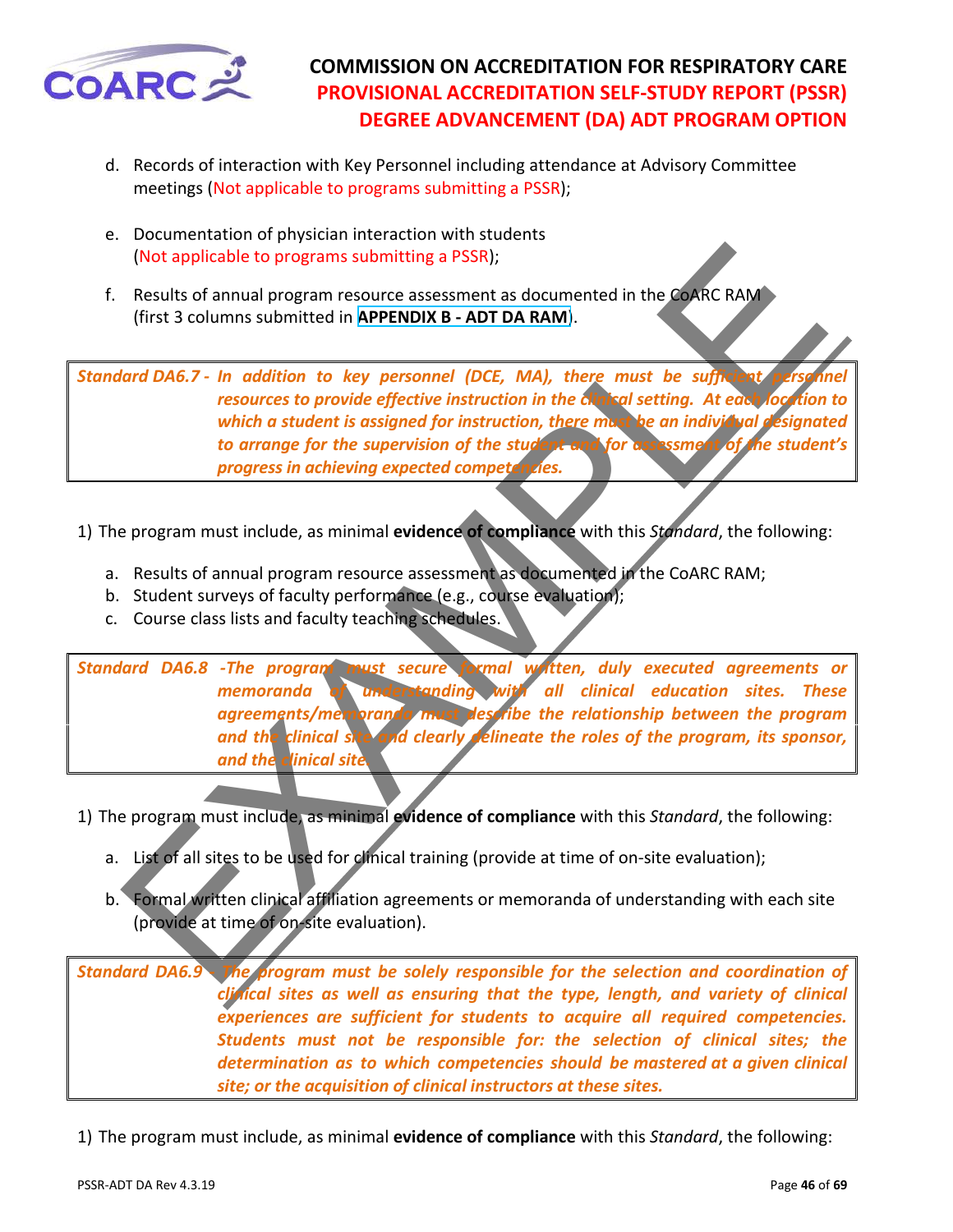<span id="page-46-0"></span>

- a. Detailed clinical schedules (provide at time of on-site evaluation);
- b. Formal written clinical affiliation agreements or memoranda of understanding (provide at time of on-site evaluation);
- c. Results of CoARC DA Graduate Surveys (Not applicable to programs submitting a PSSR).

*Standard DA6.10 - The program must define and maintain consistent and both the initial and ongoing evaluation of all clinical sites to ensure that clinical* resources and student supervision at each site are sufficient to *achievement of program goals.* 

- 1) The program must include, as minimal **evidence of compliance** with this *Standard*, the following:
	- a. Program evaluation plan (submit proposed evaluation plan as **attachment #** ); and results of these evaluations for all clinical sites and preceptors (Not applicable to programs submitting a PSSR);
	- b. Results of student evaluations of clinical courses, sites, and preceptors (Not applicable to programs submitting a PSSR);
	- c. Results of CoARC DA Student-Program and DA Personnel-Program Resource Surveys (Not applicable to programs submitting a PSSR).

Results of CoARC DA Graduate Surveys (Not applicable to programs submitting a PSSR).<br>
Term DAS.10 - The program must define and maintain consistent and a restitution of the third internal of all chinal sites to the third r *Standard DA6.11 - Students must be appropriately supervised at all times during their clinical education coursework and experiences. Students must not be used to substitute for clinical, instructional, or administrative staff during clinical rotations.*  **Shall not receive any form of remuneration in exchange for work they** *perform during programmatic clinical coursework.*

- 1) The program must include, as minimal **evidence of compliance** with this *Standard*, the following:
	- a. Results of student course evaluations (Not applicable to programs submitting a PSSR);
	- b. Work study contracts (Not applicable to programs submitting a PSSR);
	- c. Program policies and procedures (Include proposed documentation in **APPENDIX H page(s) ,** and/or **APPENDIX I page(s)** );
	- d. Affiliate contracts/agreements (provide at time of on-site evaluation).

**[Please reference the exact page number(s) within the appendix.]**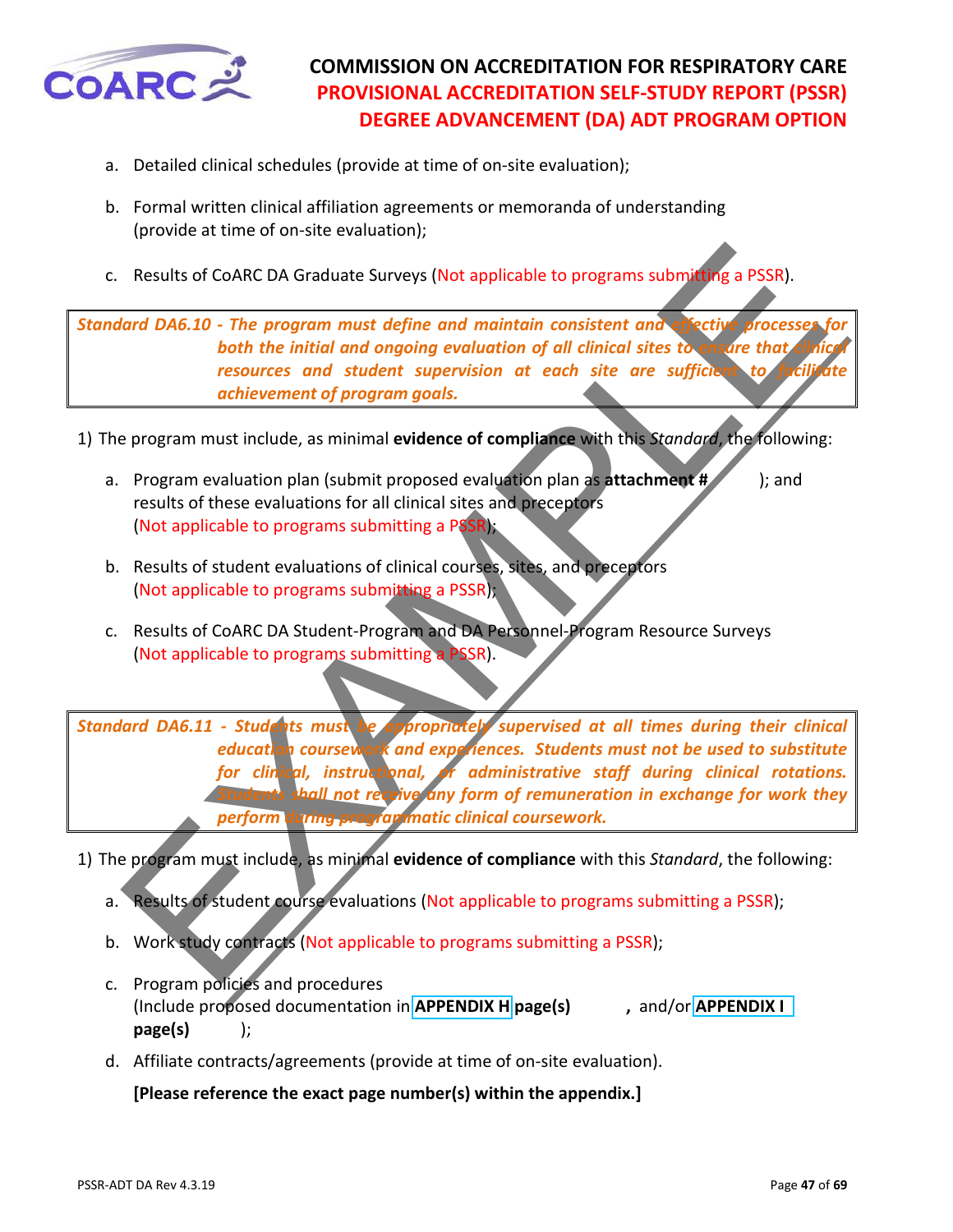<span id="page-47-0"></span>

# **APPENDIX A –Organizational Chart**

#### **If organizational chart is the same as the base program, check here and proceed to next Appendix.**

If organizational chart is the same as the base program, check here<br>
le an organizational chart of the sponsor that potentary the administrative relationships und<br>
the program operates. Start with the chief administrative Include an organizational chart of the sponsor that portrays the administrative relationships under which the program operates. Start with the chief administrative officer. Include all program Key Personnel and faculty, anyone named in the self-study report, and any other persons who have direct student contact except support science faculty. Include the names and titles of all individuals shown.

Use the following link for samples of blank organizational charts (if needed) www.coarc.com - Forms and Reports

Place a completed organizational chart in the Supplementary Documents folder (see page 8 for an example). The document must be named exactly as listed below and be the same type of file (not Word 2007 [.docx], Adobe Portable Document [.pdf], or Excel [xls]). Please contact Bonnie Marrs (817-283-2835 ext. 102) at the CoARC Executive Office if help is required.

#### **Exact name of document: Appendix A – Organizational Chart**

**Type of File: Microsoft Office Word 97-2003** Document (.doc)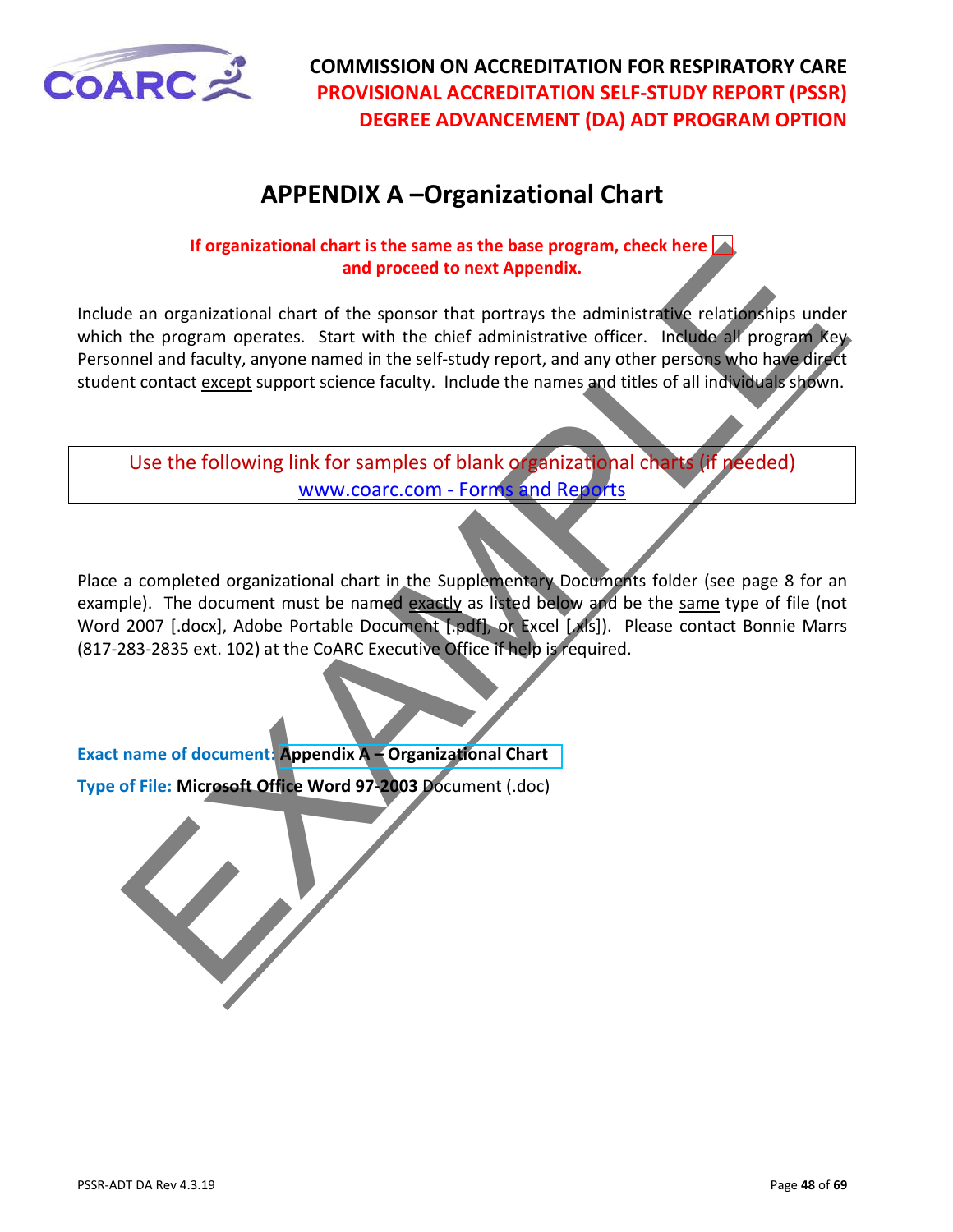<span id="page-48-0"></span>

# **APPENDIX B - Resource Assessment Matrix (RAM)**

**Note: Do NOT submit the RAM for the base program. This is the RAM under the ADT program number.**

Programs seeking Provisional Accreditation are required to complete the first three columns of the RAM (Purpose, Measurement System, and Dates of Measurement).

Use this link to access a copy of you program's matrix by logging in to the Annual Report of Current Status

\*\*Click here to view a sample RAM\*\*

Ignams seeking Provisional Accreditation are required to complete the first three<br>umns of the RAM (Purpose, Measurement System, and Dates of Measurement).<br>Use this link to access a copy of you program's matrix by logging i Follow the link above to log into the annual reporting tool. Select the tab labeled 'RAM' and update or complete the matrix. Select the 'Summary Report' tab on the left to print the completed RAM. **DO NOT select the tab labeled 'Submit RAM Report'.** Place a completed RAM in the Supplementary Documents folder (see page 8 for an example). The document must be named exactly as listed below and be the same type of file (not Word 97-2003 [.doc], Word 2007 [.docx], or Excel [.xls]).

#### *The RAM must either be saved as a PDF or scanned.*

- Using the full version of Adobe Acrobat software (not Adobe Reader), the RAM can be saved as a PDF document by selecting the PDF printing option.
- Using Adobe Reader only, the RAM must be printed and then scanned.

**Exact name of document: Appendix B –ADT DA RAM**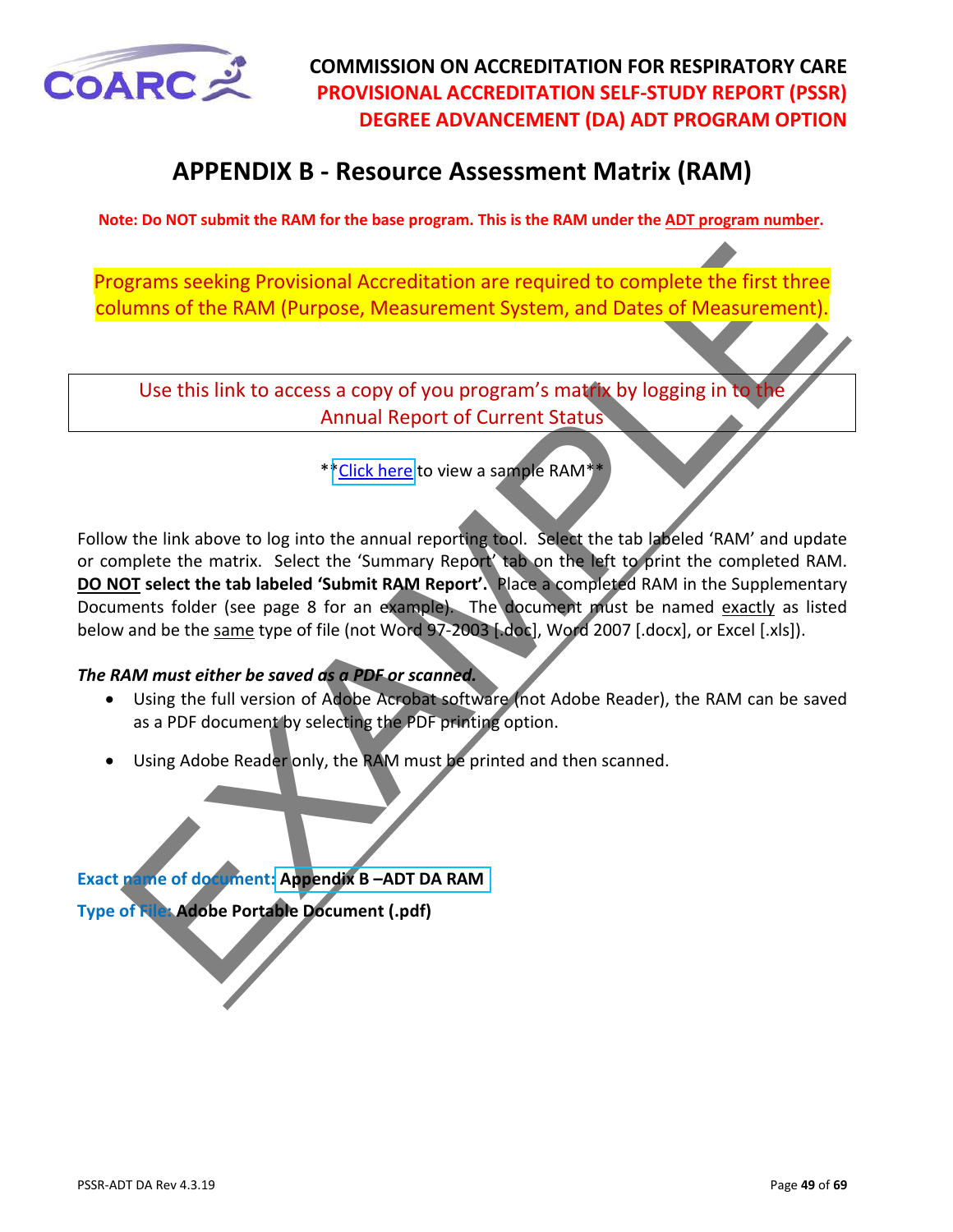<span id="page-49-0"></span>

# **APPENDIX C – Program Personnel CVs and Supporting Documentation**

**If Program Personnel CVs and supporting documentation are the same as the base program, check here | and proceed to next Appendix.** 

Program Faculty CV Outline Forms for the PD, DCE, and MD have been included in the self-study following this page. Place the written job descriptions (that include minimal qualifications) for the PD, DCE, and MD in the Supplementary Documents folder (see page 8-9 for an example).

**Program Personnel CVs and supporting documentation are the same as the histogram,**<br>
theck here  $\Box$  and proceed to next Appendix.<br>
Im Faculty CV Outline Forms for the PD, DCE, and MD have been inducted in the self-study<br> Include additional completed CV Outline Forms for the Co-MD and paid full- or part-time program instructional faculty. Follow the link at the bottom of the page for additional CV Outline Forms\*. Create a single PDF document of all the additional completed CV Outline Forms, name the file as it is listed below, and place it in the Supplementary Documents folder (see page 8-9 for an example).

The document must be named exactly as listed below and be the same type of file. Please contact Bonnie Marrs (817-283-2835 ext. 102) at the CoARC Executive Office if help is required.

**Exact name of document:** Appendix C – PD Job Description **Type of File:** Microsoft Office Word 97-2003 Document (.doc)

**Exact name of document:** Appendix C – DCE Job Description, if applicable **Type of File:** Microsoft Office Word 97-2003 Document (.doc)

**Exact name of document:** Appendix C – Medical Advisor Job Description, if applicable **Type of File:** Microsoft Office Word 97-2003 Document (.doc)

**Exact name of document (only if applicable):** Appendix C – Co-MD Job Description, if applicable **Type of File:** Microsoft Office Word 97-2003 Document (.doc)

**Exact name of document:** Appendix C – Additional Faculty CV Outlines **Type of File:** Adobe Acrobat Document (.pdf)

**\*Additional Program Faculty CV Outline Forms are available at [www.coarc.com.](https://www.coarc.com/)**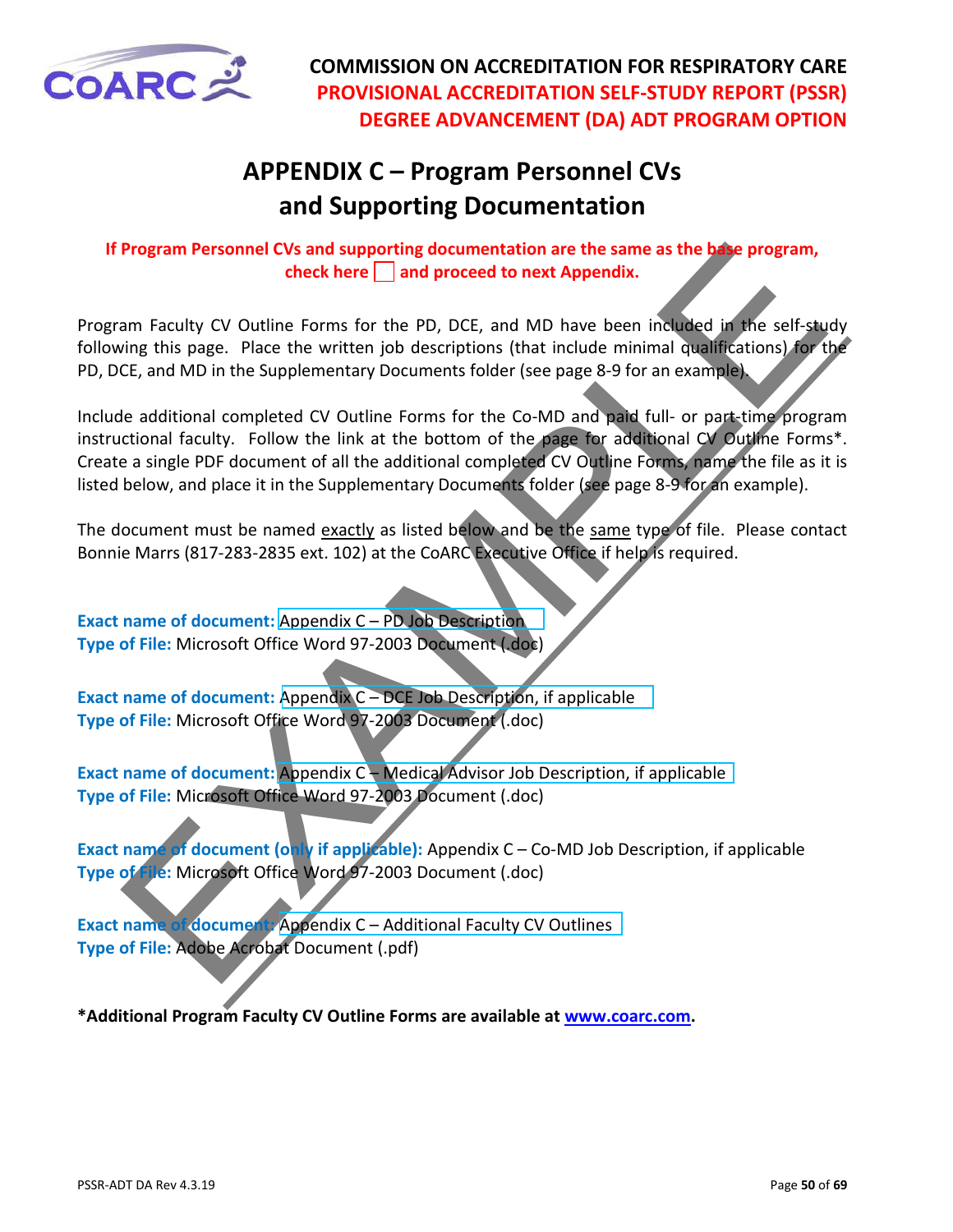

Complete the Program Faculty CV Outline Forms of Key Personnel (Program Director [PD], Director of Clinical Education [DCE], and Medical Advisor [MA]) **following** this page.

#### **For the PD include:**

- **Program Faculty Curriculum Vitae Outline**
- **Written job description (that includes minimal qualifications)**

#### **For the DCE (if applicable) include:**

**Program Faculty Curriculum Vitae Outline**

**Written job description (that includes minimal qualifications)**

#### **For the Medical Advisor (if applicable) include:**

**Program Faculty Curriculum Vitae Outline**

**Written job description(s) (that includes minimal qualifications)**

Director of Clinical Education [DCE], and Medical Advisor [MA]) following this<br>
the PD include:<br>
The DE (if applicable) include:<br>
Increase the DCE (if applicable) include:<br>
Increase the DCE (if applicable) include:<br>
Increa Place completed Program Faculty CV Outline Forms of any additional paid full- or parttime program instructional faculty after the last job description.

#### **For the Co-Medical Advisor (if applicable) include:**

- **Program Faculty Curriculum Vitae Outline\***
	- **Written job description(s) (that include minimal qualifications)**

## **For any additional paid full- or part-time program instructional faculty include:**

**Program Faculty Curriculum Vitae Outline for each\*** 

**\*Additional Program Faculty CV Outline Forms are available a[t www.coarc.com.](https://www.coarc.com/)**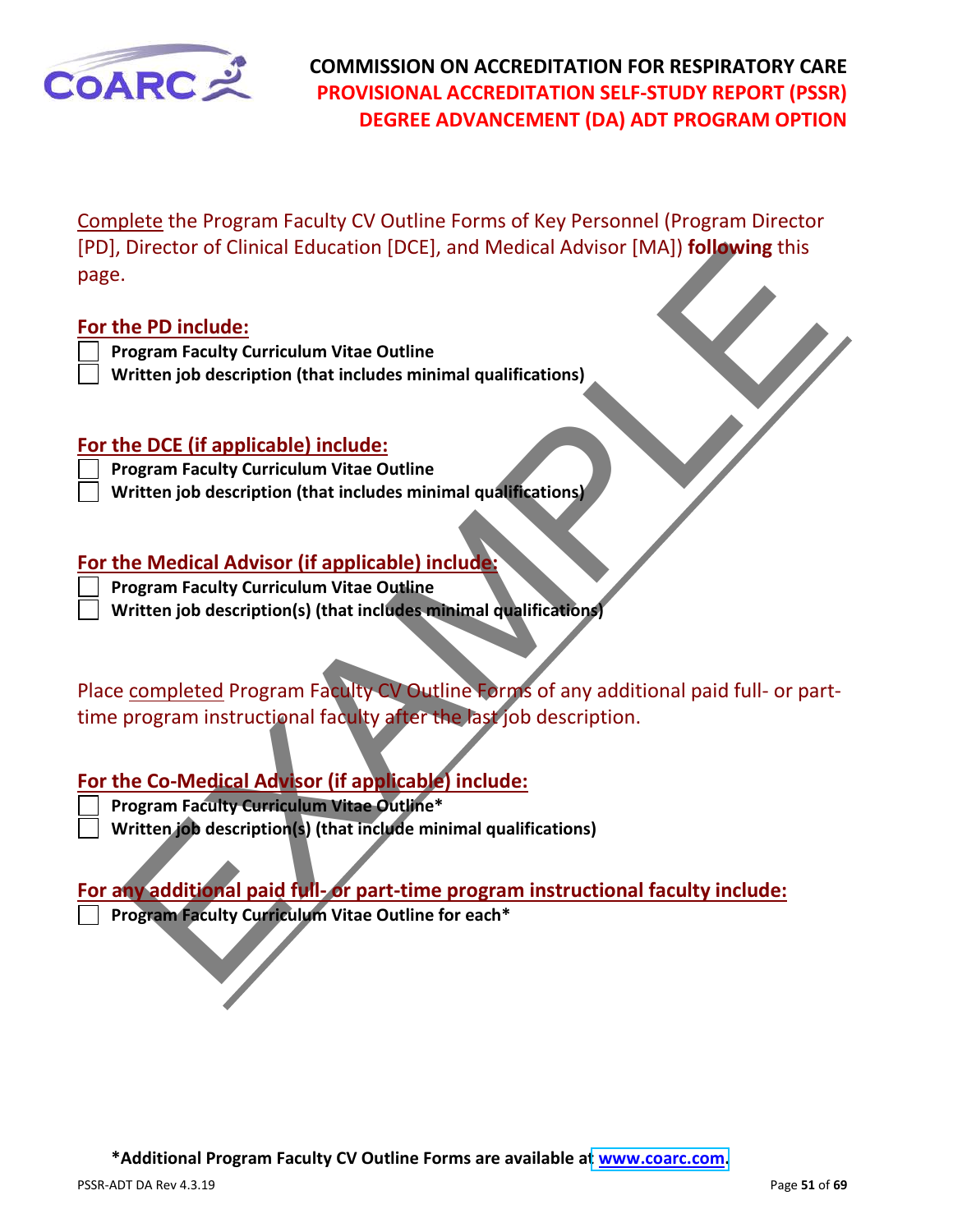<span id="page-51-0"></span>

**SECTION I Directions:** 

**Complete the following section for the Program Director. Include additional paid full- or part-time program instructional faculty CV Outline Forms as directed.**

| instructional faculty CV Outline Forms as directed.                                                                                                  |                         |
|------------------------------------------------------------------------------------------------------------------------------------------------------|-------------------------|
| <b>Full Name:</b>                                                                                                                                    |                         |
| <b>Title</b>                                                                                                                                         | <b>Academic Rank:</b>   |
| <b>Start Date of Current Employment Agreement/Contract:</b>                                                                                          |                         |
| End Date of Current Employment Agreement/Contract:                                                                                                   |                         |
| Teaching Status (F/T, P/T - Hours or % F/T):                                                                                                         |                         |
| Credentials (list all active credentials including applicable expiration dates):<br><b>NBRC RRT Registry Number:</b><br>Date NBRC credential earned: |                         |
| Licensure/Certification (specify State):<br>License/Certification Number:                                                                            | <b>Expiration Date:</b> |
| Education (highest degree earned for each category - include institution):                                                                           |                         |
| A. RT Degree:<br>Institution:<br><b>Month/Year Earned:</b>                                                                                           |                         |

**B. Other (MD, DO, PhD, or EdD): Institution: Month/Year Earned:**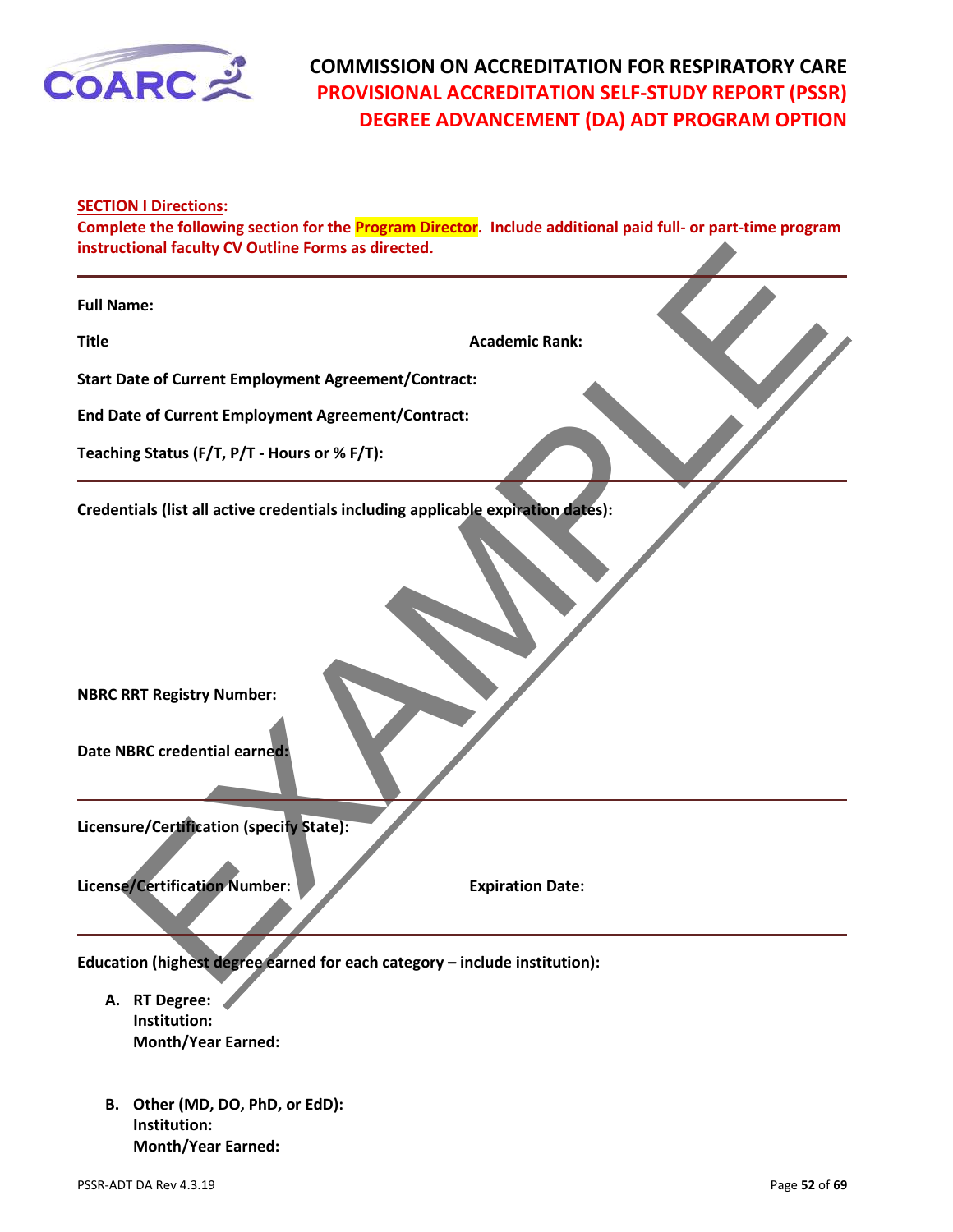

**Work experience in clinical respiratory care, pulmonary medicine, cardiothoracic surgery, critical care, anesthesiology, healthcare administration, healthcare research, or subject area directly related to the degree conferred:** 

**Facility: Position/Title: Years Worked (From/To):** -

**Facility: Position/Title: Years Worked (From/To):** -

**Facility: Position/Title: Years Worked (From/To):** -

**Facility: Position/Title: Years Worked (From/To):** -

anesthesiology, healthcare administration, healthcare research, or subjet area direct<br>
at to the degree conferred:<br>
y:<br>
y:<br>
y:<br>
y:<br>
worked (From/To):<br>
y:<br>
worked (From/To):<br>
y:<br>
worked (From/To):<br>
y:<br>
worked (From/To):<br>
y: **Please indicate specific experience in clinical respiratory care, research, management, education, or subject area directly related to the degree conferred and associated with an accredited respiratory care program, graduate school, or medical school:** 

**Facility: Position/Title: Years Worked (From/To):** -

**Facility: Position/Title: Years Worked (From/To):** -

**Facility: Position/Title: Years Worked (From/To):** -

**Facility: Position/Title: Years Worked (From/To):** -

**Other Licenses/Certifications (e.g., ACLS, NRP, etc):**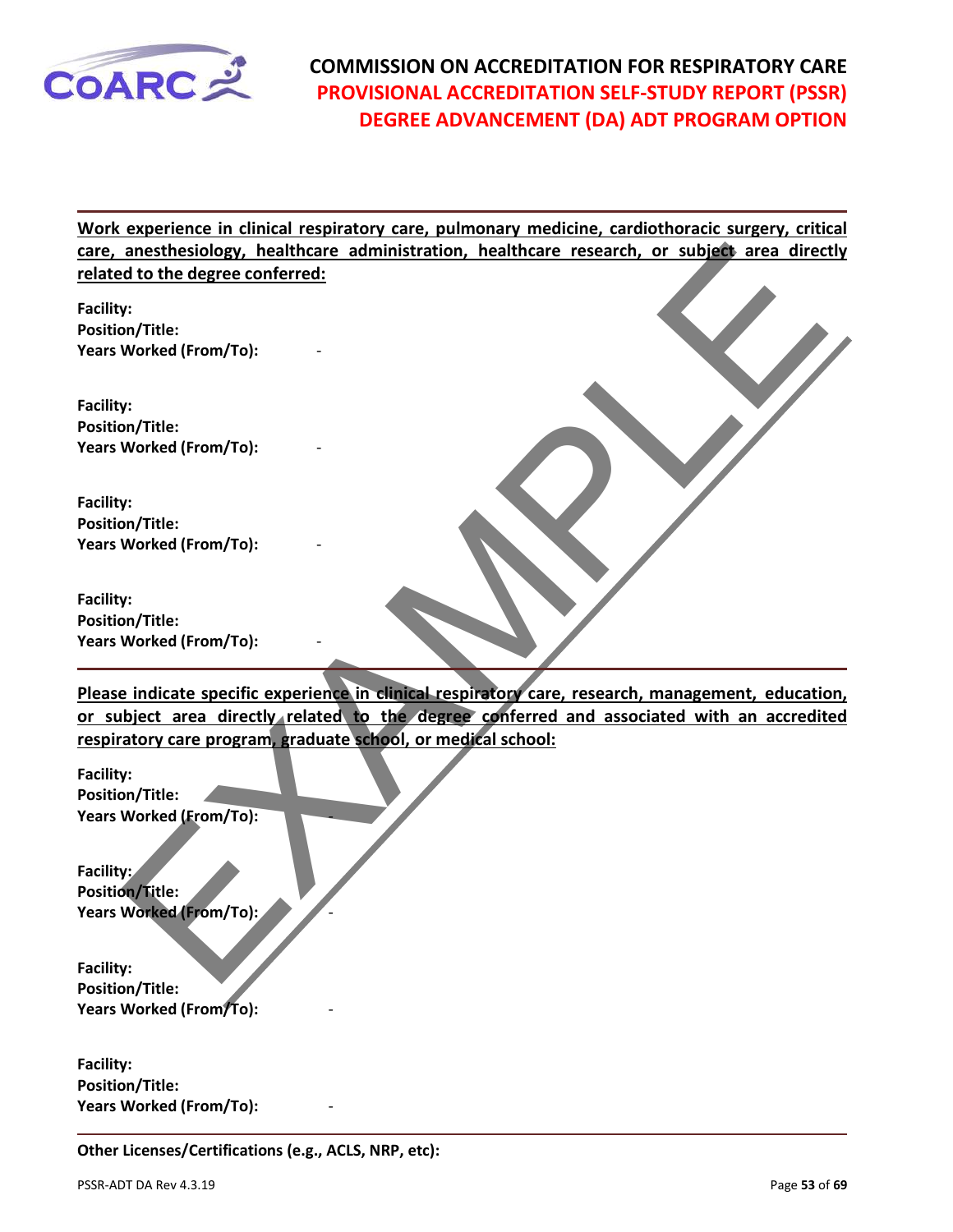<span id="page-53-0"></span>

**SECTION II Directions (IF APPLICABLE):** 

**Complete the following section for the Director of Clinical Education. Include additional paid full- or parttime program instructional faculty CV Outline Forms as directed.**

| time program instructional faculty CV Outline Forms as directed.                                                                                            |                         |
|-------------------------------------------------------------------------------------------------------------------------------------------------------------|-------------------------|
| <b>Full Name:</b>                                                                                                                                           |                         |
| <b>Title</b>                                                                                                                                                | <b>Academic Rank:</b>   |
| <b>Start Date of Current Employment Agreement/Contract:</b>                                                                                                 |                         |
| End Date of Current Employment Agreement/Contract:                                                                                                          |                         |
| Teaching Status (F/T, P/T - Hours or % F/T):                                                                                                                |                         |
| Credentials (list all active credentials including applicable expiration dates):<br><b>NBRC RRT Registry Number:</b><br><b>Date NBRC credential earned:</b> |                         |
| RT Licensure/Certification (specify State):                                                                                                                 |                         |
| <b>License/Certification Number:</b>                                                                                                                        | <b>Expiration Date:</b> |
| Education (highest degree earned for each category - include institution):                                                                                  |                         |
| A. RT Degree:<br>Institution:                                                                                                                               |                         |

- **A. RT Degree: Institution: Month/Year Earned:**
- **B. Other: Institution: Month/Year Earned:**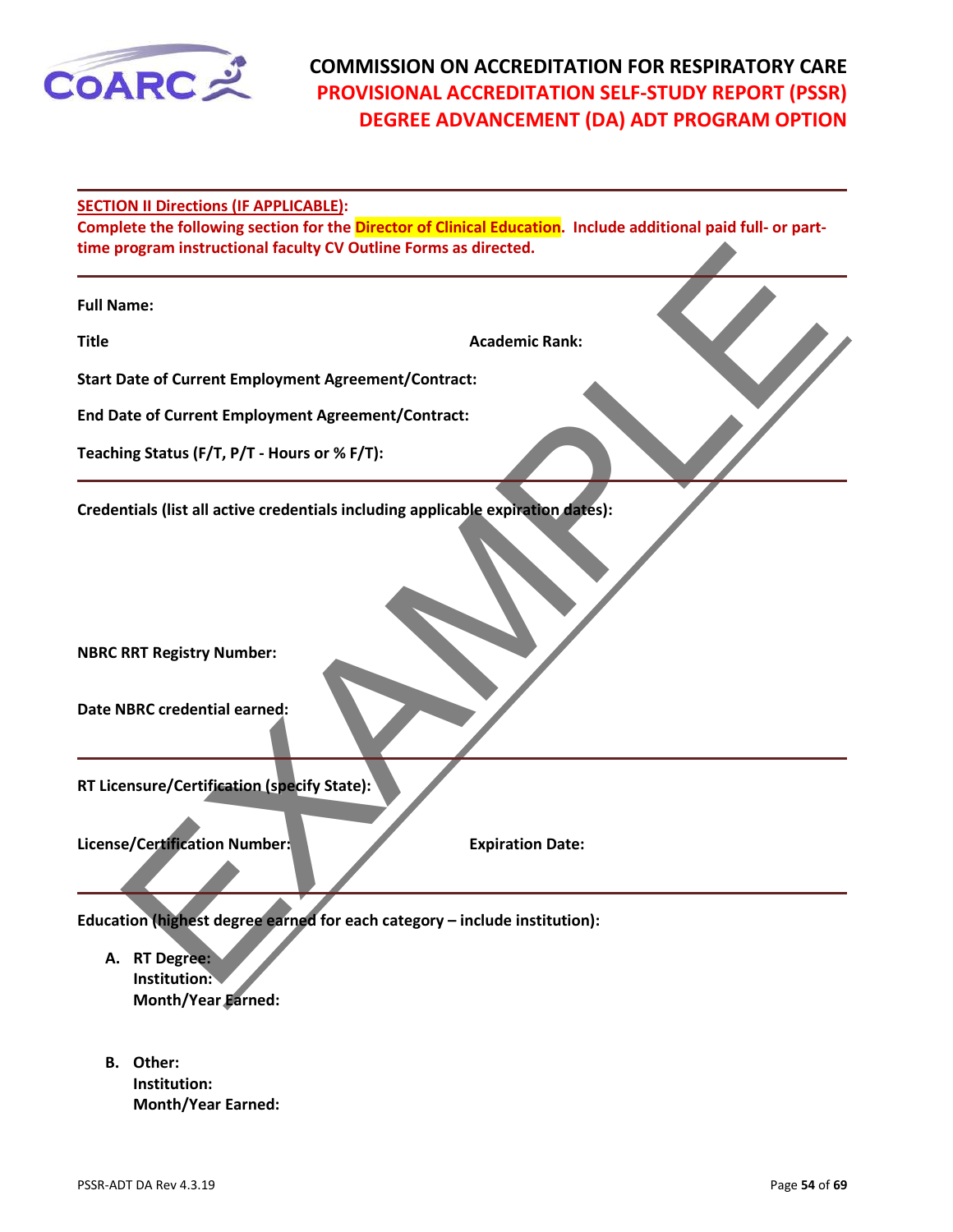

**Work experience in clinical respiratory care:**

**Facility: Position/Title: Years Worked (From/To):** -

**Facility: Position/Title: Years Worked (From/To):** -

**Facility: Position/Title: Years Worked (From/To):** -

**Facility: Position/Title: Years Worked (From/To):** -

y:<br>
Y:<br>
Worked (From/To):<br>
Y:<br>
Worked (From/To):<br>
Y:<br>
Worked (From/To):<br>
Worked (From/To):<br>
Worked (From/To):<br>
P:<br>
Worked (From/To):<br>
P:<br>
Worked (From/To):<br>
Worked (From/To):<br>
Worked (From/To):<br>
Worked (From/To):<br>
Y:<br>
Work **Please indicate specifically any experience teaching in an accredited respiratory care program either as an appointed faculty member or as a clinical preceptor (if applicable):** 

**Facility: Position/Title: Years Worked (From/To):** -

**Facility: Position/Title: Years Worked (From/To):** -

**Facility: Position/Title: Years Worked (From/To):** -

**Facility: Position/Title: Years Worked (From/To):** -

**Other Licenses/Certifications (e.g., ACLS, NRP, etc):**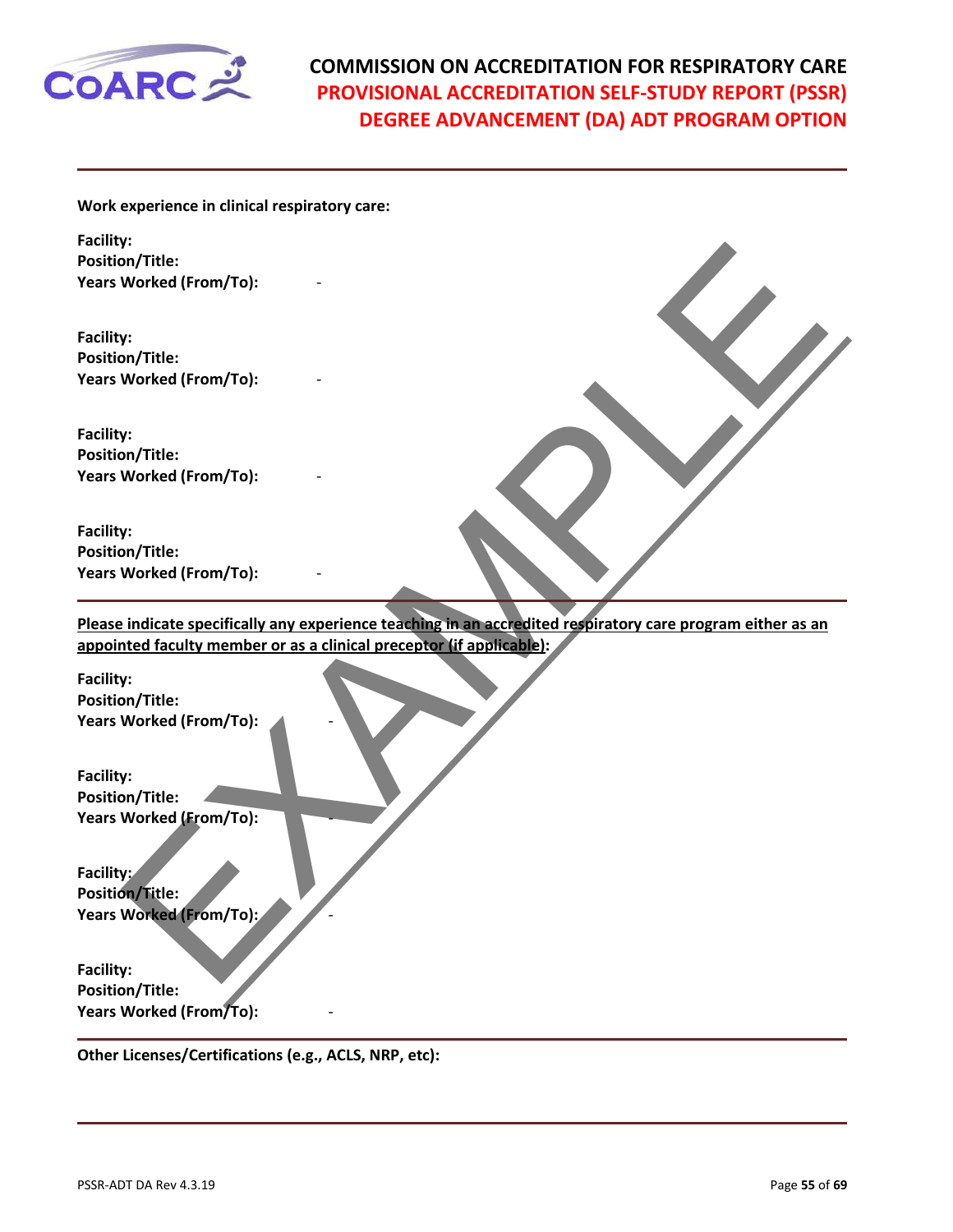<span id="page-55-0"></span>

#### **SECTION III Directions (IF APPLICABLE):**

Reform(s) as directed.<br>
Nademic Rank:<br>
Nademic Rank:<br>
Nate of Current Employment Agreement/Contract:<br>
Ing Status (F/T, P/T - Hours or % F/T):<br>
Or AOA Board Certifications (list all active certifications Including applicabl **Complete the following section for the Medical Advisor. For Co-Medical Advisor(s), include additional CV Outline Form(s) as directed.**

**Full Name:** 

**Title Academic Rank: Academic Rank: Academic Rank: Academic Rank:** 

**Start Date of Current Employment Agreement/Contract:** 

**End Date of Current Employment Agreement/Contract:** 

**Teaching Status (F/T, P/T - Hours or % F/T):** Check here  $\Box$  if not applicable

**ABMS or AOA Board Certifications (list all active certifications including applicable expiration dates):** 

**MD/DO Licensure/Certification (specify State):** 

**License/Certification Number: Expiration Date:** 

PSSR-ADT DA Rev 4.3.19 **PSSR-ADT DA Rev 4.3.19**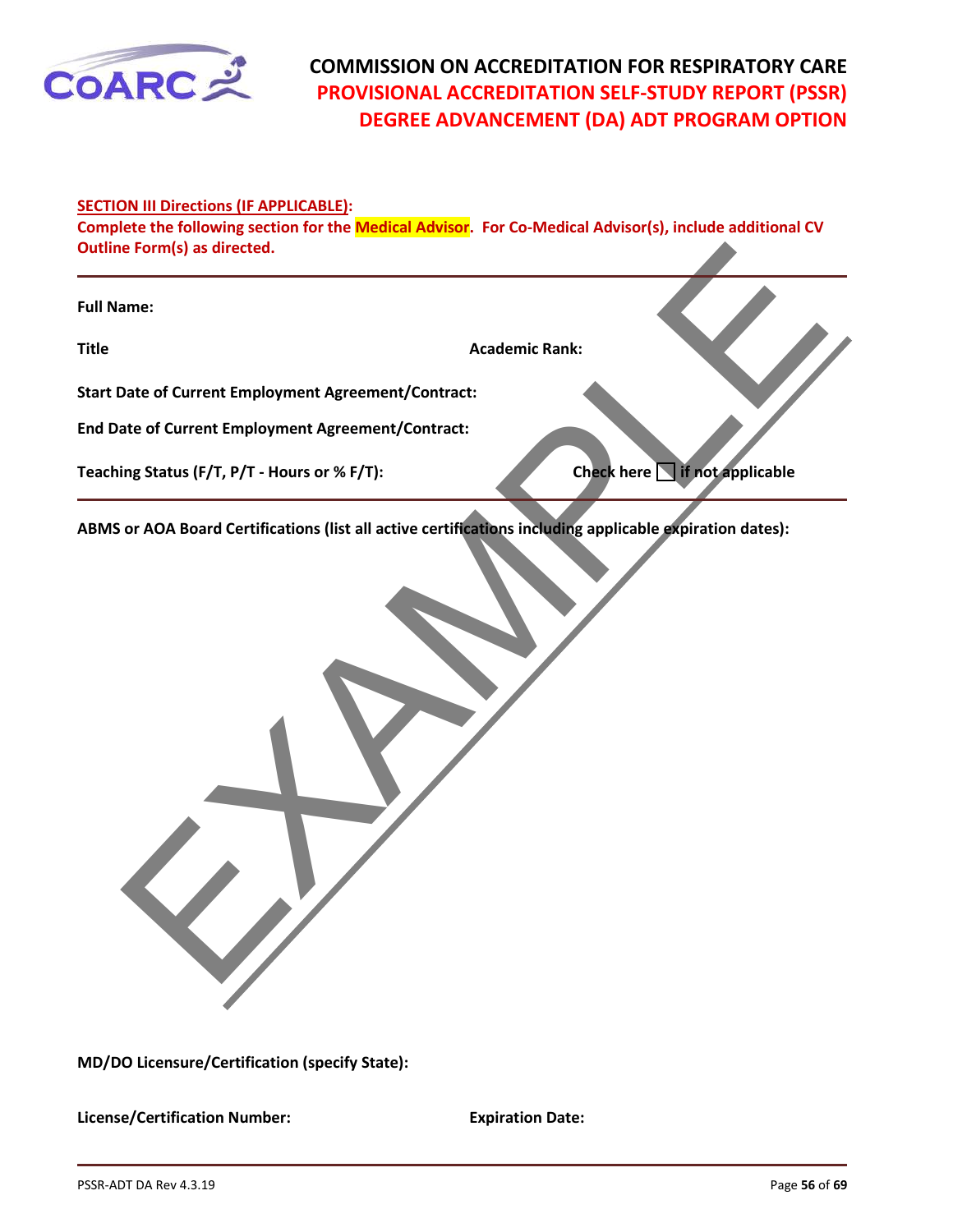

**Training/Experience in a specialty relevant to respiratory care:** 

**Facility: Position/Title: Years Worked (From/To):** -

Franchitle:<br>Morted (From/To):<br>Worked (From/To):<br>Worked (From/To):<br>Worked (From/To):<br>Worked (From/To):<br>Worked (From/To): **Facility: Position/Title: Years Worked (From/To):** -

**Facility: Position/Title: Years Worked (From/To):** -

**Facility: Position/Title: Years Worked (From/To):** -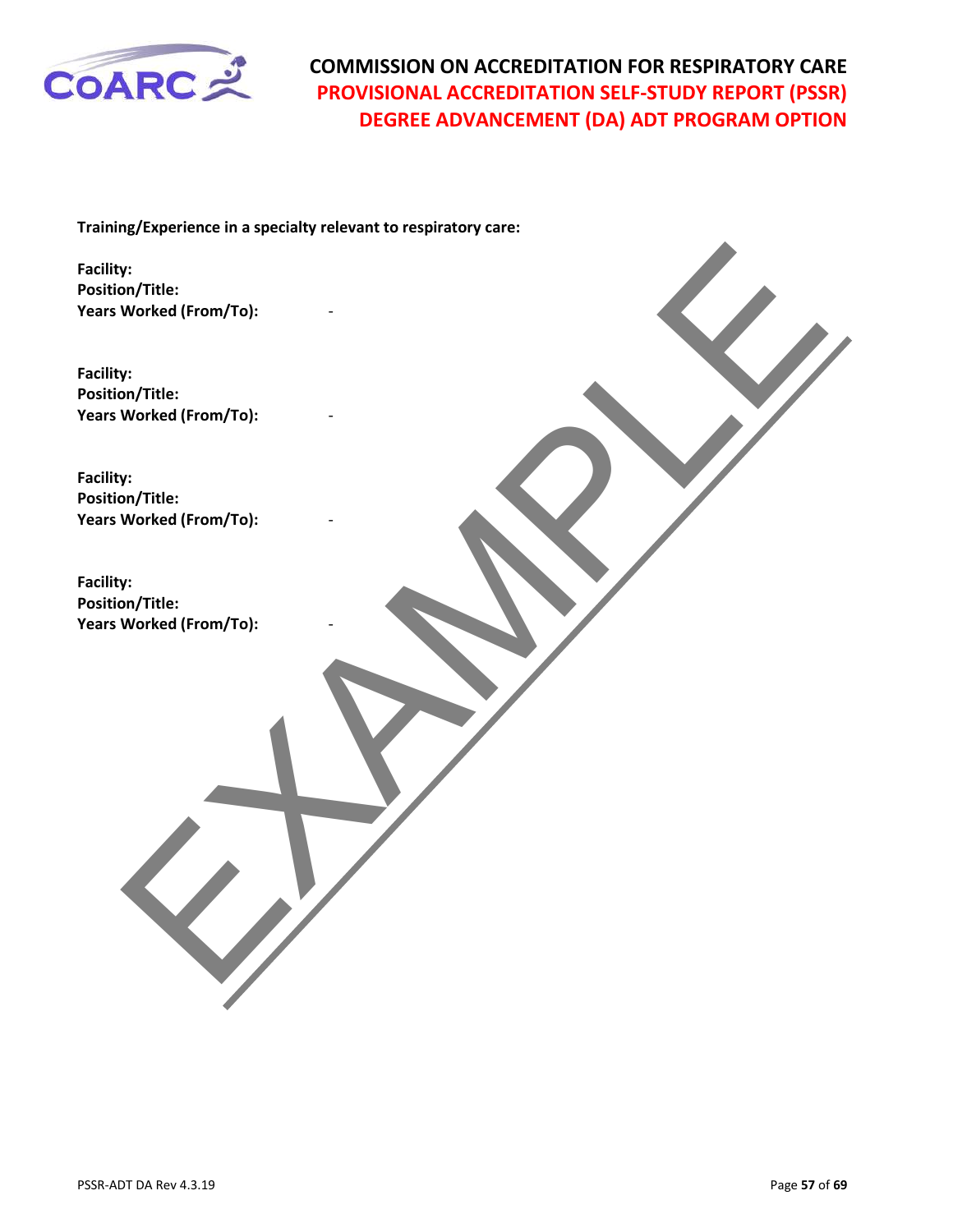<span id="page-57-0"></span>

# **APPENDIX D – Teaching and Administrative Workload Forms**

#### **If Teaching and Administrative Workload Form for PD is the same as the base program, check here and proceed to next Appendix.**

| Teaching (for academic year): |  |  |
|-------------------------------|--|--|
|-------------------------------|--|--|

|                         | check here $\Box$ and proceed to next Appendix.                             |                                  |                               |
|-------------------------|-----------------------------------------------------------------------------|----------------------------------|-------------------------------|
|                         | <b>Program Director Teaching and Administrative Workload Reporting Form</b> |                                  |                               |
| Name:                   |                                                                             |                                  |                               |
| Academic rank:          |                                                                             |                                  |                               |
|                         | Proposed Time allocations (per week):                                       |                                  |                               |
|                         | % Administrative Service<br>% Teaching                                      |                                  |                               |
|                         | Teaching (for academic year):                                               |                                  |                               |
| Course<br><b>Number</b> | <b>Course Title</b>                                                         | Anticipated<br><b>Class Size</b> | <b>Credit</b><br><b>Hours</b> |
|                         |                                                                             |                                  |                               |
|                         |                                                                             |                                  |                               |
|                         |                                                                             |                                  |                               |
|                         |                                                                             |                                  |                               |
|                         |                                                                             |                                  |                               |
|                         |                                                                             |                                  |                               |
|                         |                                                                             |                                  |                               |
|                         |                                                                             |                                  |                               |
|                         |                                                                             |                                  |                               |
|                         |                                                                             |                                  |                               |
|                         |                                                                             |                                  |                               |
|                         |                                                                             |                                  |                               |
|                         |                                                                             |                                  |                               |
|                         |                                                                             |                                  |                               |
|                         |                                                                             |                                  |                               |
|                         |                                                                             |                                  |                               |
|                         |                                                                             |                                  |                               |
|                         |                                                                             |                                  |                               |
|                         |                                                                             | <b>TOTAL CREDIT HOURS:</b>       |                               |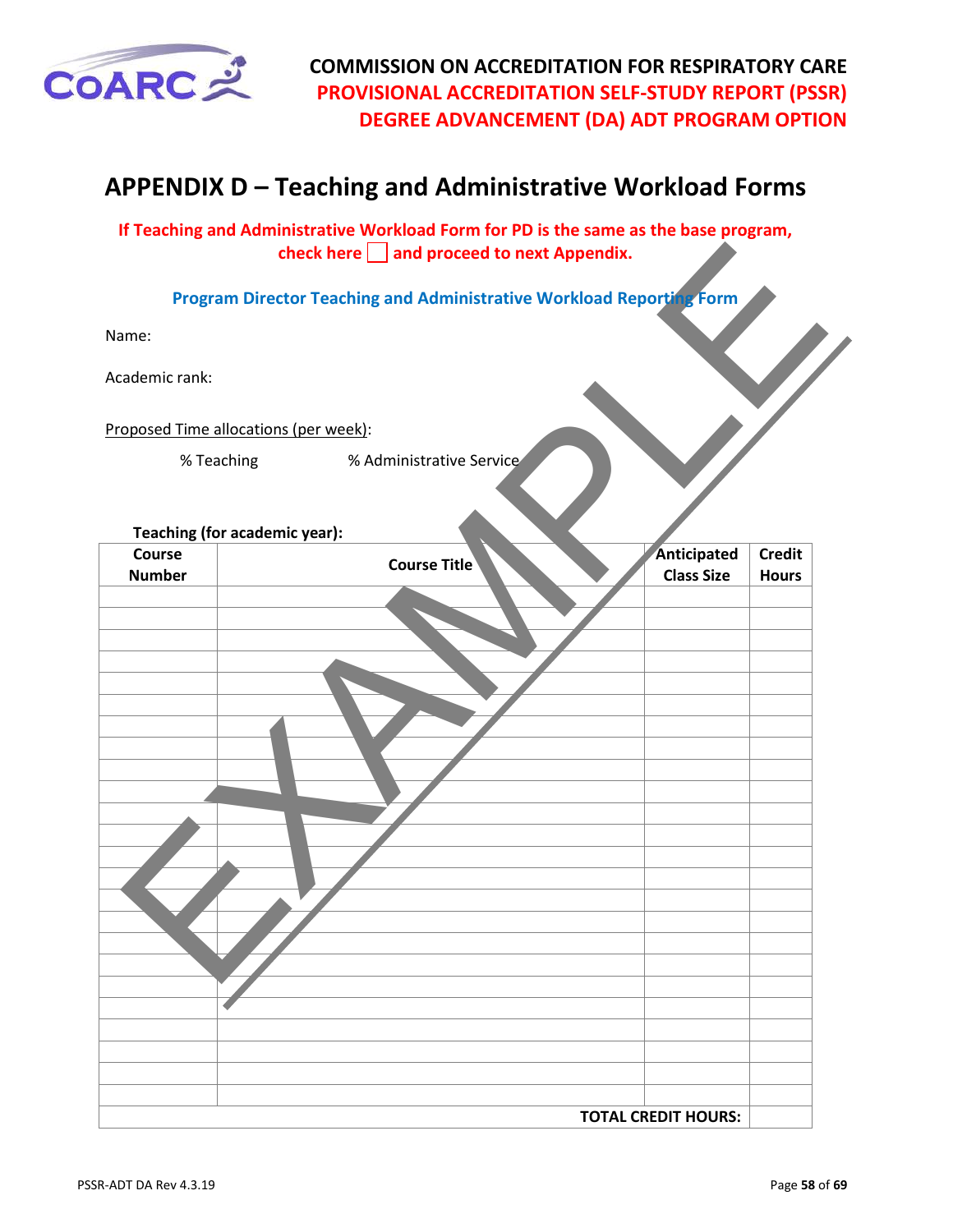

#### *Other teaching-related activities:*

(e.g., shared teaching, directed/independent study, guest teaching, coordination of teaching, and academic advising)

| <b>Administrative Service:</b>               |                                    |
|----------------------------------------------|------------------------------------|
|                                              |                                    |
| Category                                     | Approx<br><b>Hours</b><br>(per wk) |
| <b>Program Management and Administration</b> |                                    |
| Program Continuous Review and Analysis       |                                    |
| <b>Program Planning</b>                      |                                    |
| Program Development                          |                                    |
| <b>Faculty Supervision</b>                   |                                    |
| Other:                                       |                                    |
| Other:                                       |                                    |
| <b>TOTAL NUMBER OF HOURS:</b>                |                                    |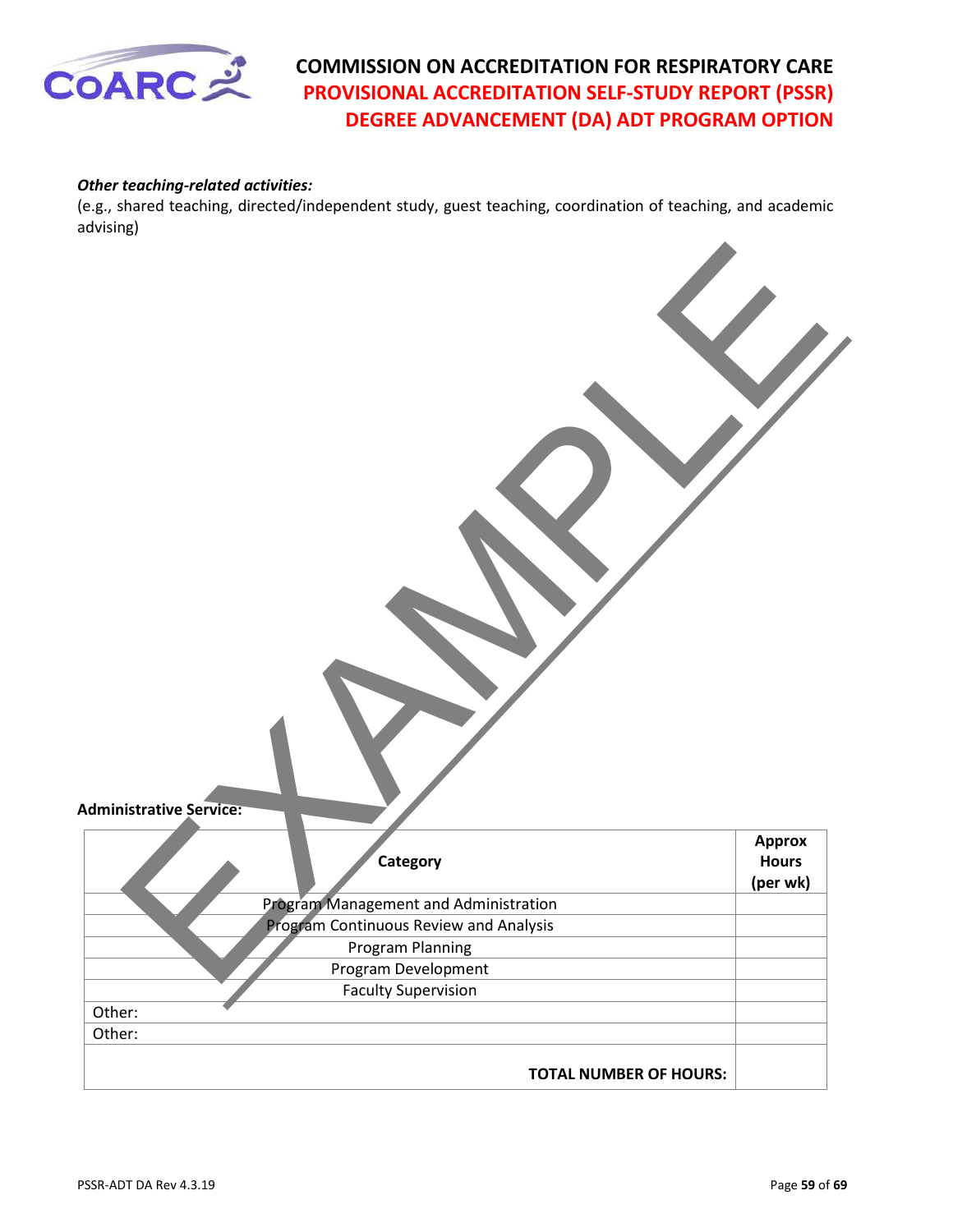<span id="page-59-0"></span>

# **APPENDIX D – Teaching and Administrative Workload Forms**

**Director of Clinical Education Teaching and Administrative Workload Reporting Form**

|                                  |                               | If not applicable, check here $\Box$ and proceed to next Section<br>If Teaching and Administrative Workload Form for DCE is the same as the base program, |  |                                  |               |
|----------------------------------|-------------------------------|-----------------------------------------------------------------------------------------------------------------------------------------------------------|--|----------------------------------|---------------|
|                                  |                               | check here and proceed to next Appendix.                                                                                                                  |  |                                  |               |
|                                  |                               |                                                                                                                                                           |  |                                  |               |
| Name:                            |                               |                                                                                                                                                           |  |                                  |               |
| Academic rank:                   |                               |                                                                                                                                                           |  |                                  |               |
|                                  |                               |                                                                                                                                                           |  |                                  |               |
| Proposed allocations (per week): |                               |                                                                                                                                                           |  |                                  |               |
|                                  | % Teaching                    | % Administrative Service                                                                                                                                  |  |                                  |               |
|                                  |                               |                                                                                                                                                           |  |                                  |               |
|                                  |                               |                                                                                                                                                           |  |                                  |               |
| Course                           | Teaching (for academic year): |                                                                                                                                                           |  |                                  | <b>Credit</b> |
| <b>Number</b>                    |                               | <b>Course Title</b>                                                                                                                                       |  | Anticipated<br><b>Class Size</b> | <b>Hours</b>  |
|                                  |                               |                                                                                                                                                           |  |                                  |               |
|                                  |                               |                                                                                                                                                           |  |                                  |               |
|                                  |                               |                                                                                                                                                           |  |                                  |               |
|                                  |                               |                                                                                                                                                           |  |                                  |               |
|                                  |                               |                                                                                                                                                           |  |                                  |               |
|                                  |                               |                                                                                                                                                           |  |                                  |               |
|                                  |                               |                                                                                                                                                           |  |                                  |               |
|                                  |                               |                                                                                                                                                           |  |                                  |               |
|                                  |                               |                                                                                                                                                           |  |                                  |               |
|                                  |                               |                                                                                                                                                           |  |                                  |               |
|                                  |                               |                                                                                                                                                           |  |                                  |               |
|                                  |                               |                                                                                                                                                           |  |                                  |               |
|                                  |                               |                                                                                                                                                           |  |                                  |               |
|                                  |                               |                                                                                                                                                           |  |                                  |               |
|                                  |                               |                                                                                                                                                           |  |                                  |               |
|                                  |                               |                                                                                                                                                           |  |                                  |               |
|                                  |                               |                                                                                                                                                           |  |                                  |               |
|                                  |                               |                                                                                                                                                           |  |                                  |               |
|                                  |                               |                                                                                                                                                           |  |                                  |               |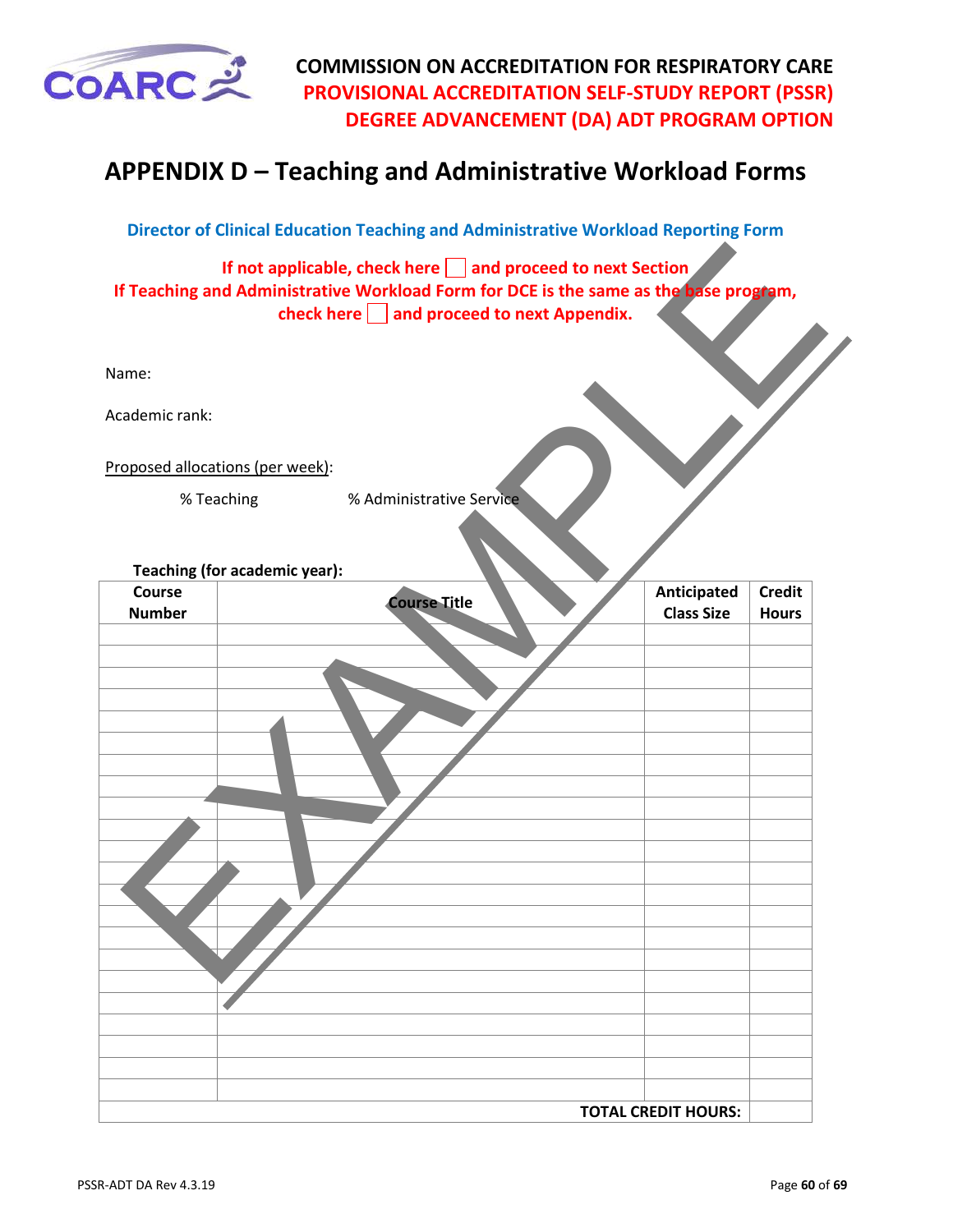

#### *Other teaching-related activities:*

(e.g., shared teaching, directed/independent study, guest teaching, coordination of teaching, and academic advising)

| <b>Administrative Service:</b><br>Category<br><b>Program Management and Administration</b> | Approx<br><b>Hours</b><br>(per wk) |
|--------------------------------------------------------------------------------------------|------------------------------------|
|                                                                                            |                                    |
| Program Continuous Review and Analysis                                                     |                                    |
| <b>Program Planning</b>                                                                    |                                    |
| Program Development                                                                        |                                    |
| <b>Faculty Supervision</b>                                                                 |                                    |
|                                                                                            |                                    |
|                                                                                            |                                    |
| Other:<br>Other:                                                                           |                                    |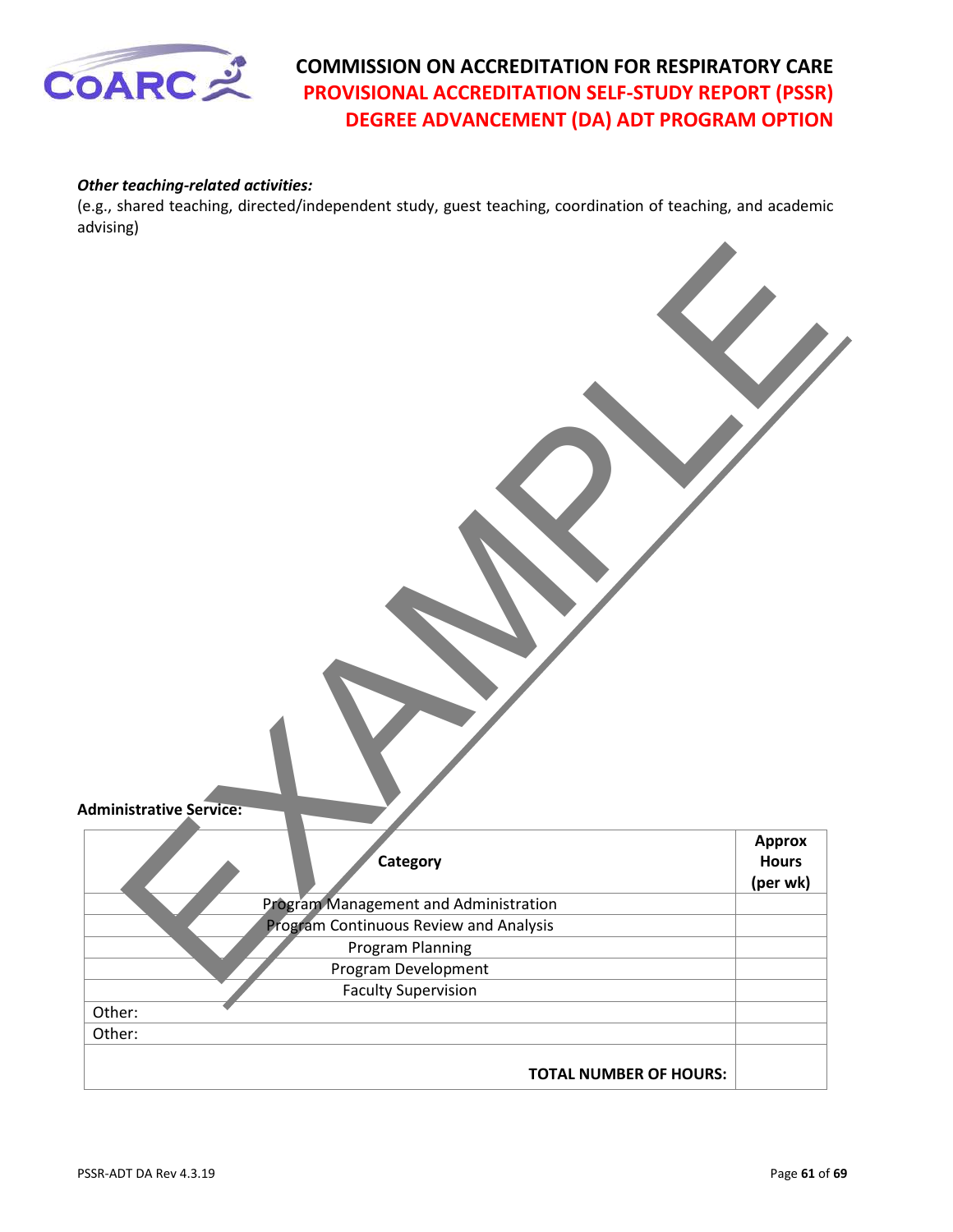<span id="page-61-0"></span>

# **APPENDIX E –Program Course Requirements Table**

|                                                     | Overall length of program in months =<br>Length of semester/quarter in weeks = | Or in years $=$<br>Type of credits is:                                                                                                                                                                                     |                              | Semester<br>Quarter<br>Other |                     |
|-----------------------------------------------------|--------------------------------------------------------------------------------|----------------------------------------------------------------------------------------------------------------------------------------------------------------------------------------------------------------------------|------------------------------|------------------------------|---------------------|
|                                                     |                                                                                | List all the general education courses and pre-requisite courses that are required for the conferral of the<br>degree upon completion of the program in the sequence in which the students would typically enroll in them. |                              |                              |                     |
| Sequence by<br>Sem/ Quarter<br>#<br>(if applicable) | Course #<br>(if applicable)                                                    | Program Pre-requisite Course or General Education<br>Category<br>(e.g., social/behavioral sciences, humanities, natural<br>sciences, etc.)                                                                                 | $\sharp$<br>Lecture<br>Hours | #<br>Lab<br><b>Hours</b>     | #<br><b>Credits</b> |
|                                                     |                                                                                |                                                                                                                                                                                                                            |                              |                              |                     |
|                                                     |                                                                                |                                                                                                                                                                                                                            |                              |                              |                     |
|                                                     |                                                                                |                                                                                                                                                                                                                            |                              |                              |                     |
|                                                     |                                                                                |                                                                                                                                                                                                                            |                              |                              |                     |
|                                                     |                                                                                |                                                                                                                                                                                                                            |                              |                              |                     |
|                                                     |                                                                                |                                                                                                                                                                                                                            |                              |                              |                     |
|                                                     |                                                                                |                                                                                                                                                                                                                            |                              |                              |                     |
|                                                     |                                                                                |                                                                                                                                                                                                                            |                              |                              |                     |
|                                                     |                                                                                |                                                                                                                                                                                                                            |                              |                              |                     |

**Total Required for Graduation**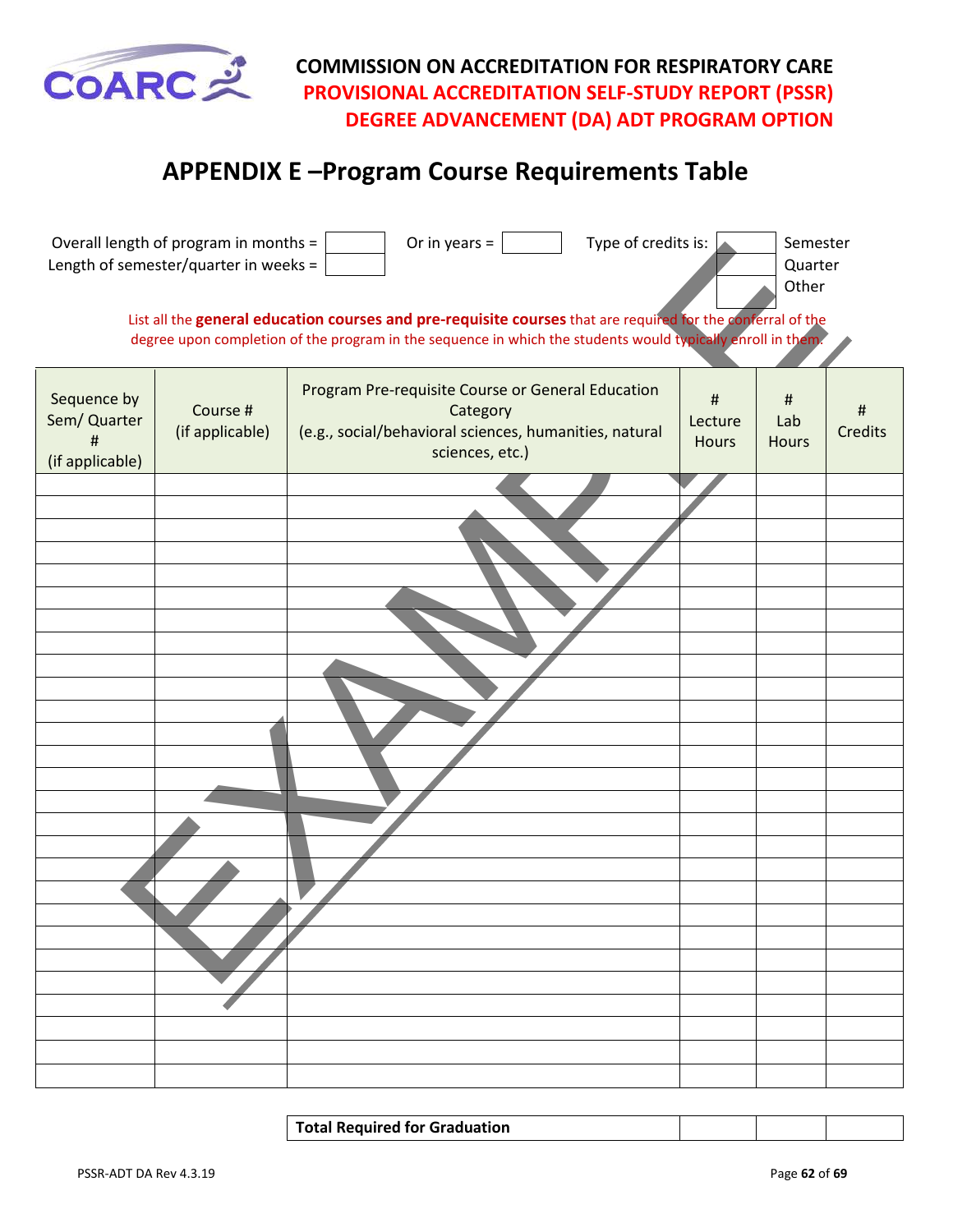

#### List all the **continued professional practice courses** that are required for the conferral of the degree upon completion of the program in the sequence in which the students would typically enroll in them.

| Sequence<br>by Sem/<br>Quarter # | Course # | <b>Continued Professional</b><br>Practice<br>Course Title | $\#$<br>Lecture<br>Hours | $\#$<br>Lab<br>Hours | $\#$<br>Clinical<br>Hours | $\#$<br>Credits | Faculty<br>Responsible for<br>Teaching |
|----------------------------------|----------|-----------------------------------------------------------|--------------------------|----------------------|---------------------------|-----------------|----------------------------------------|
|                                  |          |                                                           |                          |                      |                           |                 |                                        |
|                                  |          |                                                           |                          |                      |                           |                 |                                        |
|                                  |          |                                                           |                          |                      |                           |                 |                                        |
|                                  |          |                                                           |                          |                      |                           |                 |                                        |
|                                  |          |                                                           |                          |                      |                           |                 |                                        |
|                                  |          |                                                           |                          |                      |                           |                 |                                        |
|                                  |          |                                                           |                          |                      |                           |                 |                                        |
|                                  |          |                                                           |                          |                      |                           |                 |                                        |
|                                  |          |                                                           |                          |                      |                           |                 |                                        |
|                                  |          |                                                           |                          |                      |                           |                 |                                        |
|                                  |          |                                                           |                          |                      |                           |                 |                                        |
|                                  |          |                                                           |                          |                      |                           |                 |                                        |
|                                  |          |                                                           |                          |                      |                           |                 |                                        |
|                                  |          |                                                           |                          |                      |                           |                 |                                        |
|                                  |          |                                                           |                          |                      |                           |                 |                                        |
|                                  |          |                                                           |                          |                      |                           |                 |                                        |
|                                  |          |                                                           |                          |                      |                           |                 |                                        |
|                                  |          |                                                           |                          |                      |                           |                 |                                        |
|                                  |          |                                                           |                          |                      |                           |                 |                                        |
|                                  |          |                                                           |                          |                      |                           |                 |                                        |
|                                  |          |                                                           |                          |                      |                           |                 |                                        |
|                                  |          |                                                           |                          |                      |                           |                 |                                        |
|                                  |          |                                                           |                          |                      |                           |                 |                                        |
|                                  |          |                                                           |                          |                      |                           |                 |                                        |
|                                  |          |                                                           |                          |                      |                           |                 |                                        |
|                                  |          |                                                           |                          |                      |                           |                 |                                        |
|                                  |          |                                                           |                          |                      |                           |                 |                                        |
|                                  |          |                                                           |                          |                      |                           |                 |                                        |
|                                  |          |                                                           |                          |                      |                           |                 |                                        |
|                                  |          |                                                           |                          |                      |                           |                 |                                        |
|                                  |          |                                                           |                          |                      |                           |                 |                                        |
|                                  |          |                                                           |                          |                      |                           |                 |                                        |
|                                  |          |                                                           |                          |                      |                           |                 |                                        |
|                                  |          |                                                           |                          |                      |                           |                 |                                        |
|                                  |          |                                                           |                          |                      |                           |                 |                                        |
|                                  |          |                                                           |                          |                      |                           |                 |                                        |

| Total Required for Graduation: |  |  |
|--------------------------------|--|--|
|                                |  |  |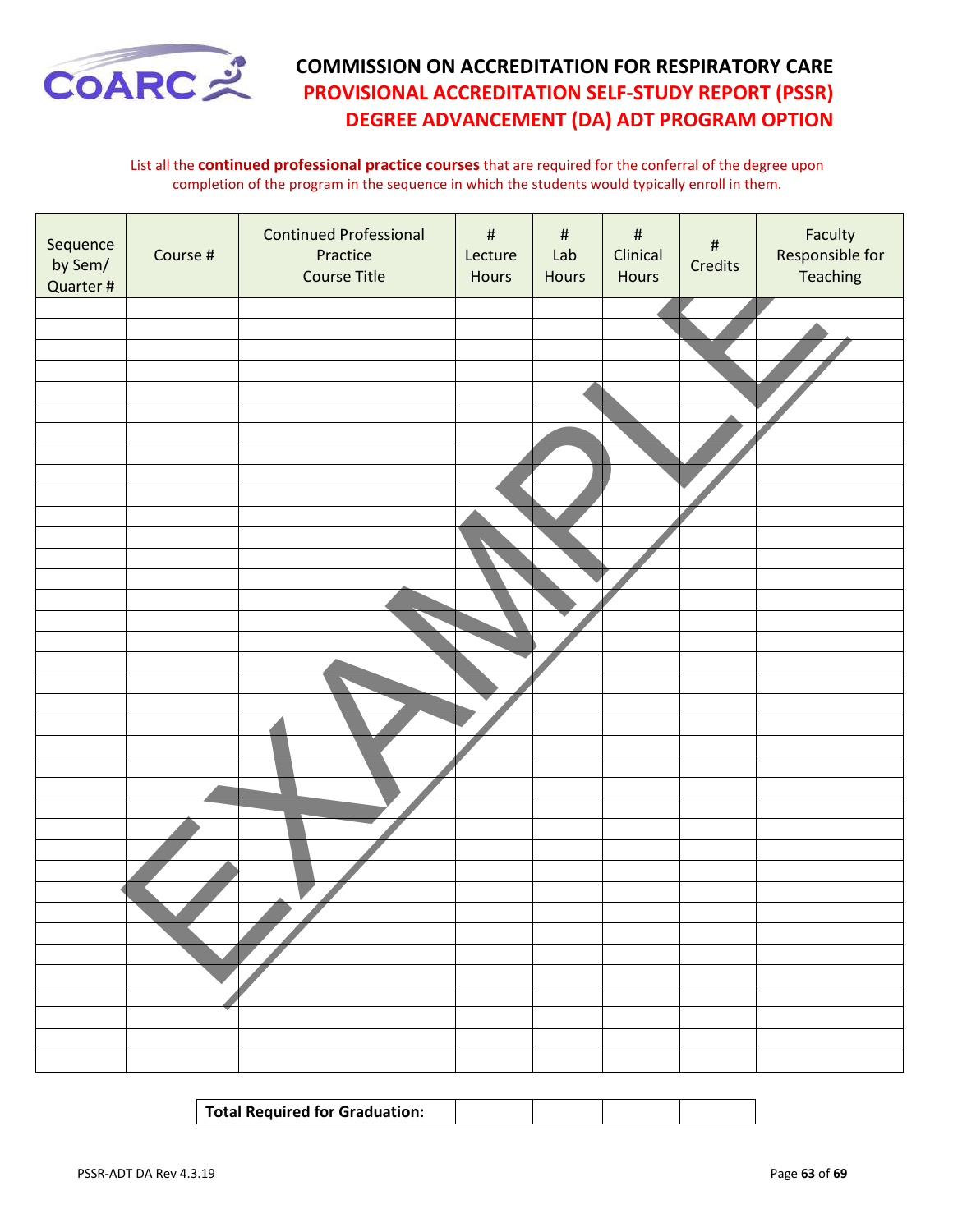<span id="page-63-0"></span>

# **APPENDIX F –Detailed Content Outline Comparison**

ATTACHMENTS, IF APPLICABLE<br>
(SEE STANDARDS DA 4.1 and DA4.2)<br>
If not applicable, check here  $\Box$  and proceed to next Section **INCLUDE RELEVANT DETAILED CONTENT OUTLINE COMPARISONS AS SEPARATE ATTACHMENTS, IF APPLICABLE (SEE STANDARDS DA 4.1 and DA4.2)**

**If not applicable, check here and proceed to next Section**

PSSR-ADT DA Rev 4.3.19 **Page 64** of **69**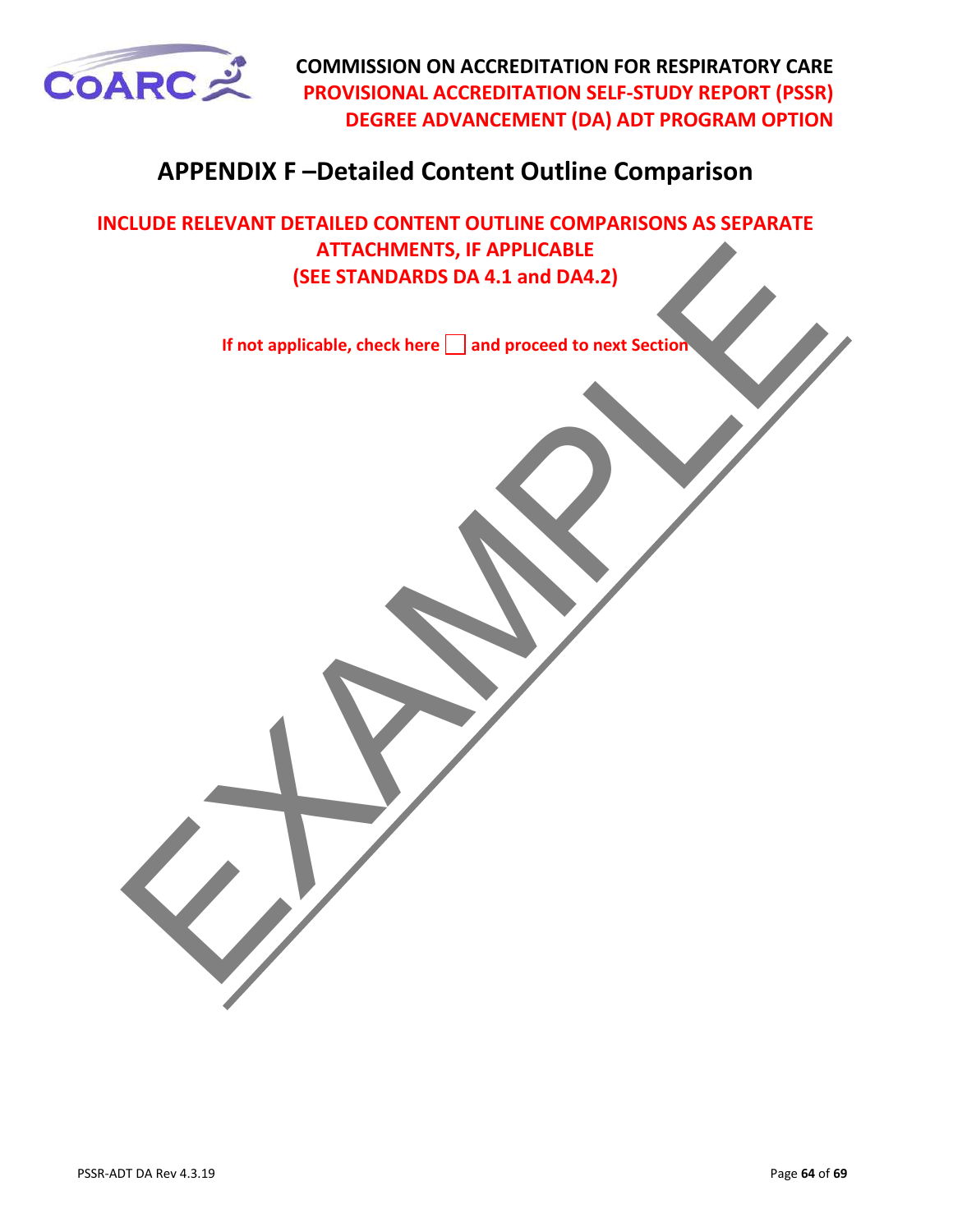<span id="page-64-0"></span>

# **APPENDIX G –INSTITUTIONAL ACADEMIC CATALOG (Including proposed program information to be published in catalog)**

this document in the Supplementary Documents folder. The document must be rained<br>y as listed below and be the same type of file (not Word 37-2003). (d.or.) Were the same through the same type of file (not two disponsibilit Place this document in the Supplementary Documents folder. The document must be named exactly as listed below and be the same type of file (not Word 97-2003 [.doc], Word 2007 [.docx], or Excel [.xls]). If a PDF format is unavailable, the program can provide any of the following formats: snapshots, or Print Screen views. It must not link to information on the Internet. It remains the responsibility of the program to provide this information in an electronic format.

**It is best to have 1 document represent Appendix G. If you have evidence in an additional document, you can file it as an Attachment. Contact Bonnie Marrs for assistance bonnie@coarc.com**

**Exact name of document: Appendix G – Catalog**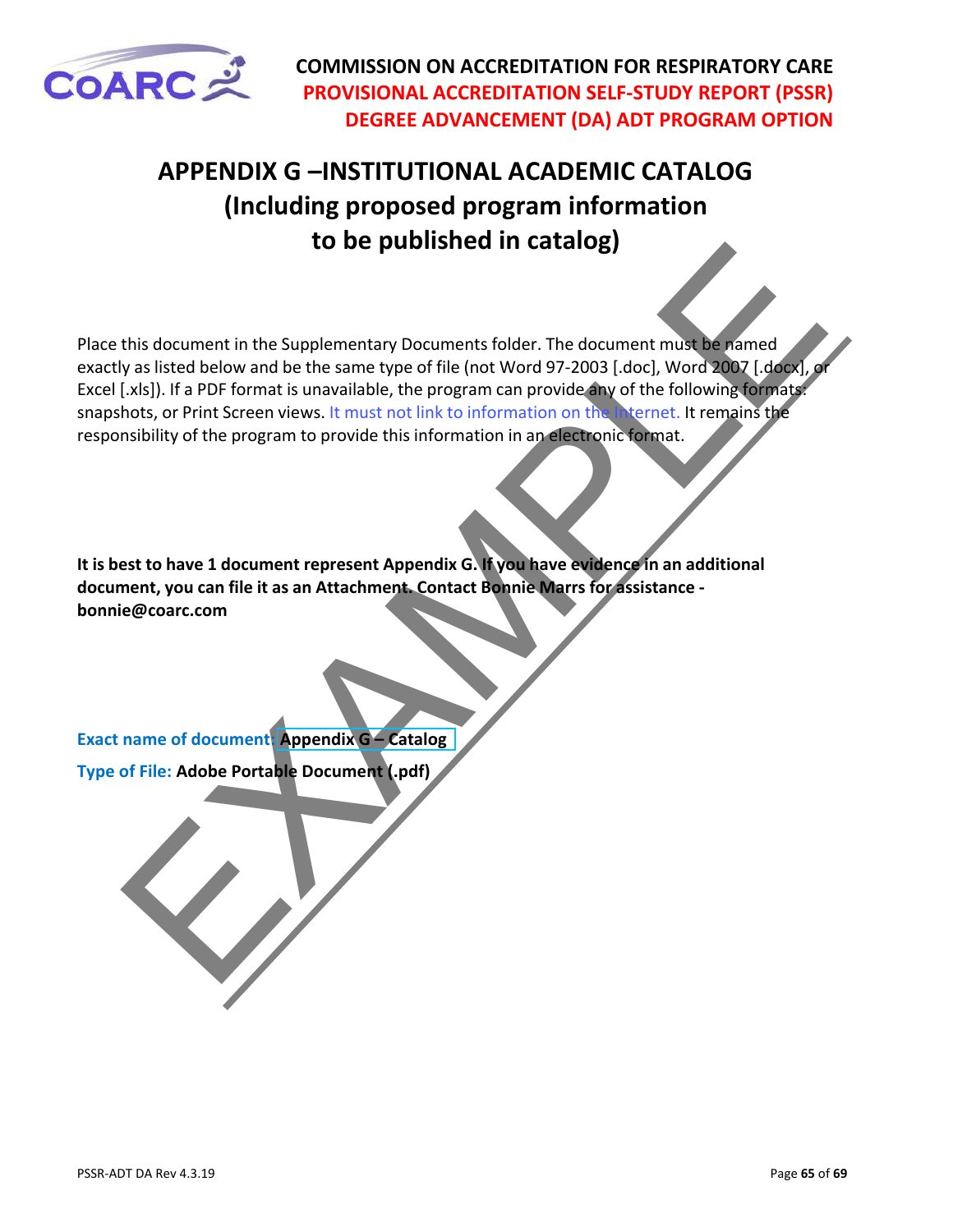<span id="page-65-0"></span>

# **APPENDIX H – PROGRAM POLICIES AND PROCEDURES MANUAL**

 **If Program Policies and Procedures Manual is the same as the base program, check here and proceed to next Appendix.**

## Please indicate, where appropriate, policies which are institution-wide rather than program-specific.

theck here  $\Box$  and proceed to next Appendix.<br>
ase indicate, where appropriate, policies which are institution wide rather than<br>
program-specific.<br>
this document in the supplementary bocuments folder. The document must be Place this document in the Supplementary Documents folder. The document must be named exactly as listed below and be the same type of file (not Word 97-2003 [.doc], Word 2007 [.docx], or Excel [.xls]). If a PDF format is unavailable, the program can provide any of the following formats: snapshots, or Print Screen views. **It must not link to information on the** Internet. It remains the responsibility of the program to provide this information in an electronic format.

**It is best to have 1 document represent Appendix H. If you have evidence in an additional document, you can file it as an Attachment. Contact Bonnie Marrs for assistance bonnie@coarc.com**

**Exact name of document: Appendix H – Policies**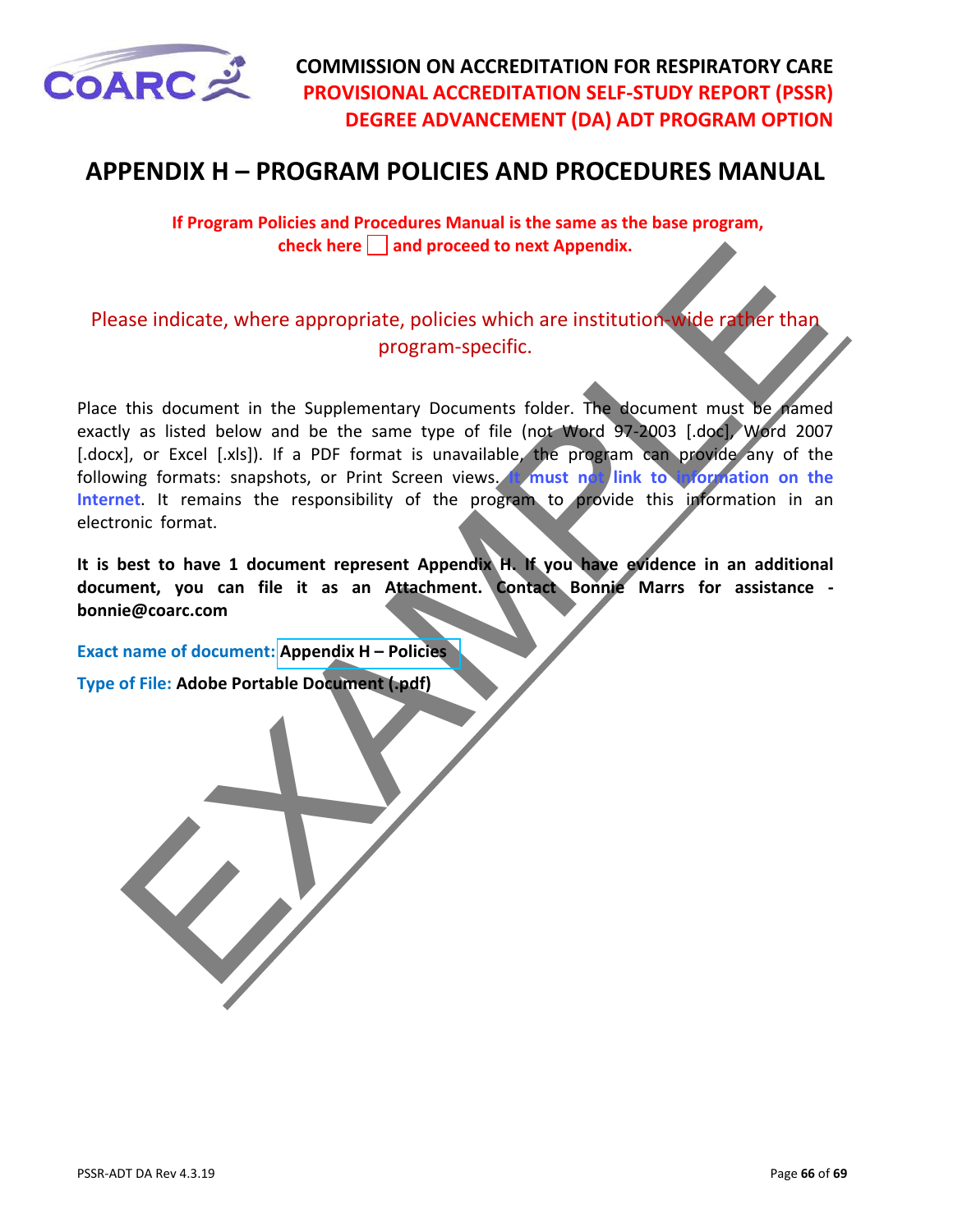<span id="page-66-0"></span>

# **APPENDIX I – STUDENT HANDBOOK**

**If Student Handbook is the same as the base program, check here and proceed to next Appendix.** 

Please include all policies to be provided to students during the course of study and indicate, where appropriate, policies which are institution-wide rather than programspecific.

Student Randook is the same to based by the based of the Authority of the control of the control of the control of the control of the control of the control of the control of the control of the control of the control of th Place this document in the Supplementary Documents folder. The document must be named exactly as listed below and be the same type of file (not Word 97-2003 [.doc], Word 2007 [.docx], or Excel [.xls]). If a PDF format is unavailable, the program can provide any of the following formats: CD copy, snapshots, or Print Screen views. It must not link to information on the Internet. It remains the responsibility of the program to provide this information in an electronic format.

**It is best to have 1 document represent Appendix I. If you have evidence in an additional document, you can file it as an Attachment. Contact Bonnie Marrs for assistance at bonnie@coarc.com.**

**Exact name of document: Appendix I – Student Handbook**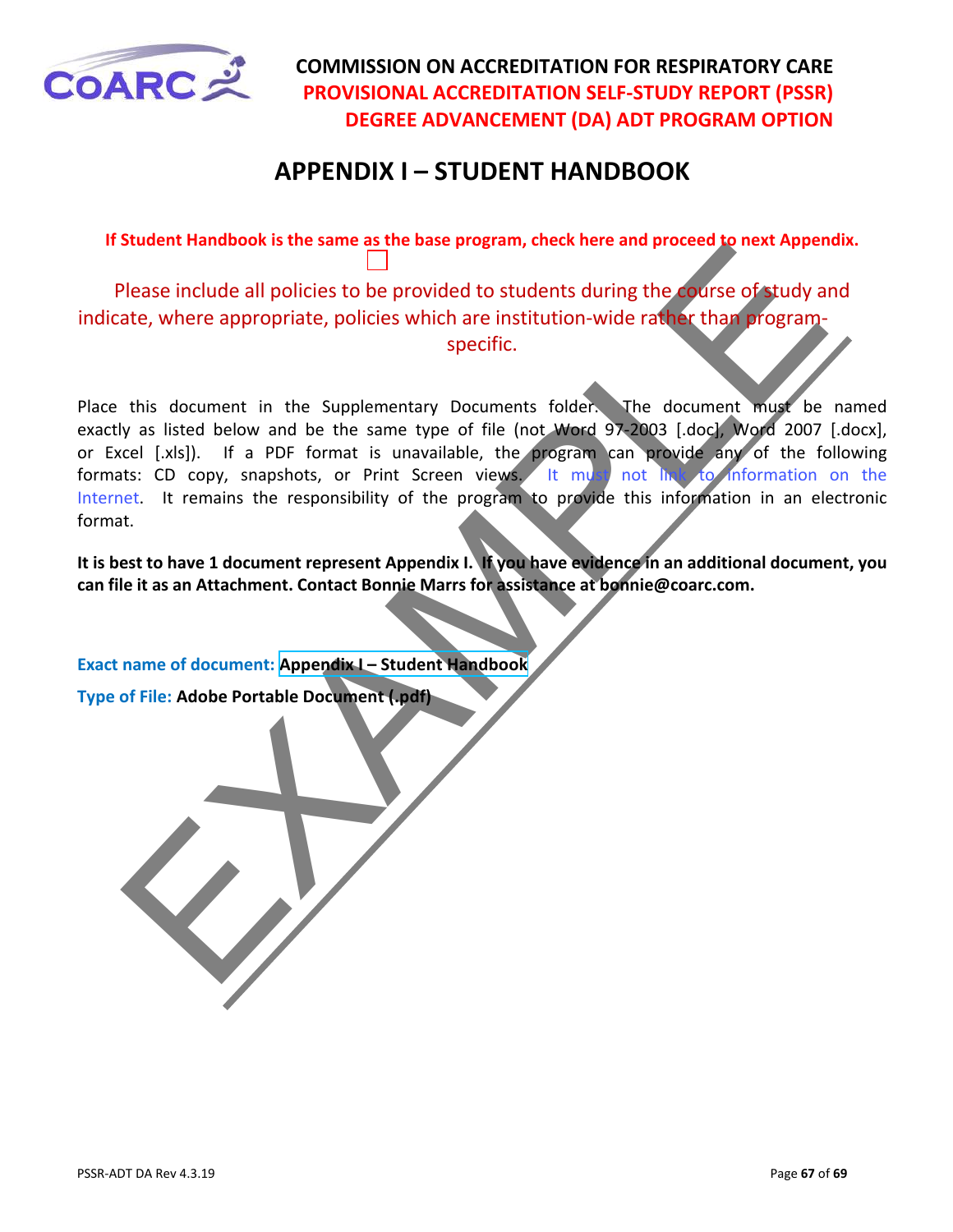<span id="page-67-0"></span>

# **APPENDIX J – FACULTY SSR QUESTIONNAIRES**

**Detailed instructions for accessing both of the on-line questionnaires were sent with the PSSR template in the 'Provisional Accreditation Self Study Report Due' email.** 

Hardcopies of the surveys should not be provided.

e PSSR template in the "Provisional Accreditation Self Study Report Due" email.<br>
Hardcopies of the surveys should not be provided.<br>
monoymous Faculty Wataton SSR Questionnaires are required to be completed by each paid<br>
y The anonymous **Faculty Evaluation SSR Questionnaires** are required to be completed by **each paid faculty member** (didactic, laboratory, and clinical) and the Medical Advisor(s) as part of the self study process. The link to complete the on-line questionnaires was sent with the PSSR template in the 'Provisional Accreditation Self Study Report Due' email.

**PROGRAM DIRECTOR: Please provide the total number of Faculty Evaluation SSR Questionnaires to be completed on-line by each of the following personnel categories** 

Program Director

Director of Clinical Education (if applicable)

Medical Advisor/Co-Medical Advisor(s) (if applicable)

All full-time paid program faculty (if applicable)

All part-time/adjunct paid program faculty (if applicable)

Total number of Faculty Evaluation SSR Questionnaires

**Referees please use the following links to view the responses collected on-line:**

**(The links below will be set up by the CoARC Executive Office once the self-study has been submitted and the questionnaires have been completed)**

> **Faculty Evaluation SSR Questionnaires (ADT-DA Program)**

> **Faculty Evaluation SSR Questionnaires (ADT-DA Program)**